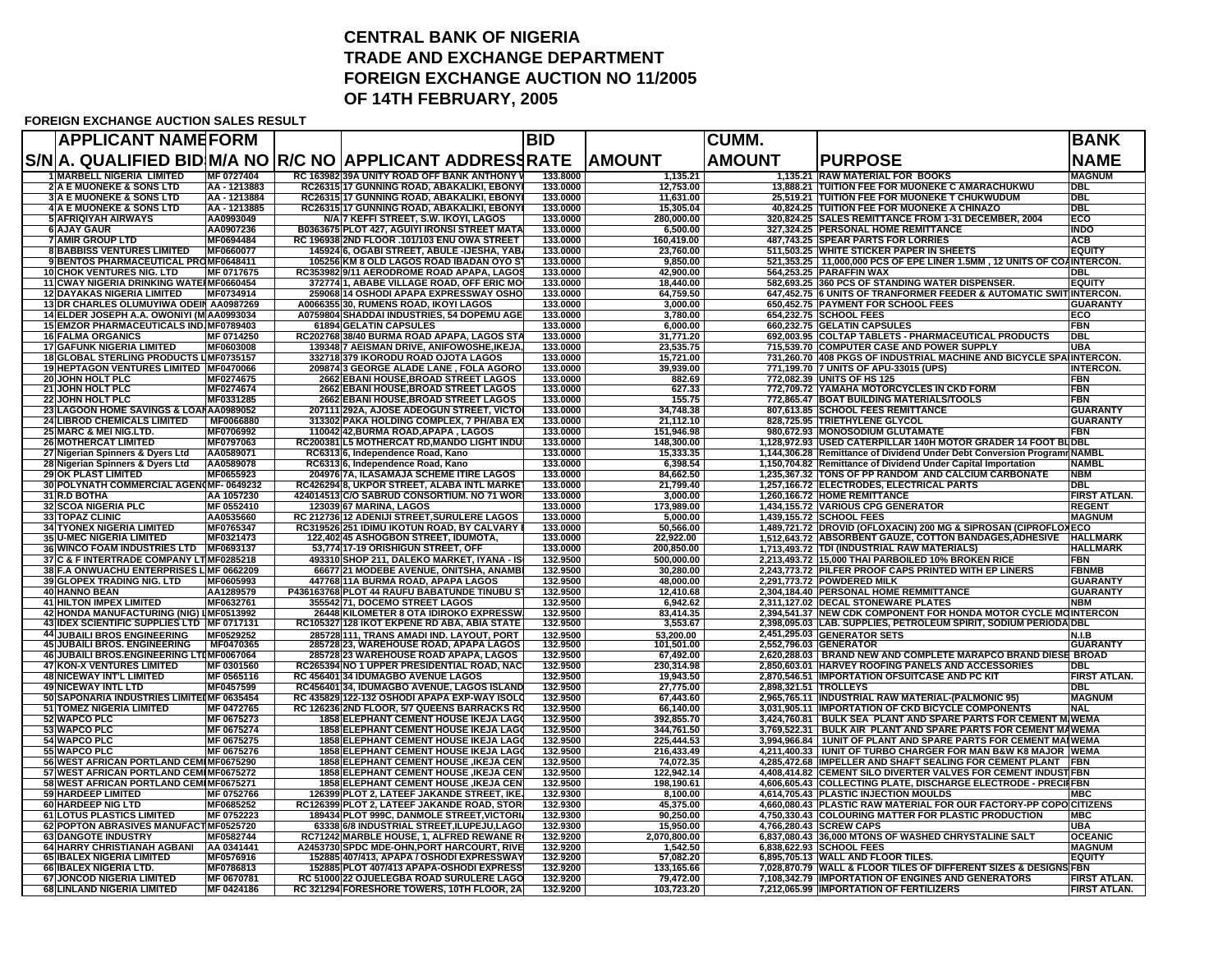| 69 LINPON IND. LIMITED                                                                  | MF 0670870                            | RC 3212 4TH FLOOR, NICON HOUSE,5 CUSTOMS                                                         | 132.9200             | 32,648.00                |                           | 7,244,713.99 IMPORTATION OF GENERATING SET                                                                                                  | <b>FIRST ATLAN.</b>          |
|-----------------------------------------------------------------------------------------|---------------------------------------|--------------------------------------------------------------------------------------------------|----------------------|--------------------------|---------------------------|---------------------------------------------------------------------------------------------------------------------------------------------|------------------------------|
| <b>70 NADINA INDUSTRIES LIMITED</b>                                                     | MF 0564865                            | RC 185508 PLOT 4A, BLOCK A, OSHUNKEYE CRESE                                                      | 132.9200             | 298,000.00               |                           | 7,542,713.99 IMPORTATION OF PAPER SHEETS                                                                                                    | FIRST ATLAN.                 |
| 71 OBAJANA CEMENT PLC                                                                   | MF0688878                             | RC208767 MARBLE HOUSE, 1, ALFRED REWANE R                                                        | 132.9200             | 126,183.71               |                           | 7,668,897.70 OVERLAND CONVEYORS FOR CEMENT PLANT                                                                                            | <b>OCEANIC</b>               |
| 72 PRIMA IMPEX                                                                          | MF 0793650                            | RC215 875 12, AKINWANDE STREET OPP. STRABA<br>RC215 875 12, AKINWANDE STREET OPP, STRABA         | 132.9200             | 217,800.00               |                           | 7,886,697.70   PLASTIC RAW MATERIALS: HIGH DENSITY POLYETHYLIDBL                                                                            |                              |
| <b>73 PRIMA IMPEX</b><br>74 PRIMA IMPEX                                                 | MF 0793648<br>MF 0702261              | RC215 875 12, AKINWANDE STREET OPP. STRABA                                                       | 132.9200<br>132.9200 | 210,800.00<br>210,800.00 |                           | 8,097,497.70 GRADE B350F 170.00MT POLYPROPYLENE<br>8,308,297.70   POLYPROPYLENE GRADE B391G 170.00M1                                        | <b>DBL</b><br>DBL            |
| <b>75 PRIMA IMPEX</b>                                                                   | MF 7062262                            | RC215 875 12, AKINWANDE STREET OPP. STRABA                                                       | 132.9200             | 217,800.00               |                           | 8,526,097.70 HIGH DENSITY POLYETHYLENE GRADE 8700 180.00NT                                                                                  | <b>IDBL</b>                  |
| <b>76 PRIMA IMPEX</b>                                                                   | MF 0793642                            | RC215 875 12, AKINWANDE STREET OPP. STRABA                                                       | 132.9200             | 99,900.00                |                           | 8,625,997.70 VARIOUS HIGH DENSITY POLYETHYLENE GRADE LH-60 DBL                                                                              |                              |
| 77 PRIMA IMPEX                                                                          | MF 0793644                            | RC215 875 12, AKINWANDE STREET OPP. STRABA                                                       | 132.9200             | 99,900.00                |                           | 8,725,897.70   RAW MATERIALS FOR PLASTIC PRODUCTION: HIGH DEDBL                                                                             |                              |
| <b>78 PRIMA IMPEX</b>                                                                   | MF 0793641                            | RC215 875 12, AKINWANDE STREET OPP. STRABA                                                       | 132.9200             | 99,900.00                |                           | 8,825,797.70 GRADE LH-6070UV - HIGH DENSITY X POLYETHYLENE   DBL                                                                            |                              |
| <b>79 PRIMA IMPEX</b>                                                                   | MF 0793640                            | RC215 875 12, AKINWANDE STREET OPP. STRABA                                                       | 132.9200             | 174,600.00               |                           | 9,000,397.70 PVC-GRADE-P-1000 180.00MT                                                                                                      | <b>DBL</b>                   |
| <b>80 PRIMA IMPEX</b>                                                                   | MF 0793643                            | RC215 875 12, AKINWANDE STREET OPP. STRABA                                                       | 132.9200             | 196,000.00               |                           | 9,196,397.70 CHEMICAL RAW MATERIAL: HIGH DENSITY POLYETHYLIDBL                                                                              |                              |
| 81 PRIMA IMPEX                                                                          | MF 0793637                            | RC215 875 12, AKINWANDE STREET OPP. STRABA                                                       | 132.9200             | 70,840.00                |                           | 9,267,237.70 STEARIC ACID 42.00MT, CALCIUM STEARATE 0.05MT; M DBL                                                                           |                              |
| <b>82 PRIMA IMPEX</b>                                                                   | MF 0793647                            | RC215 875 12, AKINWANDE STREET OPP. STRABA                                                       | 132.9200             | 210,800.00               |                           | 9,478,037.70 POLYPROPYLENE GRADE B380G 170.00MT                                                                                             | DBL                          |
| 83 WANDEL INTERNATIONAL NIGERMF 0484394                                                 |                                       | RC 113254 77/79 ERIC MOORE SURULERE LAGOS                                                        | 132.9200             | 121,840.00               |                           | 9,599,877.70 IMPORTATION OF MOTORCYCLE COMPONENTS                                                                                           | FIRST ATLAN.                 |
| 84 B.L. CHAINRAI & CO. NIGERIA LTIMF0185122                                             |                                       | RC 16212 3 AJIBADE OKE STREET AJAO ESTATE ISOLO LAGOS                                            | 132.9100             | 41,568.26                |                           | 9,641,445.96 GASOLINE GENERATOR                                                                                                             | HABIB                        |
| 85 EASTERN BULKCEM COMPANY LMF 0699360                                                  |                                       | RC 20673 FLAT 5, 11 AWOLOWO ROAD, IKOYI LA                                                       | 132.9100             | 3,633,831.60             |                           | 13,275,277.56 44, 000MT METRIC TONS OF ORDINARY PORTLAND CEMFIDELITY                                                                        |                              |
| <b>86 FOUANI NIGERIA LTD</b>                                                            | MF0696314                             | 400780 11/13 WAREHOUSE ROAD, APAPA, LAGO                                                         | 132.9100             | 369,521.00               |                           | 13,644,798.56 LG TELEVISION SETS                                                                                                            | <b>GUARANTY</b>              |
| <b>87 KENVEE NIG LTD</b><br><b>88 KSJ INDUTRIES LIMITED</b>                             | MF0567214<br>MF0692051                | RC28020 34, IDUMAGBO AVENUE, IDUMOTA, LAG<br>RC39050 1 SUNY CLOSE, AWODIORA, APAPA               | 132.9100<br>132.9100 | 53,897.60<br>133,200.00  |                           | 13,698,696.16 BULB AND TUBELIGHT<br>13,831,896.16 POLYMERIC POLY 10% FOAM GRADE                                                             | <b>PRUDENT</b><br><b>ETB</b> |
| <b>89 KSJ INDUTRIES LIMITED</b>                                                         | MF0692052                             | RC39050 1 SUNY CLOSE, AWODIORA, APAPA                                                            | 132.9100             | 76,000.00                |                           | 13,907,896.16 TOLUENE-DI-ISOCYAYATE                                                                                                         | <b>ETB</b>                   |
| 90 LATERNA VENTURES LTD                                                                 | MF0073910                             | 202868 13, OKO-AWO CLOSE, VICTORIA ISLAND                                                        | 132.9100             | 115,000.00               |                           | 14,022,896.16 BOOKS AND BIBLES                                                                                                              | <b>GUARANTY</b>              |
| 91 LAVASH NIG LTD                                                                       | MF 0679988                            | RC 166397 15, KOPADE LANE IDUMOTA, LAGOS                                                         | 132.9100             | 38,813.40                |                           | 14,061,709.56 55,680 UNITS OF WALL CLOCK                                                                                                    | <b>GUARDIAN</b>              |
| 92 LEOPLAST INDUSTRY LIMITED                                                            | MF-0701833                            | RC210675 PLOT K, KOPEK ROAD, OFF FATAI ATER                                                      | 132.9100             | 244,546.27               |                           | 14,306,255.83 ARTIFICIAL RESIN POLYPROPYLENE PRIME VIRGIN MA                                                                                | DBL                          |
| 93 MAUFECHI VENTURES LIMITED AA 0530714                                                 |                                       | RC 164012 2 AGBAOKU STREET OPEBI IKEJA LAG                                                       | 132.9100             | 2,500.00                 |                           | 14,308,755.83 BUSINESS TRAVELL ALLOWANCE                                                                                                    | <b>MAGNUM</b>                |
| 94 MINL LIMITED                                                                         | MF-0793388                            | RC-278741 21/23 ABIMBOLA STREET ISOLO, LAGO                                                      | 132.9100             | 72,149.95                |                           | 14,380,905.78 ROLLED ALUMINIUM PLATES SHEETS STRIPS UNALLOYDBL                                                                              |                              |
| 95 NEWTECH MASTERBATCH CO. (IMF0664546                                                  |                                       | 460309 PLOT 30, CHALLAWA IND. ESTATE, KAN                                                        | 132.9100             | 26,120.00                |                           | 14,407,025.78 TITANIUM DIOXIDE - INDUSTRIAL CHEMICAL                                                                                        | <b>FBN</b>                   |
| 96 NYCIL LIMITED                                                                        | AA1206833                             | RC 27148 24 TALABI STREET OFF ADENIYI JONES                                                      | 132.9100             | 38,089.68                |                           | 14,445,115.46 DIVIDEND FOR YEARS 98/99 AND 99/2000 (DOCS FAXED INDO                                                                         |                              |
| 97 OOMS-RALTD                                                                           | MF0597742                             | 15915 4 OJU OLOKUN STR., IDUMOTA LAGOS                                                           | 132.9100             | 12,149.24                |                           | 14,457,264.70 COFFEE MUGS                                                                                                                   | ZENITH                       |
| 98 PAPILON INDUSTRY LIMITED                                                             | MF-0701843                            | RC22435 PLOT K, KOPEK ROAD, OFF FATAI ATER                                                       | 132.9100             | 32,986.92                |                           | 14,490,251.62 RAW MATERIAL FOR INDUSTRIAL PRODUCT-2000KGS (DBL                                                                              |                              |
| 99 PAPILON INDUSTRY LIMITED                                                             | MF-0701842                            | RC22435 PLOT K, KOPEK ROAD, OFF FATAI ATER                                                       | 132.9100             | 4,333.22                 |                           | 14,494,584.84   200000 PCS OF HEXAGONAL RUBBER FEET - ITEM USEIDBL                                                                          |                              |
| <b>100 PAPILON INDUSTRY LIMITED</b>                                                     | MF-0793344                            | RC22435 PLOT K,KOPEK ROAD, OFF FATAI ATER                                                        | 132.9100             | 13,622.60                |                           | 14,508,207.44   4 UNITS OF LIQUID CLEANER MACHINE MODEL ELC 500 DBL                                                                         |                              |
| <b>101 PAPILON INDUSTRY LIMITED</b>                                                     | MF-0701840                            | RC22435 PLOT K, KOPEK ROAD, OFF FATAI ATER                                                       | 132.9100             | 1,219.48                 |                           | 14,509,426.92 FOC SPARE PARTs FOR INDUSTRIAL MACHINE                                                                                        | DBL                          |
| <b>102 PAPILON INDUSTRY LIMITED</b><br><b>103 PAPILON INDUSTRY LIMITED</b>              | MF-0793372<br>MF-0701722              | RC22435 PLOT K, KOPEK ROAD, OFF FATAI ATER<br>RC22435 PLOT K, KOPEK ROAD, OFF FATAI ATER         | 132.9100<br>132.9100 | 406.49<br>2,854.74       |                           | 14,509,833.41 IINDUSTRIAL MACHINE - 2 UNITS OF SEALING MACHINE DBL<br>14,512,688.15   4260 PCS OF METAL RINGS -ITEM USED FOR INDUSTRI/DBL   |                              |
| <b>104 PAPILON INDUSTRY LIMITED</b>                                                     | MF-0793357                            | RC22435 PLOT K, KOPEK ROAD, OFF FATAI ATER                                                       | 132.9100             | 13,404.11                |                           | 14,526,092.26 MOULDS FOR INJECTION MOULDING MACHINE                                                                                         | <b>DBL</b>                   |
| 105 PENTAGON COMMODITIES LTD   MF0688425                                                |                                       | 400508 49B, ADEOLA ODEKU STREET, VICTORI                                                         | 132.9100             | 60,137.60                |                           | 14,586,229.86 500 METRIC TONS OF WRITING PAPERS                                                                                             | <b>GUARANTY</b>              |
| 106 PRAMANSONS GLOBAL CO LTD MF0631974                                                  |                                       | RC600540 34, IDUMAGBO AVENUE, LAGOS                                                              | 132.9100             | 42,239.68                | 14,628,469.54 FLASK       |                                                                                                                                             | <b>CITIZENS</b>              |
| 107 PRAMANSONS GLOBAL CO. LIMI MF 0670854                                               |                                       | RC 600540134 IDUMAGBO AVENUE LAGOS                                                               | 132.9100             | 86,659.50                |                           | 14,715,129.04 IMPORTATION OF KEROSINE STOVE                                                                                                 | FIRST ATLAN.                 |
| <b>108 SMV TOOLS LTD</b>                                                                | MF 0600927                            | RC 603233 103, DOCEMO STREET, IDUMOTA, LAGO                                                      | 132.9100             | 19,788.68                |                           | 14,734,917.72  IMPORTATION OF HAND TOOLS AUCH AS CHISELS AND FSB                                                                            |                              |
| 109 SUNRISE INTERNATIONAL NIG LTMF 0411012                                              |                                       | RC 43011 103, DOCEMO STREET, 2ND FLOOOR, ID                                                      | 132.9100             | 19,668.80                |                           | 14,754,586.52 IMPORTATION OF AGRICULTURAL MILLING MACHINERYFSB                                                                              |                              |
| 110 TAANA LTD                                                                           | MF0311842                             | RC294223 34, IDUMAGBO AVENUE, LAGOS                                                              | 132.9100             | 61,501.96                |                           | 14,816,088.48 PAPER ROLLS                                                                                                                   | <b>CITIZENS</b>              |
| <b>111 TONILLA NIGERIA LTD</b>                                                          | MF0475294                             | RC236757 77/79 ERIC MOORE, SURULERE LAGOS                                                        | 132.9100             | 185,648.07               |                           | 15,001,736.55 AGRICULTURAL MACHINERY-PRIME MOVERS FOR CORCITIZENS                                                                           |                              |
| <b>112 VIPRA INT'L LTD</b>                                                              | MF-0797530                            | RC479060 A-1 EKO COURT, KOFO ABAYOMI STREI                                                       | 132.9100             | 98,175.00                |                           | 15,099,911.55 85 METRIC TONS OF POLYPROPYLENE INJECTION,85MEDBL                                                                             |                              |
| <b>113 ACCURATE MACHINERIES LTD</b>                                                     | MF 0797619                            | RC-247698 5, JOLAOSHO STREET, BARIGA - LAGO:                                                     | 132.9000             | 108,108.00               |                           | 15,208,019.55 MILD STEEL EQUAL ANGLES IN COMMERCIAL QUALITY DBL                                                                             |                              |
| <b>114 ACEZ INVESTMENTS LIMITED</b>                                                     | MF0790882                             | RC226766 129 EHI ROAD, ABA                                                                       | 132.9000             | 57,768.00                |                           | 15,265,787.55 STOCKFISH HEADS                                                                                                               | ECO                          |
| 115 ADMIRAL OVERSEAS (NIG) LIMITIMF0795876<br>116 ADMIRAL OVERSEAS (NIG.)LTD. MF0276894 |                                       | RC369010 NO. 24A OREGUN ROAD, IKEJA, LAGOS                                                       | 132.9000             | 332,351.95               |                           | 15,598,139.50 FROZEN FISH                                                                                                                   | <b>BOND</b>                  |
|                                                                                         |                                       |                                                                                                  |                      |                          |                           |                                                                                                                                             |                              |
|                                                                                         |                                       | 369010 102/104 ELEJIJI ROAD, TRANS-AMADI, PO                                                     | 132.9000             | 750,000.00               |                           | 16,348,139.50 2400 M/T OF HERRING, 75M/TS OF SILVERSMELT MACHFBN                                                                            |                              |
| 117 AIRFLOW ENGINEERING WORKSMF 0780507                                                 |                                       | RC 69949 25/27 OKE-ARO ROAD OFF AGBADO RD.                                                       | 132.9000             | 18,031.65                |                           | 16,366,171.15 MULTI AIRCONDITIONING SPARE PARTS                                                                                             | <b>MAGNUM</b>                |
| <b>118 ALZICO LIMITED</b>                                                               | MF0319700                             | 5237 PLOT 18, IGANMU INDUSTRIAL EST. LAG                                                         | 132.9000             | 27,526.90                |                           | 16,393,698.05   THREE PHASE ELECTRIC MOTORS FOR AGRIC. IND.                                                                                 | AFRI                         |
| <b>119 AMMEK ENTERPRISES</b>                                                            | MF0643066                             | 997153 1/3 CREEK ROAD APAPA LAGOS                                                                | 132.9000             | 58,460.60                |                           | 16,452,158.65 INDUSTRIAL MACHINERY SPARES-GRINDING MILL PARTZENITH                                                                          |                              |
| <b>120 ASADA GROUP LTD.</b><br>121 ASADA GROUP LTD.                                     | MF0240754<br>MF0353928                | RC299693 77 CLUB ROAD BOMPAI KANO<br>RC299693 77 CLUB ROAD BOMPAI KANO                           | 132.9000<br>132.9000 | 22,604.00<br>12,180.00   |                           | 16,474,762.65 GALVANISED STEEL COIL                                                                                                         | NUB INT'L<br>NUB INT'L       |
|                                                                                         |                                       |                                                                                                  | 132.9000             |                          |                           | 16,486,942.65 GLASS BASIN, GLASS MRROR POLISHING STONE                                                                                      | <b>CHARTERED</b>             |
| 122 ASHAFA OLUWATOYOSI JEMINA AA1413012<br>123 ATLAS CEMENT COMPANY LIMITIMF0615522     |                                       | A0734913 22, SAMUEL AJAYI CRESCENT, MAGOD<br>RC365239<br><b>ATLAS CEMENT COMPANY LIMITED ATL</b> | 132.9000             | 9,025.00<br>1,817,271.37 |                           | 16,495,967.65   SCHOOL FEES<br>18,313,239.02 25065.812MT OF ORDINARY PORTLAND CEMENT IN BULIFCMB                                            |                              |
| 124 AVIATION DEVELOPMENT COMP/AA1099915                                                 |                                       | 67499 84 OPEBI ROAD IKEJA LAGOS                                                                  | 132.9000             | 9,000.00                 |                           | 18,322,239.02 SERVICE AND REPAIR OF ROLL AXIS COMPUTER FOR EINTERCON.                                                                       |                              |
| <b>125 AVIATION DEVELOPMENT COMPAAA1099912</b>                                          |                                       | 67499 84, OPEBI ROAD, IKEJA, LAGOS                                                               | 132.9000             | 36,221.71                |                           | 18,358,460.73 ENGINE MAINTENANCE PAYMENT FOR AIRCRAFT MSN   ACCESS                                                                          |                              |
| <b>126 AWUTOLO W.A LIMITED</b>                                                          | MF0735012                             | 23373 45A IGA IDUNGARAN STREET IDUMOTA                                                           | 132.9000             | 41,721.84                |                           | 18,400,182.57 1,384 CTN'S OF M2906A SUPER ACADEMY MATHSET & 6INTERCON.                                                                      |                              |
| 127 BEAUTY FAIR LABORATORIES LIMF0778503                                                |                                       | 20770 65A, OPEBI ROAD, IKEJA, LAGOS                                                              | 132.9000             | 52,315.39                |                           | 18,452,497.96 8,050KG ISOPROPIL MYRISTATE, 5,000KG SILICONE FLUACCESS                                                                       |                              |
| <b>128 BEL PAPYRUS LIMITED</b>                                                          | MF0208725                             | 87929 PLOT 6, KUDIRAT ABIOLA WAY.                                                                | 132.9000             | 95,250.00                |                           | 18,547,747.96 150 ADMT BLEACHED MAGNESIUM SOFTWOOD PULP   N.I.B                                                                             |                              |
| 129 BENOD INTERNATIONAL LIMITED MF0543727                                               |                                       | 158593 99, ADENIYI JONES AVENUE, IKEJA, LA                                                       | 132.9000             | 53,649.00                |                           | 18,601,396.96  NEW COMPRESSORS AND COMPRESSOR PARTS-LINEREQUITY                                                                             |                              |
| <b>130 BERGER PAINTS NIG. PLC</b>                                                       | MF0771217                             | 1837 OBA AKRAN AVENUE, IKEJA INDUSTRIA                                                           | 132.9000             | 17,847.67                |                           | 18,619,244.63   MICRONISED MICA, XYLENE, METHYL ETHYL KETONE - FBN                                                                          |                              |
| 131 BERLIAC ENGINEERING COMPANMF0549559                                                 |                                       | 79604 523, AGEGE MOTOR ROAD, ALASIA-SH                                                           | 132.9000             | 16,836.82                |                           | 18,636,081.45 ALUMINIUM COILS (RECTANGULAR) STUCCO EMBOSSEEQUITY                                                                            |                              |
| <b>132 BIOCHEMICAL DERIVATIVES LTD MF0620135</b>                                        |                                       | 317665153, LAWSON STREET, LAGOS                                                                  | 132.9000             | 73,606.47                |                           | 18,709,687.92 6,000KG ODORIFEROUS (FRAGRANCE)                                                                                               | <b>ACCESS</b>                |
| <b>133 BIO-INGREDIENTS LTD</b><br><b>134 BIOTECH AUDIO VISUALS LTD.</b>                 | MF0611959<br><b>IMF 0701342</b>       | 353725 23B, OLANREWAJU STREET, OREGUN IP<br><b>RC-191178INO 82, BANK ANTHONY WAY(BESIDE CU</b>   | 132.9000<br>132.9000 | 156,080.00<br>25.100.00  |                           | 18,865,767.92   17000KG AND 12000KG LYSINE ,5,000 NUTRASE XYLA, 2PLATINUM<br>18.890.867.92 IGLASSWARE Z25016N BEER MUG WITH GUIDER BRANDDBL |                              |
|                                                                                         |                                       |                                                                                                  |                      |                          |                           |                                                                                                                                             |                              |
| 135 BOULOS ENTERPRISES LIMITED MF0315762<br><b>136 BRIAN MUNRO LIMITED</b>              | MF0795573                             | 3763 PLOT 10, BLOCK D ACME ROAD, OGBA<br>43116 25 IZE IYAMU STREET BILLINGWAY ORE                | 132.9000<br>132.9000 | 415,200.00<br>146,996.54 |                           | 19,306,067.92 1200 SETS OF JINCHENG MOTORCYCLE IN CKD MODEL N.I.B<br>19,453,064.46 WATEON(PHARMACEUTICAL PRODUCT)                           | <b>AFRI</b>                  |
| 137 C. JOE KANON INTERCONTINENTMF0633783                                                |                                       | RC90627 ZONE A BLK, 11 SHOP, 62-64, TRADE FA                                                     | 132.9000             | 26,760.24                |                           | 19,479,824.70 SPAREPARTS FOR COMMERCIAL VEHICLES                                                                                            | <b>CITIZENS</b>              |
| 138 C.I.C. LIMITED                                                                      | BA050/2004210                         | RC480642 35/39 CREEK ROAD APAPA, LAGOS                                                           | 132.9000             | 680,884.94               | 20,160,709.64 FROZEN FISH |                                                                                                                                             | ECO                          |
| <b>139 CADBURY NIG PLC</b>                                                              | MF0632672                             | RC4151 LATEEF JAKANDE ROAD, AGIDINGBI IKI                                                        | 132.9000             | 17,592.66                |                           | 20,178,302.30 SPAREPARTS FOR FOOD PRODUCTION MACHINERY                                                                                      | <b>CITIZENS</b>              |
| 140 CAPETEX INDUSTRIES LIMITED MF 0635840                                               |                                       | RC 494508 1 TAFAWA BALEWA CRESCNT SURULE                                                         | 132.9000             | 63,271.86                |                           | 20,241,574.16 RAW MATERIAL FOR PRODUCTION OF MAMORAN WALIMAGNUM                                                                             |                              |
| 141 CENTURY ELECTRIC PRODUCTS MF0193339                                                 |                                       | 374904 4, ST. PATRICK'S CHURCH ROAD, ALAB.                                                       | 132.9000             | 191,930.60               |                           | 20,433,504.76 T.V. ANTENNA, STABILIZER                                                                                                      | <b>EQUITY</b>                |
| <b>142 CGC NIGERIA LIMITED</b>                                                          | MF0791807                             | 210299 CGC CAMP NNAMDI AZIKIWE WAY, KUD                                                          | 132.9000             | 383,202.38               |                           | 20,816,707.14 2UNITS OF PRESSURISED TANKS AND ACCESSORIES                                                                                   | <b>INTERCON.</b>             |
| <b>143 CHI LIMITED</b>                                                                  | MF0559190                             | 32283 PLOT 20. CHIEF BENSON ANORUE                                                               | 132.9000             | 49,714.00                |                           | 20,866,421.14 FRUIT JUICE CONCENTRATES FOR JUICE                                                                                            | N.I.B                        |
| <b>144 CHI LIMITED</b>                                                                  | MF0559192                             | 32283 PLOT 20. CHIEF BENSON ANORUE                                                               | 132.9000             | 29,292.00                |                           | 20,895,713.14 ERASERS OF VARIOUS DESIGNS AND COMPOSITIONS                                                                                   | <b>N.I.B</b>                 |
| <b>145 CHI LIMITED</b>                                                                  | MF0559195                             | 32283 PLOT 20, CHIEF BENSON ANORUE                                                               | 132.9000             | 129,010.00               |                           | 21,024,723.14 FRUIT JUICE CONCENTRATES IN DRUMS FOR JUICE                                                                                   | <b>N.I.B</b>                 |
| <b>146 CHIZZY {NIGERIA} LIMITED</b>                                                     | MF 0797970                            | RC-93191 NO.8, OPPOSITE SADDLE CLUB, OLOWO                                                       | 132.9000<br>132.9000 | 26,560.00<br>37,740.00   |                           | 21,051,283.14 VINACRYL 4025 {16000KGS} - INDUSTRIAL RAW MATERIDBL                                                                           |                              |
| 147 CHIZZY {NIGERIA} LIMITED<br><b>148 CHIZZY {NIGERIA} LIMITED</b>                     | MF 0797971<br>MF 0797969<br>MF0526986 | RC-93191 NO.8, OPPOSITE SADDLE CLUB, OLOWO<br>RC-93191 NO.8, OPPOSITE SADDLE CLUB, OLOWO         | 132.9000             | 47,250.00                |                           | 21,089,023.14 LEAD CHROMATES-DCC 1003 YELLOW {7MT}, DCC 1077 DBL<br>21,136,273.14 ANTISOL FL 30000 {POLYANTONIC CELLULOSE                   | DBL                          |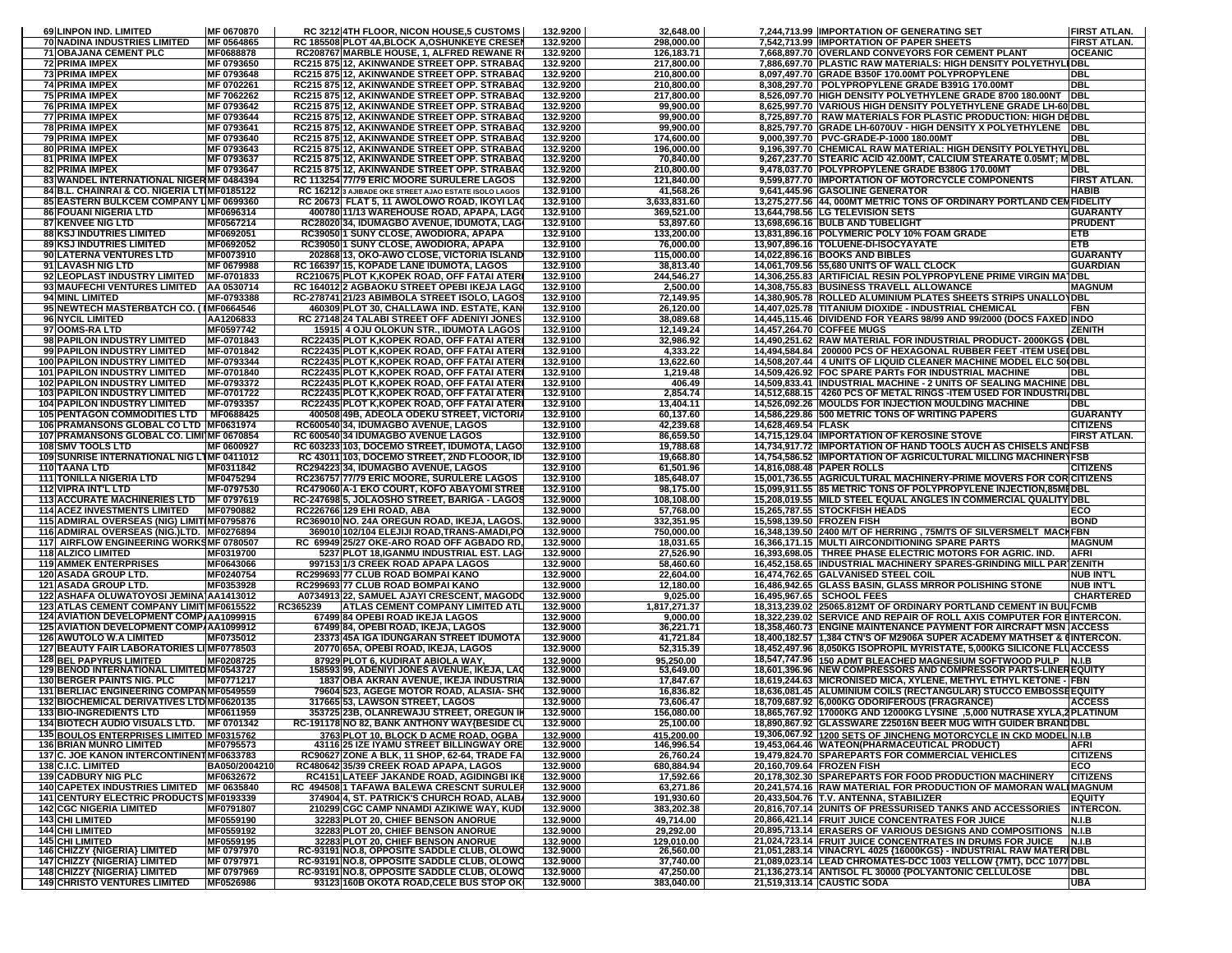| <b>150 CHRISTO VENTURES LIMITED</b>                                                           | MF0526983                |                | 93123 160B OKOTA ROAD, CELE BUS STOP OK                                                       | 132.9000             | 103,530.00                |                           | 21,622,843.14 PHOSPHORIC ACID.                                                                                       | <b>UBA</b>                           |
|-----------------------------------------------------------------------------------------------|--------------------------|----------------|-----------------------------------------------------------------------------------------------|----------------------|---------------------------|---------------------------|----------------------------------------------------------------------------------------------------------------------|--------------------------------------|
| <b>151 CHRISTO VENTURES LIMITED</b>                                                           | MF0526985                |                | 931231160B OKOTA ROAD, CELE BUS STOP OK                                                       | 132.9000             | 32,400.48                 |                           | 21.655.243.62 AMMONIA LIQUID.                                                                                        | <b>UBA</b>                           |
| 152 CHURCHGATE NIGERIA LIMITED MF0499275<br>153 CONSTRUMAT NIGERIA LIMITED MF 0651154         |                          |                | RC10406 PLOT 30, AFRIBANK STREET, VIICTORIA<br>36779 KM5, APAPA-OSHODI EXPRESSWAY, LA         | 132.9000<br>132.9000 | 4,048,000.00<br>47,348.37 |                           | 25,703,243.62 THAILAND RICE<br>25,750,591.99 DIFFERENT CERAMIC STOCK TILES                                           | <b>CHARTERED</b><br>MBC              |
| 154 CONSTRUMAT NIGERIA LIMITED MF 0651519                                                     |                          |                | 36779 KM5.APAPA-OSHODI EXPRESSWAY, LA                                                         | 132.9000             | 72,706.01                 |                           | 25,823,298.00   FLOOR TILES                                                                                          | <b>MBC</b>                           |
| <b>155 COSCHARIS TECHNOLOGIES</b>                                                             | MF0640483                |                | 216991 68A ADEOLA ODEKU STREET, VICTORIA                                                      | 132.9000             | 63,721.40                 |                           | 25,887,019.40 COMPUTER PARTS AND ACCESSORIES                                                                         | <b>GUARANTY</b>                      |
| <b>156 COUSINS NIGERIA LIMITED</b>                                                            | MF0727543                |                | RC 88329 34 DOCEMO STREET LAGOS                                                               | 132.9000             | 137,598.81                |                           | 26,024,618.21 LOUD SPEAKERS & AMPLIFIERS                                                                             | HABIB                                |
| <b>157 CROWN TISSUE MILL LIMITED</b>                                                          | MF 0651876               |                | 138814 KM 36, LAGOS-ABEOKUTA EXPRESSWA                                                        | 132.9000             | 7,450.00                  |                           | 26,032,068.21 PRINTING PAPER FOR EXERCISE BOOKS                                                                      | <b>MBC</b>                           |
| 158 CRYSTAL INTERNATIONAL LIMITIMF0734863                                                     |                          |                | 390703 81 IKORODU ROAD LAGOS NIGERIA                                                          | 132.9000             | 13,714.00                 |                           | 26,045,782.21 186,000 REAMS PHOTOCOPY PAPER SIZE A4.                                                                 | <b>INTERCON.</b>                     |
| 159 CRYSTAL INTERNATIONAL LIMITIMF0734853<br><b>160ICRYSTAL INTERNATIONAL LIMITIMF0735035</b> |                          |                | 390703 81 IKORODU ROAD LAGOS NIGERIA<br>390703 81 IKORODU ROAD LAGOS NIGERIA                  | 132.9000<br>132.9000 | 11,264.00<br>8,403.00     |                           | 26,057,046.21 336,000 PCS WALL CLOCKS<br>26,065,449.21 3100 SETS OF RADIO CASSATTE RECORDER                          | <b>INTERCON.</b><br><b>INTERCON.</b> |
| 161 DAEWOO AUTOLAND NIGERIA LII MF0165510                                                     |                          |                | 483131 8C CARNAUD METAL BOX ROAD, OGBA                                                        | 132.9000             | 122,516.00                |                           | 26,187,965.21 75 UNITS OF FAIRLY USED DAEWOO CARS                                                                    | <b>GUARANTY</b>                      |
| 162 DAEWOO AUTOLAND NIGERIA LI MF0735281                                                      |                          |                | 483131 8C CARNAUD METAL BOX ROAD, OGBA                                                        | 132.9000             | 35,000.00                 |                           | 26,222,965.21 2 UNITS OF SSANGYONG VEHICLES                                                                          | <b>GUARANTY</b>                      |
| 163 DARUTEX NIG LTD                                                                           | MF0640750                |                | 249607 63 ENU - OWA STREET, IDUNOTA LAGOS                                                     | 132.9000             | 50,925.00                 |                           | 26,273,890.21 NEW AUDIO/VIDEO TAPES                                                                                  | <b>ALLSTATES</b>                     |
| <b>164 DAYAKAS NIGERIA LIMITED</b>                                                            | MF 0617365               |                | RC 259068 PLOT 14, OSHODI-APAPA EXPRESSWAY                                                    | 132.9000             | 36,120.00                 |                           | 26,310,010.21   10 * 200KVA 11/0,415KV OIL IMMERSED TRANSFORMER\$EIB                                                 |                                      |
| 165 DE UNITED FOOD INDUSTRIES LT MF0689882                                                    |                          |                | 229723 KM 4, IDIROKO ROAD, OTA, OGUN STAT                                                     | 132.9000             | 124.917.40                |                           | 26,434,927.61 SEASONING(CHICKEN, TARTRAZINE, GUARGUM)                                                                | <b>GUARANTY</b>                      |
| 166 DE UNITED FOOD INDUSTRIES LTMF0689881<br><b>167 DEKIT CONSTRUCTION LTD</b>                | MF0577720                |                | 229723 KM 4, IDIROKO ROAD, OTA, OGUN STAT<br>RC344094 PLT 148B GANA STR. MAITAMA ABUJA        | 132.9000<br>132.9000 | 210.185.12<br>285,880.00  |                           | 26,645,112.73 SEASONING(CHICKEN, TARTRAZINE)<br>26,930,992.73 ROADSTAR 1500 MOBILE ASPHALT PLANT                     | <b>GUARANTY</b><br><b>PACIFIC</b>    |
| <b>168 Domestic Electronics</b>                                                               | MF 0737834               |                | RC 35943 Afprint Industrial Estate, Plot 122/132 Apa                                          | 132.9000             | 26,740.92                 |                           | 26,957,733.65 A.C Motor Single Phase, Extension Tube, Wall Calender (Capital                                         |                                      |
| <b>169 DR KISITO OKPERE</b>                                                                   | AA1094908                |                | A2769491 SHELL PET. DEV. CO. 21/22, MARINA, LA                                                | 132.9000             | 9,438.66                  |                           | 26,967,172.31 SCHOOL FEES - LOUGHBOROUGH UNIVERSITY, UNITELFBN                                                       |                                      |
| <b>170 ECLIPSE RESOURCES</b>                                                                  | MF0007493                |                | 274092 123, OLOJO DRIVE, OJO, LAGOS.                                                          | 132.9000             | 17,610.16                 |                           | 26,984,782.47 POLISHED GRANITE TILES.                                                                                | <b>EQUITY</b>                        |
| <b>171 ECOBANK NIGERIA PLC</b>                                                                | AA1080600                |                | RC89773 2 AJOSE ADEOGUN STREET, V/ISLAND,                                                     | 132.9000             | 186,770.47                |                           | 27,171,552.94 FEE IN RESPECT OF SPECIALIST TECHNICAL INPUT ANIECO                                                    |                                      |
| <b>172 EKHA AGRO FARMS LIMITED</b><br><b>173 ELMACK NIGERIA LIMITED</b>                       | MF0735133<br>MF0636818   |                | 86817 36 LADIPO KASUMU STREET OFF ALLEI<br>RC110250 149, BORNO WAY, EBUTTE-METTA, LAG         | 132.9000<br>132.9000 | 13,000.00<br>66,427.14    |                           | 27,184,552.94 469MT OF LYSINE & DICALCIUM PHOSPHATE<br>27,250,980.08 NEW DANFOSS COMPRESSORS                         | <b>INTERCON.</b><br><b>ASSURANCE</b> |
| <b>174 ELPINA ASSOCIATES LTD</b>                                                              | MF 0702336               |                | RC106680 21 CREEK ROAD, APAPA, LAGOS STATE                                                    | 132.9000             | 62,976.50                 |                           | 27,313,956.58 KELVINATOR COMMERCIAL WASHING MACHINES, LAUNDBL                                                        |                                      |
| <b>175 ELPINA ASSOCIATES LTD</b>                                                              | MF 0702149               |                | RC106680 21 CREEK ROAD, APAPA, LAGOS STATE                                                    | 132.9000             | 54,561.22                 |                           | 27,368,517.80 VARIOUS NEW KELVINATOR TUMBLE DRYERS AND HO(DBL                                                        |                                      |
| <b>176 ETCO NIG LTD</b>                                                                       | MF0687704                | <b>RC 3457</b> | ETCO NIGERIA LTD. 14 CREEK ROAD P.                                                            | 132.9000             | 4,229.20                  |                           | 27,372,747.00 SOUND ATTENUATORS                                                                                      | <b>FCMB</b>                          |
| 177 ETCO NIG LTD                                                                              | MF0614515                | <b>RC 3457</b> | ETCO NIGERIA LTD. 14 CREEK ROAD P.                                                            | 132.9000             | 13,085.99                 |                           | 27,385,832.99 GALVANIZED SHEET METAL                                                                                 | <b>FCMB</b>                          |
| <b>178 ETCO NIG LTD</b>                                                                       | MF0614522                | <b>RC 3457</b> | ETCO NIGERIA LTD. 14 CREEK ROAD P.                                                            | 132.9000             | 7,287.51                  |                           | 27,393,120.50 HANGING BRACKETS                                                                                       | <b>FCMB</b>                          |
| <b>179 ETCO NIGERIA LIMITED</b><br>180 ETHYLENE PRODUCTS & LUB.LTIMF 0494037                  | MF0468932                |                | 3457 14 CREEK ROAD APAPA LAGOS<br>RC 83807 PLOT 2C BLOCK A OSHODI IND. LAYOUT                 | 132.9000<br>132.9000 | 14,363.16<br>17,860.00    |                           | 27,407,483.66 FLEXIBLE INSULATED DUCT<br>27,425,343.66 PLASTIC SCRAP GRINDER                                         | AFRI<br>EIB                          |
| <b>181 EUNISELL LIMITED</b>                                                                   | MF-0701977               |                | RC218607 PLOT 216 ETIM INYANG CRESCENT, VICT                                                  | 132.9000             | 96.845.00                 |                           | 27,522,188.66 ADDITIVES FOR LUBRICATING OIL- BO20707                                                                 | <b>DBL</b>                           |
| <b>182 EVANS MEDICAL PLC</b>                                                                  | MF0702128                |                | 1161 6/7, ABIMBOLA WAY, ISOLO INDUSTRIAL                                                      | 132.9000             | 213,510.88                |                           | 27,735,699.54 VANDOX CAPSULES - PHARMACEUTICALS                                                                      | <b>FBN</b>                           |
| <b>183 EVANS MEDICAL PLC</b>                                                                  | MF0482937                |                | 1161 6/7, ABIMBOLA WAY, ISOLO INDUSTRIA                                                       | 132.9000             | 132,077.93                |                           | 27,867,777.47 AMOVIN TABLETS - 375 MG -PHARMACEUTICALS                                                               | <b>FBN</b>                           |
| 184 FAS AGRO INDUSTRIAL CO. LTD IMF 0675864                                                   |                          |                | 83458 15A BURMA ROAD, APAPA, LAGOS                                                            | 132.9000             | 247,800.00                |                           | 28,115,577.47 210 M/TONS OF POLYPROPYLENE                                                                            | <b>FBNMB</b>                         |
| <b>185 FIRST OLIVE CO.LTD.</b>                                                                | MF0795863                |                | 245217 22, OBOKUN STREET, ILUPEJU, LAGOS                                                      | 132.9000             | 119,700.00                |                           | 28,235,277.47 1310 BAGS OF DRIED FISH HEADS                                                                          | FBN                                  |
| <b>186 FRACHRISTO NIGERIA LTD</b><br>187 G.G.I INTERNATIONAL NIGERIA L MF0501582              | MF0532375                |                | RC118474 99 CLIFFORD ROAD ABA-ABIA STATE<br>173880 NO. 2, FAITH AVENUE, RUMUOMASI, PO         | 132.9000<br>132.9000 | 118,300.00<br>24,213.60   |                           | 28,353,577.47 1300 OF BAGS FISH HEADS<br>28,377,791.07 HTH-CALCIUM HYPOCHLORITE, MIN 65%                             | <b>ACB</b><br><b>GUARANTY</b>        |
| 188 GALVANIZING INDUSTRIES LTD. MF0522435                                                     |                          |                | 2858 PLOT 78, OBA AKRAN AVENUE, IKEJA, I                                                      | 132.9000             | 122,500.00                |                           | 28,500,291.07 75MT ELECTROLYTIC ZINC INGOT - FOR GALVANIZING                                                         | I FBN                                |
| 189 GLOBAL SUPER PRODUCTS LIMINF0691129                                                       |                          |                | RC836567 BLOCK 25, NO.32, ALABA INTERNATION                                                   | 132.9000             | 28,142.70                 |                           | 28,528,433.77 UNGLAZED CERAMIC TILES                                                                                 | ETB                                  |
| <b>190 GREAT BRANDS NIGERIA LTD</b>                                                           | MF0504649                |                | RC393812 KM 23 LEKKI-EPE EXPRESSWAY, IKOTA                                                    | 132.9000             | 23,020.00                 |                           | 28,551,453.77 PAYMENT FOR DIAPERS (NEW)                                                                              | <b>STB</b>                           |
| 191 Henry & Henry Ltd                                                                         | M0277324                 |                | RC174210 14 Bajulaiye Street, Idumota, Lagos                                                  | 132.9000             | 247,719.50                |                           | 28,799,173.27 CKD Bicycle Tires & Tubes                                                                              | Int. Trust                           |
| <b>192 I T B NIGERIA LIMITED</b><br><b>1931 T B NIGERIA LIMITED</b>                           | MF 0752956<br>MF 0752953 |                | 282658 PLOT 1684 SANUSI FAFUNWA STREET,<br>282658 PLOT 1684 SANUSI FAFUNWA STREET,            | 132.9000<br>132.9000 | 75,250.33<br>25,335.02    |                           | 28,874,423.60 CEILING PANELS AND ACCESSORIES<br>28,899,758.62   SUPPORTS FOR SUSPENDED CEILING                       | <b>MBC</b><br><b>MBC</b>             |
|                                                                                               |                          |                |                                                                                               |                      |                           |                           |                                                                                                                      |                                      |
|                                                                                               |                          |                |                                                                                               |                      |                           |                           |                                                                                                                      |                                      |
| <b>194 IMPERIAL BOND NIG.LTD</b><br><b>195 IMPROJECT LIMITED</b>                              | MF 0635783<br>MF 0617693 |                | RC 234384 BLK 7 SHOP 5 & 6 IST FLOOR AGRIC CO<br>RC 357784 354 MURTALA MOHAMMED WAY, YABA,    | 132.9000<br>132.9000 | 61,533.33<br>26,130.00    |                           | 28,961,291.95 UNGLAZED CERAMIC FLOOR TILES AND BATH TUBS<br>28,987,421.95 WHITE CEMENT GLUE                          | <b>MAGNUM</b><br>EIB                 |
| 196 INTER BAU CONSTRUCTION LTD MF0711114                                                      |                          |                | 61677 58A, ADENIRAN OGUNSANYA STREET,                                                         | 132.9000             | 78,718.50                 |                           | 29,066,140.45  1 USED BLAW KNOX BK 95, ASPHALT PAVING MACHINIFBN                                                     |                                      |
| 197 INTERLAND NIC.AUTO PARTS LTIMF0179924                                                     |                          |                | 77209 ZONE D,BLK 5,SHOP 19/24 ASPAMDA TR                                                      | 132.9000             | 13,959.80                 |                           | 29,080,100.25 RUG MAT, BLIND SPOT MIRROR - SPARES FOR MOTOR FBN                                                      |                                      |
| 198 INTERLAND NIC.AUTO PARTS LTIMF0179918                                                     |                          |                | 77209 ZONE D, BLK 5, SHOP 19/24 ASPAMDA TR                                                    | 132.9000             | 7,319.40                  |                           | 29,087,419.65 TINTED FILM, DOUBLE WIPER, AUTO MEMO PAD - AUTOFBN                                                     |                                      |
| 199 INTERLAND NIC.AUTO PARTS LTIMF0179882<br>200 INTERLAND NIC.AUTO PARTS LTIMF 0179917       |                          |                | 77209 ZONE D,BLK 5,SHOP 19/24 ASPAMDA TR<br>77209 ZONE D, BLK 5, SHOP 19/24 ASPAMDA TF        | 132.9000<br>132.9000 | 6,608.20<br>23,484.00     |                           | 29,094,027.85 WHEEL COVER - AUTO PARTS ACCESSORIES<br>29,117,511.85 BODY CHROME, ROOF CARRIER, FOG LAMP - AUTO ACFBN | <b>FBN</b>                           |
| 201 INTERLAND NIC.AUTO PARTS LTIMF0179919                                                     |                          |                | 77209 ZONE D, BLK 5, SHOP 19/24 ASPAMDA TF                                                    | 132.9000             | 13,427.50                 |                           | 29,130,939.35 BREAK PAD, AUTO JACK, SIDE MIRROR - SPARES FOR FBN                                                     |                                      |
| 202 Interworld Product                                                                        | MF 0737818               |                | RC 268357 Afprint Industrial Estate, Plot 122/132 Apa                                         | 132.9000             | 20,221.78                 |                           | 29,151,161.13  16" Desk Fan (Goods Are New)                                                                          | Capital                              |
| 203 Interworld Product                                                                        | MF 0737823               |                | RC 268357 Afprint Industrial Estate, Plot 122/132 Apa                                         | 132.9000             | 28,492.05                 |                           | 29,179,653.18 Dry Iron (Goods Are New)                                                                               | Capital                              |
| <b>204 IT SOLUTIONS LIMITED</b>                                                               | AA0977922                |                | 325864 GOD GRACE PLAZA, 63, ALLEN AVENUE                                                      | 132.9000             | 1,954.56                  |                           | 29,181,607.74 EXAMINATION FEES                                                                                       | <b>ACCESS</b>                        |
| 205 JIMBEST AUTO SUPPLY CO LTD MF0681208                                                      |                          |                | RC332070 ZONE A BLK, 8 SHOP 1/20, TRADE FAIR                                                  | 132.9000             | 10,378.00<br>200.000.00   |                           | 29,191,985.74 NEW ELECTRICAL APPLIANCES                                                                              | <b>CITIZENS</b><br><b>GUARANTY</b>   |
| <b>206 JNEW CIRCULATED ENT. LTD</b><br>207 JOHNSON WAX NIGERIA LIMITED MF0942591              | MF0686589                |                | 389034 ZONE 8, NO 41 AND 60 MAIN MKT. NNEW<br>RC6829 13/14 ABIMBOLA STREET, ISOLO INDUS       | 132.9000<br>132.9000 | 19,260.00                 |                           | 29,391,985.74 ASSORTED FAIRLY USED MOTORCYCLES<br>29,411,245.74 ANGOSTURA BARK POWDER                                | ECO                                  |
| <b>208 K K PRODUCTS LIMITED</b>                                                               | MF 0662028               |                | 92068 3RD FLOOR, 15 IDOLUWO STREET, LAG                                                       | 132.9000             | 33,400.00                 |                           | 29,444,645.74 WATER FILTER AND CHANGE OVER SWITCH                                                                    | <b>FBNMB</b>                         |
| 209 Kabad Nigeria Ltd                                                                         | MF 0497830               |                | RC 90069 6 Abeokuta Express Way, Mangoro Bus 9                                                | 132.9000             | 20,886.15                 | 29,465,531.89 Float Glass |                                                                                                                      | Capital                              |
| 210 KANISHA INVESTMENT LTD                                                                    | MF 0577554               |                | RC330624 6 IJORA CAUSEWAY IJORA LAGOS                                                         | 132.9000             | 17,774.00                 |                           | 29,483,305.89 NEW GAS COOKERS                                                                                        | <b>PACIFIC</b>                       |
| <b>211 KGM INDUSTRIES LTD</b>                                                                 | MF 0649022               |                | RC118795 PLOT 6, BLOCK A, LIMCA WAY, ISOLO B                                                  | 132.9000             | 91,104.75                 |                           | 29,574,410.64 POLYPROPYLENE FOR PLASTIC MANFUACTURING                                                                | <b>DBL</b>                           |
| <b>212 KGM INDUSTRIES LTD</b><br><b>213 KIRANIL NIG LTD</b>                                   | MF 0793856<br>MF0640746  |                | RC118795 PLOT 6, BLOCK A, LIMCA WAY, ISOLO E<br>RC227521 SUITE 123, EDO HOUSE, VICTORIA ISLAN | 132.9000<br>132.9000 | 10,569.00<br>34,995.65    |                           | 29,584,979.64 VARIOUS PLATFORM SCALE & HEAT SHRINK MACHINE<br>29,619,975.29 MOSQUITO COIL MANUFACTURING MACHINES     | <b>SDBL</b><br><b>PRUDENT</b>        |
| 214 LAWAL COMRADE NIG.LTD.                                                                    | MF 0217087               |                | RC 191764 179 2A, IRON MARKET, ORILE IGANMU, LA                                               | 132.9000             | 40,299.20                 |                           | 29,660,274.49 STAINLESS STEEL PIPES                                                                                  | <b>TRADE</b>                         |
| <b>215 LAWAN MOHAMMED</b>                                                                     | AA1044975                |                | A1986938 BLK 8A FCDA STAFF OTRS WUSE2 CAIR                                                    | 132,9000             | 1.896.30                  |                           | 29.662.170.79 2ND PART PAYMENT FOR SCHOOL FEES FOR LAWAN NDBL                                                        |                                      |
| 216 LOACO LTD                                                                                 | MF0536961                |                | RC14229 86, SIMPSON STREET, EBUTE-METTA, L                                                    | 132.9000             | 38,055.53                 |                           | 29,700,226.32 SUPERCROWN RECYCLED THINNER                                                                            | <b>CITIZENS</b>                      |
| 217 LOACO LTD                                                                                 | MF0681331                |                | RC14229 86, SIMPSON STREET, EBUTE-METTA, L.                                                   | 132.9000             | 64,652.00                 |                           | 29,764,878.32 SYNTHETIC RESIN SOLUTION                                                                               | <b>CITIZENS</b>                      |
| <b>218 MARYMENT NIG LTD</b><br><b>219 MATI &amp; MAY LIMITED</b>                              | MF 0639020<br>MF0725102  |                | RC 173206 3A, NEW MARKET ROAD, NNEWI, ANAM<br>RC439506 8, JOEL OGUNNAIKE STREET, IKEJA GR     | 132.9000<br>132.9000 | 110,000.00<br>22,000.00   |                           | 29,874,878.32 IMPORTATION OF NEW MOTORCYCLE SPARE PARTS<br>29,896,878.32 ALUMINIUM STRIPS AND ACCESSORIES            | FSB<br><b>ASSURANCE</b>              |
| 220 MMAB CABLE MANUFACTURING MF0006814                                                        |                          |                | 201629 NO. 10 KACHIA ROAD, KADUNA SOUTH,                                                      | 132.9000             | 290,124.00                |                           | 30,187,002.32 ELECTRICAL OIL IMMERSED DISTRIBUTION TRANSFORIGUARANTY                                                 |                                      |
| 221 MODERN BUSINESS MACHINES LIMF 0234339                                                     |                          |                | RC 49765 21A, KARIMU KOTUN STREET, V/I, LAGO                                                  | 132.9000             | 30,097.81                 |                           | 30,217,100.13 IMPORTATION OF NEW COMPUTERS                                                                           | <b>FSB</b>                           |
| <b>222 MOGABS NIG LTD</b>                                                                     | MF 0514222               |                | RC109261 PLOT 1341NKWERE CRESCENT GARKI II                                                    | 132.9000             | 599,561.16                |                           | 30,816,661.29 STATION TRANSFORMER FEEDER AND ACCESSORIES  LION                                                       |                                      |
| <b>223 MONTIZEN LIMITED</b>                                                                   | MF0611921                |                | 248430 23B, OLANREWAJU STREET, OREGUN II                                                      | 132.9000             | 194,435.00                |                           | 31,011,096.29 195X50KG DRUMS REPCO TYPE N FLOUR VITAMIN A ENPLATINUM                                                 |                                      |
| 224 MULTICHEM INDUSTRIES LIMITEDMF0689993<br>225 NAMOH INDUSTRIES NIGERIA LTIMF0727354        |                          |                | 130408 PLOT D2, ISRAEL ADEBAJO CLOSE, LAD<br>RC 305526 96 NNAMDI AZIKIWE STREET LAGOS         | 132.9000<br>132.9000 | 101.071.37<br>21,750.00   |                           | 31,112,167.66 INDUSTRIAL RAW MATERIALS- BOPP FILM-PC (HEAT SEEQUITY<br>31,133,917.66 AUDIO BLANK TAPES               | <b>HABIB</b>                         |
| 226 NANFANG MOTOR NIG. LTD.                                                                   | MF0790251                |                | 510226 KM 38, ABEOKUTA/LAGOS EXPRESS WA                                                       | 132.9000             | 613,050.00                |                           | 31,746,967.66 BRAND NEW MOTORCYCLE NANFANG AX100 IN CKD CIZENITH                                                     |                                      |
| 227 NASCO HOUSEHOLD PROD. LTD MF0292335                                                       |                          |                | <b>11559 YAKUBU GOWON WAY JOS PLATEAU</b>                                                     | 132.9000             | 6,684.33                  |                           | 31,753,651.99 SPARE PARTS FOR BELT CONVEYOR FOR IND. USE                                                             | <b>AFRI</b>                          |
| 228 NASCO HOUSEHOLD PROD. LTD MF0292339<br><b>229 NESTLE NIGERIA PLC</b>                      | MF0606214                |                | 11559 YAKUBU GOWON WAY JOS PLATEAU<br>6540 22/24 INDUSTRIAL AVENUE. ILUPEJU.LA                | 132.9000<br>132.9000 | 14,230.69<br>109,636.85   |                           | 31,767,882.68   PARTS FOR SOAP UNIT EP6/200 SOAP FEED PUMP<br>31.877.519.53 4200 CASES OF MAGGI CHICKEN TABLETS      | AFRI<br><b>FBN</b>                   |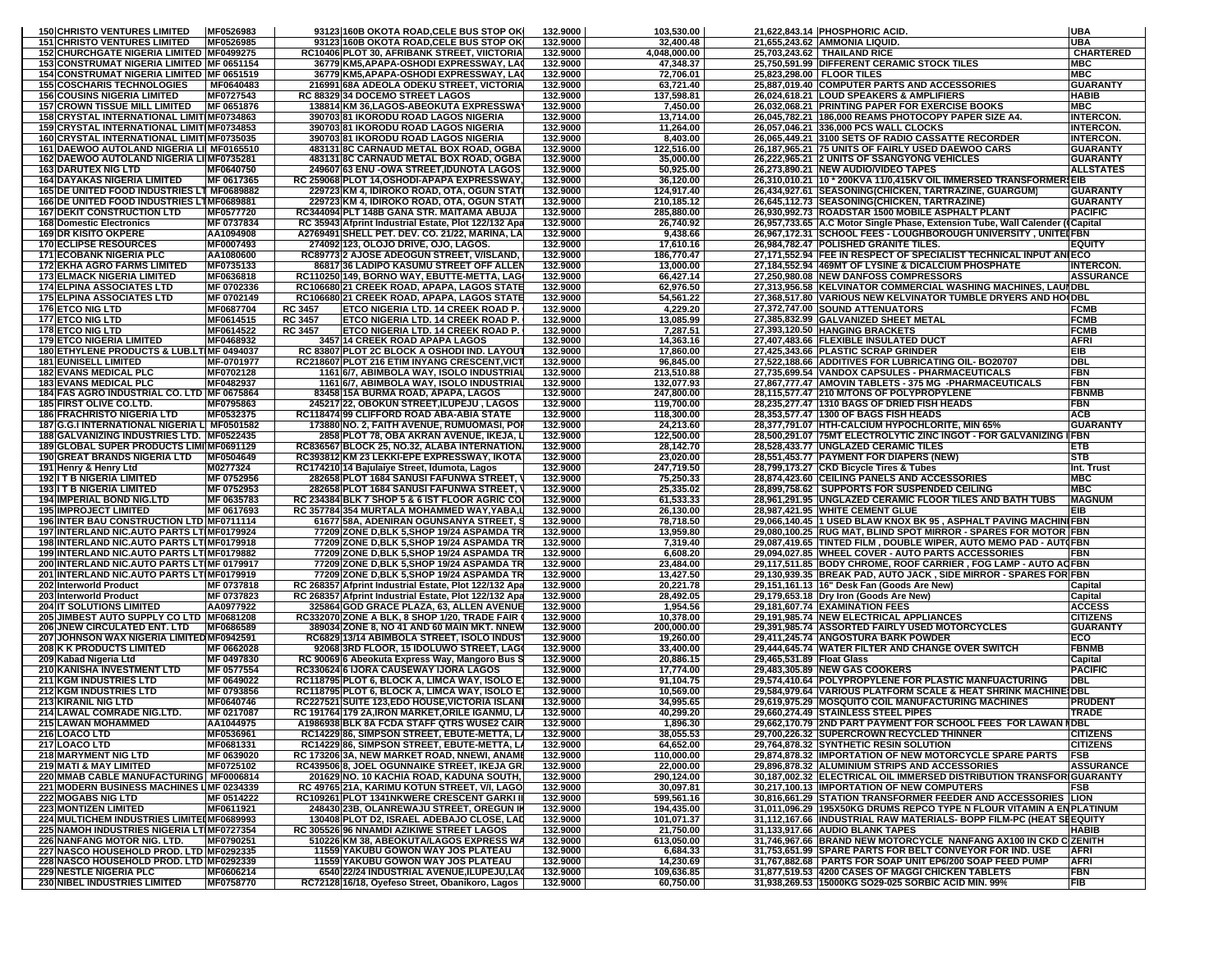| 232 NIGERIA DISTILLERIES LIMITED MF0675622                                 | 231 NICE TOP PAPER INDUSTRIES LTIMF0791559 | 101739 KM 1 ABUJA EXPRESS WAY KADUNNA                                                      | 132.9000             | 9,281.00                |                       | 31.947.550.53 PAPER MACHINE & SPARE SPART                                                                                                 | <b>INTERCON.</b>         |
|----------------------------------------------------------------------------|--------------------------------------------|--------------------------------------------------------------------------------------------|----------------------|-------------------------|-----------------------|-------------------------------------------------------------------------------------------------------------------------------------------|--------------------------|
|                                                                            |                                            | 2461 KM 40 ABEOKUTA EXPRESSWAY, SANG                                                       | 132.9000             | 17,100.00               |                       | 31,964,650.53 HOLOGRAPHIC SLEEVES                                                                                                         | <b>UBA</b>               |
| 233 NIGERIA DISTILLERIES LIMITED MF0675618                                 |                                            | 2461 KM 40 ABEOKUTA EXPRESSWAY, SANG                                                       | 132.9000             | 42,840.48               |                       | 32,007,491.01 MIXTURE OF ODORIFEROUS SUBSTANCE                                                                                            | UBA                      |
| 234 NIGERIA DISTILLERIES LIMITED MF0675621                                 |                                            | 2461 KM 40 ABEOKUTA EXPRESSWAY, SANG                                                       | 132.9000             | 8,600.00                |                       | 32,016,091.01 PRINTED ROPP CAPS                                                                                                           | UBA                      |
| 235 Nigerian Carton & Pkg Mfg Ltd                                          | MF0562466                                  | RC12108 23, Industrial Avenue, Ilupeju, Lagos                                              | 132.9000             | 95,729.14               |                       | 32,111,820.15 Fluting Paper and Unbleached kraftliner Board                                                                               | <b>NAMBL</b>             |
| 236 Nigerian Carton & Pkg Mfg Ltd                                          | MF0526270                                  | RC12108 23, Industrial Avenue, Ilupeju, Lagos                                              | 132.9000             | 82,500.00               |                       | 32,194,320.15 Unbleached Kaftliner Board in reels                                                                                         | <b>NAMBL</b>             |
| 237 NIGERPET COMPANY LTD.                                                  | MF 0600111                                 | 505872 20 ELIAS CLOSE, VICTORIA ISLAND,LAG                                                 | 132.9000             | 1,466,575.55            |                       | 33,660,895.70 3000 METRIC TONS OF AUTOMOTIVE GAS OIL                                                                                      | <b>ZENITH</b>            |
| 238 NIRA SOUNDS LABORATORY LIMMF0421242                                    |                                            | RC353035 10, DUPE OTEGBOLA, INDUSTRIAL WAY                                                 | 132.9000             | 126,700.00              |                       | 33.787.595.70 POLYCABONATE                                                                                                                | <b>ASSURANCE</b>         |
|                                                                            |                                            |                                                                                            |                      |                         |                       | 33,791,758.32 STONEWARE MUGS                                                                                                              |                          |
| 239 NIRANKAR INDUSTRIES LTD                                                | MF0705719                                  | RC6574 LSDPC HOUSE, NNAMDI AZIKIWE STREE                                                   | 132.9000             | 4,162.62                |                       |                                                                                                                                           | <b>CITIZENS</b>          |
| 240 NUB INTERNATIONAL BANK LTD AA1253330                                   |                                            | RC10422 PLOT 554 ADETOKUNBO ADEMOLA CRE                                                    | 132.9000             | 1,050.00                |                       | 33,792,808.32 ANNUAL MEMBERSHIP FEES FOR AFRICAN BANKERS                                                                                  | <b>NUB INT'L</b>         |
| <b>241 OBEMBE OLUBUNMI</b>                                                 | AA1318329                                  | A0483400 PLOT 25 T/AMADI IND. LAYOUT P/HARC                                                | 132.9000             | 10,000.00               |                       | 33,802,808.32 SCHOOL FEES FOR 2004/05 SESSION                                                                                             | AFRI                     |
| <b>242 OBIANGELI IFEOMA</b>                                                | AA1335056                                  | A2411614 127, CHIME AVENUE, NEW HEAVEN, ENU                                                | 132.9000             | 2,000.00                |                       | 33,804,808.32 PERSONAL TRAVEL ALLOWANCE                                                                                                   | <b>ACCESS</b>            |
| 243 OBIKINGS INDUSTRIES LIMITED MF0247600                                  |                                            | 602346 4, ST. PATRICK'S CHURCH ROAD, ALAB/                                                 | 132.9000             | 49,468.00               |                       | 33,854,276.32 T.V. ANTENNA, STABILIZER, EMERGENCY LANTERN                                                                                 | <b>EQUITY</b>            |
| <b>244 ODOEME VICTOR CHUKWUDI</b>                                          | AA1044987                                  | A1648429 BLOCK D ROOM 2 NITEL HOUSING ESTA                                                 | 132.9000             | 65.36                   |                       | 33,854,341.68 PROCESSING FEE FOR ADMISSION FOR ODOEME V                                                                                   | <b>DBL</b>               |
| <b>245 OJEMAI FARMS LTD</b>                                                | MF0498812                                  | 61958 PLOT 267 TRANS-AMADI IND. LAYOUT P                                                   | 132.9000             | 750,900.00              |                       | 34,605,241.68 3 NEW CAT UNITS MODEL 3512TA GENERATOR SETS                                                                                 | <b>:GPLATINUM</b>        |
| <b>246 OK SWEETS COMPANY</b>                                               | MF-0717930                                 | RC-066667 7A ILASAMAJA SCHEME ITIRE JUNCTIO                                                | 132.9000             | 50,178.00               |                       | 34,655,419.68 40,320KGS GUM BASE CASTILLA                                                                                                 | <b>DBL</b>               |
| <b>247 OKWEBURG NIGERIA LIMITED</b>                                        | BA050/2004210                              | RC86358 48 OGUNLANA DRIVE, SURULERE, LAGO                                                  | 132.9000             | 30.609.50               |                       | 34,686,029.18 GLAMA TRACING PAPER                                                                                                         | ECO                      |
| 248 ORAZULIKE TRADING COMPANY MF0576607                                    |                                            | 7382 PLOT 204, RUMUOGBA ESTATE, PORT H                                                     | 132.9000             | 90,000.00               |                       | 34,776,029.18 PRIME HOT ROLLED STEEL PROFILES: 400 TONS                                                                                   | <b>GUARANTY</b>          |
| <b>249 P G H LIMITED</b>                                                   | MF 0752883                                 | 303667 30, APARA ROAD, G R A PHASE 2, PORT-                                                | 132.9000             | 4,416.55                |                       | 34,780,445.73 SPARE PARTS FOR ASTRA HD7                                                                                                   | <b>MBC</b>               |
| <b>250 PERIDOT PRODUCTS LIMITED</b>                                        | MF0689081                                  | 166218 43/49 OSHODI EXPRESSWAY, BTW BOC                                                    | 132.9000             | 72,950.00               |                       | 34,853,395.73 POLY PROPYLENE                                                                                                              | <b>GUARANTY</b>          |
| <b>251 PEUGEOT AUTO.NIG LTD</b>                                            | MF0695333                                  | 10961 PLOT 1144 MALLAM - KULBI ROAD                                                        | 132.9000             | 741.240.00              |                       | 35,594,635.73 CKD FOR PEUGEOT VEHINCLE                                                                                                    | UBN                      |
| 252 PEUGEOT AUTOMOBILE MF 0695MF 0695334                                   |                                            | RC 10961 PLOT 1144 MALLAM KUIBI ROAD KAKUR                                                 | 132.9000             | 741,240.00              |                       | 36,335,875.73 CKD FOR PEUGEOT VEHICLES                                                                                                    | DBL                      |
| 253 POLYTHENE ENTERPRISES LTD. MF0523291                                   |                                            | 5759 4 OBASA ROAD, IKEJA, LAGOS                                                            | 132.9000             | 42,696.49               |                       | 36,378,572.22 KRAFTLINER BOARD                                                                                                            | FBN                      |
| <b>254 POWERMAX NIGERIA LTD</b>                                            | MF0739119                                  | RC497313 9 TURTON STREET, SABO YABA, LAGO                                                  | 132.9000             | 67,520.00               |                       | 36,446,092.22 PAYMENT FOR AGRICULTURAL MACHINERY WATER F                                                                                  | USTB                     |
| <b>255 PRIMLAKS GALVANIZING LTD</b>                                        | MF0620729                                  | 10363 16, KOFO ABAYOMI STREET, VICTORIA                                                    | 132.9000             | 385,986.90              |                       | 36,832,079.12 COLD ROLLED STEEL AND ZINC INGOTS                                                                                           | <b>ACCESS</b>            |
| 256 PROMADAZ INDUSTRIES LIMITED MF0660436                                  |                                            | 234367 1, ST. PATRICK'S CHURCH ROAD, ALAB/                                                 | 132.9000             | 53,481.90               |                       | 36,885,561.02 DISTRIBUTION BOARD, CHANGE OVER SWITCH, GEAR SEQUITY                                                                        |                          |
| 257 R.X. CHEMICALS NIGERIA LIMITE BA050/200320                             |                                            | RC444250 225 APAPA ROAD, IGANMU INDUSTRIAL                                                 | 132.9000             | 11,969.50               |                       | 36,897,530.52 AZAR PAINTS                                                                                                                 | ECO                      |
| <b>258 RELIANCE POWER DRIVE LTD</b>                                        | MF0393627                                  | 474219 SHOP B4 MULTIPURPOSE SHOPPING CO                                                    | 132.9000             | 106,687.13              |                       | 37,004,217.65 NEW PEUGEOT SPARE PARTS                                                                                                     | <b>PLATINUM</b>          |
| 259 SCRIPTURE UNION(NIG) PRESS & MF 0793554                                |                                            | RC91587 OPPOSITE OLD AIRPORT OYO ROAD, S.                                                  | 132.9000             | 47,970.00               |                       | 37,052,187.65 BOOKS :PALLETSIDAILY GUIDE' IN ENGLISH (NEW)                                                                                | DBL                      |
| <b>260 SHEARWATER LTD</b>                                                  | MF0577609                                  | RC504968 23B OLANREWAJU STREET OREGUN LA                                                   | 132.9000             | 33,964.00               |                       | 37.086.151.65 16000 CERAMIC TILES                                                                                                         | <b>PACIFIC</b>           |
|                                                                            |                                            |                                                                                            | 132.9000             |                         |                       |                                                                                                                                           | <b>MAGNUM</b>            |
| 261 SHONGHAI PACKAGING IND.LTD MF 0673671                                  |                                            | <b>RC 21772 GROUND FLOOR NCWS HOUSE ,PC 14</b>                                             |                      | 110,901.00              |                       | 37,197,052.65 AUTOTRON COLOUR PRONTER EQUIPMENT                                                                                           |                          |
| 262 SOCIETE DE COMPOUNDAGE NIGMF0604571                                    |                                            | 360677 16/18 YOUNG SHALL GROW ROAD, SATE                                                   | 132.9000             | 39,700.00               |                       | 37,236,752.65 TITANIUM DIOXIDE-INDUSTRIAL RAW MATERIALS                                                                                   | <b>UBA</b>               |
| <b>263 SOSACO NIGERIA LIMITED</b>                                          | MF0695406                                  | 347146 86A ALLEN AVENUE IKEJA LAGOS                                                        | 132.9000             | 58,297.60               |                       | 37.295.050.25 GROCERIES- MAYONNAISE                                                                                                       | <b>ZENITH</b>            |
| <b>264 SOSACO NIGERIA LIMITED</b>                                          | MF0695409                                  | 347146 86A ALLEN AVENUE IKEJA LAGOS                                                        | 132.9000             | 87,170.00               |                       | 37,382,220.25 SUPERMARKET ITEM- TOMATO PASTE                                                                                              | <b>ZENITH</b>            |
| <b>265 STAR CHIMIE LIMITED</b>                                             | MF0686345                                  | 95110 36, MORISON CRESCENT, OREGUN INDU                                                    | 132.9000             | 25.760.00               |                       | 37,407,980.25 ETHYL ACETATE                                                                                                               | GUARANTY                 |
| <b>266 STAR CHIMIE LTD</b>                                                 | MF0705689                                  | RC95110 36, MORISON CRESCENT, OREGUN IKEJ                                                  | 132.9000             | 53,656.00               |                       | 37,461,636.25 RAW MATERIALS FOR INDUSTRY- CYCLO HEXANONE                                                                                  | <b>CITIZENS</b>          |
| 267 STRIDES ARCOLAB NIGERIA LIMIMF0519271                                  |                                            | 469390 28, AJASA STREET, ONIKAN, LAGOS                                                     | 132.9000             | 37.854.00               |                       | 37,499,490.25 STRICORT-100-50 (PHARMACEUTICAL PRODUCT)                                                                                    | <b>ACCESS</b>            |
| 268 SUPREME TRADING CO LTD.                                                | MF0649322                                  | RC195605 18 ILUPEJU BY-PASS, ILUPEJU, LAGOS                                                | 132.9000             | 2,378.00                |                       | 37,501,868.25 32,250 PACKETS OF PHARMACEUTICAL PRODUCTS-AN DBL                                                                            |                          |
| <b>269 SUSHIRA LTD</b>                                                     | MF0633733                                  | RC600206 34, IDUMAGBO AVENUE, LAGOS                                                        | 132.9000             | 10,471.63               | 37,512,339.88 CANDLES |                                                                                                                                           | <b>CITIZENS</b>          |
| 270 SWORD SWEET CONFEC.LTD.                                                | MF 0665256                                 | RC 29243 PLOT 6 OLUBADAN IND EST.NEW IFE RD                                                | 132.9000             | 127,008.00              |                       | 37,639,347.88 IND MAT. LIQUID GLUCOSE                                                                                                     | <b>COOP</b>              |
| 271 TAF SHEET METAL MGT COMPANMF 0654634                                   |                                            | RC 11626 IBESE ROAD, IKORODU LAGOS                                                         | 132.9000             | 9,788.00                |                       | 37,649,135.88 IMPORTATION OF SIEVES & MACHINERY SPARE PARTS FIRST ATLAN.                                                                  |                          |
| 272 TAF SHEET METAL MGT COMPANMF 0654632                                   |                                            | <b>RC 11626 IBESE ROAD, IKORODU LAGOS</b>                                                  | 132.9000             | 35,700.00               |                       | 37,684,835.88 IMPORTATION OF P.P COPOLYMER FOR PLASTIC MANUFIRST ATLAN.                                                                   |                          |
| 273 TECHNOLOGY DISTRIBUTION LIMMF0810166                                   |                                            | 351814 13A IDOWU MARTINS STREET V/ISLAND                                                   | 132.9000             | 79,096.08               |                       | 37,763,931.96   COMPONENTS FOR MANUFACTURING OF DESKTOP COINTERCON.                                                                       |                          |
| 274 TECHNOLOGY DISTRIBUTIONS LIAA1380244                                   |                                            | RC315814 13A IDOWU MARTINS STREET, VICTORIA                                                | 132.9000             | 243,143.52              |                       | 38,007,075.48 MICROSOFT LICENSE                                                                                                           | <b>ASSURANCE</b>         |
| 275 THE COOPERS BENLY VENTURE MF0708487                                    |                                            | RC29350 3 BISHOP ANYOGU STREET, UWANI ENU                                                  | 132.9000             | 7,036.80                |                       | 38,014,112.28 SOCCER BALLS - NEW PRODUCTS                                                                                                 | <b>CITIZENS</b>          |
| 276 THE NIGERIAN MOTORS INDUSTRMF0737732                                   |                                            | 1561 PLOT 1 BLOCK D AMUWO ODOFIN INDU                                                      | 132.9000             | 22,324.09               |                       | 38,036,436.37 NISSAN DEISEL TRUCKS                                                                                                        | ZENITH                   |
|                                                                            |                                            |                                                                                            |                      |                         |                       | 38,082,386.37 INDUSTRIAL MACHINERY- TUBE MILL ROLLERS                                                                                     | ZENITH                   |
|                                                                            |                                            |                                                                                            |                      |                         |                       |                                                                                                                                           |                          |
| 277 TOWER GALVANISED PRODUCTSMF 0259818                                    |                                            | 15032 PLOT 9C, INDUSTRIAL AREA KADUNA K                                                    | 132.9000             | 45,950.00               |                       |                                                                                                                                           |                          |
| 278 TRACTOR & EQUIPMENT NIGERIAMF0531106                                   |                                            | RC241553 2 BILLINGSWAY, OFF SECRETARIAT, ALA                                               | 132.9000             | 145,939.11              |                       | 38,228,325.48   USED UNPACKED CATERPILLAR D6HXL DOZER & WHEI CHARTERED                                                                    |                          |
| <b>279 TUAREG HOUSE LTD</b>                                                | MF0186771                                  | 347260 77, AWOLOWO ROAD S.W IKOYI LAGOS                                                    | 132.9000             | 30,150.95               |                       | 38,258,476.43   45 96/97 MACK TRACTOR,20 USED TRAILER TANKER,25 PLATINUM                                                                  |                          |
| 280 ULYSSES NIGERIA LIMITED                                                | MF 0603720                                 | RC100725 227, APAPA ROAD IGANMU INDUSTRIAL                                                 | 132.9000             | 32,760.00               |                       | 38,291,236.43 REFINED SNOW WHITE NAPHTALENE CRYSTALS                                                                                      | EIB                      |
| <b>281 ULYSSES NIGERIA LIMITED</b>                                         | MF 0603712                                 | RC100725 227, APAPA ROAD IGANMU INDUSTRIAL                                                 | 132.9000             | 23,053.98               |                       | 38,314,290.41 WATER FILTERATION EQUIPMENT                                                                                                 | EIB                      |
| 282 UNIQUE PHARMACEUTICALS LIMMF0666702                                    |                                            | 75681 11 FATAI ATERE WAY, MATORI, MUSHIN                                                   | 132.9000             | 73,507.50               |                       | 38,387,797.91 LOW DENSITY POLYEPHLENE                                                                                                     | <b>UBA</b>               |
| 283 UNIQUE PHARMACEUTICALS LIMMF0603378                                    |                                            | 75681 11 FATAI ATERE WAY, MATORI, MUSHIN                                                   | 132.9000             | 50,000.00               |                       | 38,437,797.91 PETROLEUM JELLY BP SNOW WHITE                                                                                               | <b>UBA</b>               |
| <b>284 VXL NIGERIA LIMITED</b>                                             | MF 0698877                                 | 188543 53, ADESIYAN ST.ILUPEJU LAGOS                                                       | 132.9000             | 27,144.00               |                       | 38,464,941.91 20,680KGS OF LAMINATED SHEETS                                                                                               | <b>WEMA</b>              |
| <b>285 WAMCO NIG PLC</b>                                                   | MF0810004                                  | 11330 PLOT 7B ACME RD, IND ESTATE IKEJA                                                    | 132.9000             | 518,208.00              |                       | 38,983,149.91 192MT SPRAY SKIMMED MILK POWDER                                                                                             | <b>INTERCONT.</b>        |
| 286 WEST AFRICAN MILK CO. NIG PLIMF0765782                                 |                                            | 11330 PLOT 79 ACME ROAD , OGBA INDUSTRIA                                                   | 132.9000             | 38,176.00               |                       | 39,021,325.91  16MT OF BUTTER MILK POWDER                                                                                                 | <b>ZENITH</b>            |
| 287 WESTCOAST PAPER COMPANY LIMF0492236                                    |                                            | RC502555 C22, ADENIRAN OGUNSANYA SHOPPING                                                  | 132.9000             | 16,442.50               |                       | 39,037,768.41 PRINTING PAPERS                                                                                                             | <b>ASSURANCE</b>         |
| 288 WHITEX INDUSTRIES LTD.                                                 | MF 0665473                                 | RC 39175 2A, OBOKUN STR. OFF COKER RD.ILUPE                                                | 132.9000             | 24,948.00               |                       | 39.062.716.41 IND. CHEM. (RESIN E 560)                                                                                                    | COOP                     |
| 289 WONS ENGR CO LTD                                                       | MF0709349                                  | RC193267 ZONE 3, 47 NWAGBALA EST. NNEWI AN                                                 | 132.9000             | 483,670.00              |                       | 39,546,386.41 FAIRLY USED MOTORCYCLES                                                                                                     | <b>CITIZENS</b>          |
| <b>290 ZENITH CONSTRUCTION LTD</b>                                         | MF0534853                                  | RC164408 KM 16, IKORODU ROAD, OJOTA IKEJA L                                                | 132.9000             | 26,600.00               |                       | 39,572,986.41 COMPRESSOR AND COMPRESSOR OIL                                                                                               | <b>CITIZENS</b>          |
| 291 ADEBOWALE ELECT IND LTD                                                | MF0942192                                  | 6138 150 IKORODU ROAD ONIPANU IKORODU                                                      | 132.8900             | 21,668.00               |                       | 39,594,654.41 ELECTRIC FAN PARTS-2800 SETS OF NEW BLADES                                                                                  | <b>ZENITH</b>            |
|                                                                            |                                            |                                                                                            | 132.8900             | 18.033.60               |                       |                                                                                                                                           | DBL                      |
| 292 AFRICAN STEEL MILLS (NIG) LTD MF-0793756                               |                                            | RC395473 2 DAKAR ROAD, APAPA, LAGOS STATE                                                  | 132.8900             | 608,528.60              |                       | 39,612,688.01 REFRACTORY BRICKS                                                                                                           | DBL                      |
| 293 AFRICAN STEEL MILLS (NIG) LTD MF-0701369                               |                                            | RC395473 2 DAKAR ROAD, APAPA, LAGOS STATE                                                  |                      |                         |                       | 40,221,216.61 PRIME STEEL BILLETS                                                                                                         |                          |
| <b>294 ALUMINIUM CITY LIMITED</b><br>295 AMIOUN STEEL LTD.                 | MF0450601<br>MF 0520038                    | 280232 1-2 ALHAJI ADEJUMO AVE. OSHODI EXP                                                  | 132.8900<br>132.8900 | 17,000.00<br>133,702.00 |                       | 40,238,216.61  IMPORTATION OF MATERIALS FOR BUILDING INDUSTRYMIBL                                                                         |                          |
|                                                                            | MF0519949                                  | RC470203 3-4, ADEBAYO CRESCENT, OKOTA, LAGO<br>RC488248147-57 MARTINS STREET LAGOS LAGOS L | 132.8900             |                         |                       | 40,371,918.61   MACHINES AND EQUIPMENT FOR WIRE DRAWING MACHOMEGA<br>40.387.076.61 7.588PCS OF ELECTRICAL ITEMS (KIT KAT FUSE OF 63AOMEGA |                          |
| <b>296 ASHTRADE NIGERIA LIMITED.</b>                                       |                                            |                                                                                            |                      | 15,158.00               |                       |                                                                                                                                           |                          |
| <b>297 BOND BANK LIMITED</b>                                               | AA0825941                                  | RC460003 3 AKIN ADESOLA STREET, VICTORIA ISL                                               | 132.8900             | 11,691.03               |                       | 40,398,767.64 PAYMENT FOR SERVICE CHARGES - SWIFT                                                                                         | <b>BOND</b>              |
| 298 Chellarams Plc                                                         | MF 0798262                                 | RC 639 No. 2 Goriola Street, Victoria Island, Lago                                         | 132.8900             | 73,680.00               |                       | 40,472,447.64 Glycerine (Raw Materials)                                                                                                   | Capital                  |
| 299 Chellarams Plc                                                         | MF 0760521                                 | RC 639 No. 2 Goriola Street, Victoria Island, Lago                                         | 132.8900             | 48,837.60               |                       | 40,521,285.24 HTH Hypochlorite (Raw Materials)                                                                                            | Capital                  |
| 300 Chellarams Plc                                                         | MF 0760518                                 | RC 639 No. 2 Goriola Street, Victoria Island, Lago                                         | 132.8900             | 180,000.00              |                       | 40,701,285.24 Toluene Di Isocyanate (Raw Materials)                                                                                       | Capital                  |
| 301 CHELLARAMS PLC                                                         | MF0674746                                  | RC 639 2 GORIOLA STREET VICTORIA ISLAND L                                                  | 132.8900             | 45,414.00               |                       | 40,746,699.24 CETYL ALCOHOL (CHEMICALS)                                                                                                   | <b>INDO</b>              |
| 302 CHELLCO INDUSTRIES LIMITED   MF0499931                                 |                                            | 26195 PLOT A1 & E2 KUDENDA INDUSTIRAL ES                                                   | 132.8900             | 152.244.00              |                       | 40,898,943.24 SPINNING MACHINE (TEXTILE MACHINERY RE-CONDITIQUARANT)                                                                      |                          |
| 303 CHINA EXPORT PROMOTION CO. IMF 0752298                                 |                                            | 94738 136/138 NNAMDI AZIKIWE STREET, LAGO                                                  | 132.8900             | 39,651.00               |                       | 40.938.594.24 CARTONS OF CERAMIC TILES                                                                                                    | <b>MBC</b>               |
| 304 CHINA EXPORT PROMOTION CO. MF 0752655                                  |                                            | 94738 136/138 NNAMDI AZIKIWE STREET, LAGO                                                  | 132.8900             | 146,917.00              |                       | 41,085,511.24 WOODFREE WHITE PAPER                                                                                                        | <b>MBC</b>               |
| 305 EMEL ENT LTD                                                           | MF0752658                                  | RC28701 136/138 NNAMDI AZIKIWE STREET, IDUM                                                | 132.8900             | 51,608.00               |                       | 41,137,119.24 VACUUM FLASKS                                                                                                               | <b>DBL</b>               |
| 306 EMEL ENT LTD                                                           | MF0752261                                  | RC28701 136/138 NNAMDI AZIKIWE STREET, IDUM                                                | 132.8900             | 46,458.00               |                       | 41,183,577.24 FLASH LIGHTS                                                                                                                | <b>DBL</b>               |
| <b>307 EMEL ENTERPRISES LIMITED</b>                                        | MF 0752142                                 | 28701 136/138 NNAMDI AZIKIWE STREET, LAGO                                                  | 132.8900             | 238,286.00              | 41,421,863.24 CANDLES |                                                                                                                                           | <b>MBC</b>               |
| <b>308 EMEL ENTERPRISES LIMITED</b>                                        | MF 0651705                                 | 28701 136/138 NNAMDI AZIKIWE STREET, LAGO                                                  | 132.8900             | 11,730.00               |                       | 41,433,593.24   PORCELAIN DINNER SETS                                                                                                     | <b>MBC</b>               |
| <b>309 EMEL ENTERPRISES LIMITED</b>                                        | MF 0752296                                 | 28701 136/138 NNAMDI AZIKIWE STREET, LAGO                                                  | 132.8900             | 53,753.00               |                       | 41,487,346.24 VACUUM FLASKS                                                                                                               | <b>MBC</b>               |
| <b>310 EMEL ENTERPRISES LIMITED</b><br><b>311 EMEL ENTERPRISES LIMITED</b> | MF 0752132<br>MF 0752260                   | 28701 136/138 NNAMDI AZIKIWE STREET, LAGO<br>28701 136/138 NNAMDI AZIKIWE STREET, LAGO     | 132.8900<br>132.8900 | 7,885.00<br>7,849.00    |                       | 41,495,231.24 GLASS GLOBES<br>41,503,080.24 CROCKERY SETS                                                                                 | <b>MBC</b><br><b>MBC</b> |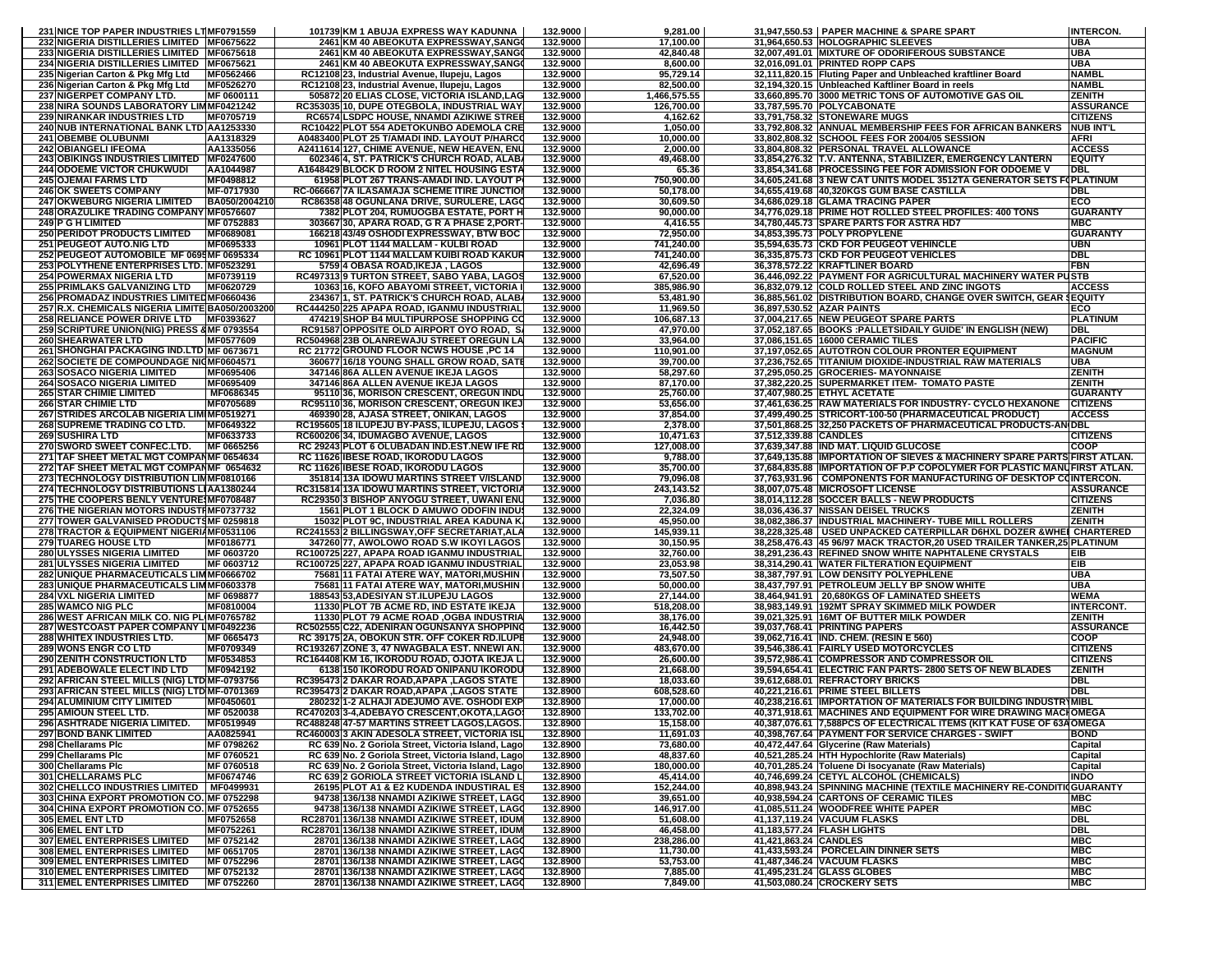| 312 EMEL ENTERPRISES LIMITED                | MF 0752127 | 28701 136/138 NNAMDI AZIKIWE STREET, LAGO             | 132.8900             | 19,796.00  | 41,522,876.24 STONEWARE DINNER SETS                                       | <b>MBC</b>        |
|---------------------------------------------|------------|-------------------------------------------------------|----------------------|------------|---------------------------------------------------------------------------|-------------------|
| 313 FATA TANNING EXPORT PROCESMF0683405     |            | 356997 PLOT 53, CHALLAWA INDUSTRIAL ESTA              | 132.8900             | 529.84     | 41,523,406.08 CHEMICALS AND EQUIPMENTS FOR TANNING INDUST                 | <b>NBM</b>        |
| 314 HIGH PERFORMANCE DISTRIBUT MF 0752057   |            | 373752 PLOT 1682, SANUSI FAFUNWA STREET,              | 132.8900             | 215,558.67 | 41,738,964.75 HEWLETT PACKARD MONITORS AND KEYBOARDS                      | <b>MBC</b>        |
| <b>315 HON. ABIRI KATE</b>                  | AA1056003  | A1441430 D37, GOVT. HOUSING ESTATE OPOLO Y            | 132.8900             | 3,465.00   | 41,742,429.75 SCHOOL FEES                                                 | <b>NBM</b>        |
| 316 INDO-NIGERIA BANK LIMITED               | AA1099926  | RC 43350 42 ADEOLA HOPEWELL STREET VICTOR             | 132.8900             | 2,357.34   | 41,744,787.09 REMMITTANCE OF GUARANTEE COMMISSION                         | <b>INDO</b>       |
| 317 INTERNATIONAL PRINTING PRESIMF0612682   |            | 200313 45/51, ALAHUN OZUMBA STREETKIRIKIR             | 132.8900             | 11,184.00  | 41,755,971.09 WHITELINED CHIPBOARD GREYBACK                               | NBM               |
|                                             |            |                                                       |                      |            | 42,542,084.08 COLD ROLLED SHEETS                                          |                   |
| 318 ISPAT STEEL NIG. LTD.                   | MF0488730  | 387955 6, BAUCHI STREET, APAPA LAGOS                  | 132.8900<br>132.8900 | 786,112.99 |                                                                           | <b>N.I.B</b>      |
| 319 JAMES WALLACE & CO LTD                  | MF 0641035 | 192150 7 ABIMBOLA STREET, ISOLO IND ESTAT             |                      | 104,000.00 | 42,646,084.08 400MT OF CORN FLOUR                                         | <b>ZENITH</b>     |
| 320 JMG LTD                                 | MF0581676  | RC327468 PLOT 1393 TIAMIYU SAVAGE STREET V/           | 132.8900             | 103,366.00 | 42,749,450.08 16 NEW MASSEY FERGUSON DIESEL GENERATING SET                | <b>OMEGA</b>      |
| 321 KOTEC INDUSTRIES .CO. NIG. LIMMF0735462 |            | 396161 ZONE 12 NO 1 AND 2 NKWO NNEWI ANA              | 132.8900             | 250,000.00 | 42,999,450.08   USED MOTORCYCLE                                           | <b>INTERCONT.</b> |
| <b>322 LAWNICK PHOTO LTD</b>                | MF0581186  | RC202888 60 AROLOLA STREET LAGOS,LAGOS.               | 132.8900             | 103,456.00 | 43,102,906.08 4506 PCS OF PHOTOGRAPHIC PAPERS.                            | <b>OMEGA</b>      |
| 323 MATROC CHEMICALS AND ALLIE MF0683919    |            | 250144 1, OKIGWE ROAD ABA                             | 132.8900             | 1,574.14   | 43,104,480.22 MOLDA 3 NORMAL                                              | <b>NBM</b>        |
| 324 MEDITARION NIGERIA LIMITED MF0758733    |            | RC87736 52A KOFO ABAYOMI STREET, VICTORIA             | 132.8900             | 214,093.68 | 43,318,573.90 MRF TYRES                                                   | <b>CHARTERED</b>  |
| <b>325 MEDREICH NIG LTD</b>                 | MF0650565  | RC280875 8B, FABAC CLOSE OFF LIGALI AYORIND           | 132.8900             | 77,240.00  | 43,395,813.90 CYPLOX TABS, MALAFIN TABS, MAMAGOLD                         | DBL               |
| <b>326 MEDREICH NIG LTD</b>                 | MF0644416  | RC280875 8B, FABAC CLOSE OFF LIGALI AYORIND           | 132.8900             | 227.754.00 | 43,623,567.90   MALAREICH, CYPLOX, REICHLOX CAPS                          | DBL               |
| 327 Midway Ventures Limited                 | MF0696632  | RC78434 31/32, Afariogun Street, Ajao Estate, Lago    | 132.8900             | 127,598.21 | 43,751,166.11 Artificial Resins LD Film BF 511                            | NAMBI             |
| <b>328 MIDWAY VENTURES LTD</b>              | MF 0707875 | 78434 21 OLOSA STREET, VICTORIA ISLAND LA             | 132.8900             | 3,000.00   | 43,754,166.11 INDUSTRIAL MACHINERY- INJECTION MOULDING MACHIZENITH        |                   |
| 329 MIDWAY VENTURES LTD                     | MF 0696618 | 78434 21 OLOSA STREET, VICTORIA ISLAND LA             | 132.8900             | 40,480.37  | 43,794,646.48 RAW MATERIAL- ARTIFICIAL RESIN - PPCP M1700                 | <b>ZENITH</b>     |
| <b>330 MOUKA LIMITED</b>                    | MF0581495  | RC209244 PLOT 'M' AWOSIKA AVENUE IKEJA INDU           | 132.8900             | 426,580.00 | 44,221,226.48  1000M/TONS OF NON-ALLOY STEEL                              | <b>OMEGA</b>      |
| <b>331 NAGODE INDUSTRIES LTD</b>            | MF-0701783 | RC-134615 159/161 LADIPO STREET MUSHIN, LAGO          | 132.8900             | 27,000.00  | 44,248,226.48 36MT METHYLENE CHLORIDE FOR PLASTIC                         | <b>DBL</b>        |
| 332 NAGODE INDUSTRIES LTD                   | MF-0701782 | RC-134615 159/161 LADIPO STREET MUSHIN, LAGO          | 132.8900             | 83,740.00  | 44,331,966.48  MT.CHEMICALS FOR MANUFACTURE OF FOAM.(METHYIDBL            |                   |
| 333 Nexans Kabel Metal Nigeria Plc          | MF0268081  | RC4816 28, Henry Carr Street, Ikeja Ind. Estate, Ike  | 132.8900             | 28,173.00  | 44,360,139.48 Cable Making Machine                                        | <b>NAMBL</b>      |
| <b>334 NIGER SANITARY LTD</b>               | MF 0546959 | 3443 1 DAMSON ST.OGBA IND. SCHEME, IKE.               | 132.8900             | 0.80       | 44,360,140.28 SHORTFALL                                                   | <b>REGENT</b>     |
| 335 NORTHERN NIGERIA FLOUR MILLIMF0336912   |            | 9409 15, MAIMALARI ROAD, BOMPAI INDUSTR               | 132.8900             | 999,999.95 | 45,360,140.23 4689.144MT OF U.S.NO2 HARD RED WINTER WHEAT                 | <b>GUARANTY</b>   |
| 336 NYCIL LIMITED                           | MF0711750  | 27148 24, TALABI STREET, IKEJA, LAGOS                 | 132.8900             | 97,552.00  | 45,457,692.23 BUTYL ACRYLATE - INDUSTRIAL CHEMICAL                        | <b>FBN</b>        |
| 337 NYCIL LIMITED                           | MF 0711557 | RC 27148 24, TALABI STREET, IKEJA - LAGOS STA         | 132.8900             | 136,512.00 | 45,594,204.23 BUTYL ACRYLATE BEING RAW MATERIALS                          | <b>DBL</b>        |
| <b>338 NYCIL LIMITED</b>                    | MF0711749  | 27149 24 TALABI STR. OFF ADENIYI JONES AV.            | 132.8900             | 24,248.73  | 45,618,452.96 ACRYLAMIDE CRYSTAL 98%                                      | <b>AFRI</b>       |
| 339 NYCIL LIMITED                           | MF0711748  | 27148 24 TALABI STR. OFF ADENIYI JONES AV             | 132.8900             | 46,663.05  | 45,665,116.01 VEOVA-10                                                    | <b>AFRI</b>       |
| <b>340 OMKAR RESOURCES LTD</b>              | MF0559029  | 496334 15, MANDILAS HOUSING EST. BENIN SAI            | 132.8900             | 300,000.00 | 45,965,116.01 FROZEN FISH                                                 | <b>CON. TRUST</b> |
| 341 PARCO ENTERPRISES (NIGERIA) MF0743663   |            | 97069 ELEGANZA PLAZA (GEMINI BLOCK) 1                 | 132.8900             | 71,832.00  | 46,036,948.01 CAUSTIC SODA PEARL                                          | N.I.B             |
| 342 PERPETUAL INDUSTRIES LIMITEIMF0658811   |            | 470083 8, ITAPEJU STREET APAPA LAGOS                  | 132.8900             | 16,227.00  | 46,053,175.01 BALLETS- ELECTRICAL FAN SPARES                              | <b>ZENITH</b>     |
| 343 RANONA LTD.                             | MF0742932  | 256515 7A CREEK RD, APAPA, LAGOS.                     | 132.8900             | 35,625.00  | 46,088,800.01 BLUE BOAT INSTANT FULL CREAM MILK POWDER                    | <b>ZENITH</b>     |
|                                             |            |                                                       |                      |            |                                                                           |                   |
| 344 RANONA LTD.                             | MF0742933  | 256515 7A CREEK RD, APAPA, LAGOS.                     | 132.8900             | 44,500.00  | 46.133.300.01 CHOCOLATE FLAVOURED MILK POWDER                             | <b>ZENITH</b>     |
| 345 RHODIA NIGERIA LIMITED                  | MF 0517833 | 177129 32B, LADIPO OLUWOLE AVENUE, IKEJA              | 132.8900             | 31,500.00  | 46,164,800.01 ACETYL SALICYLIC ACID FOR PHARMACEUTICAL PRODMBC            |                   |
| 346 Rhodia Nigeria Limited                  | MF0317326  | RC177129 32B, Ladipo Oluwole Avenue, Ind. Estate,     | 132.8900             | 26,000.00  | 46,190,800.01 Titanium Dioxide (Raw Material)                             | NAMBL             |
| 347 RIGIDPAK CONTAINERS LIMITED MF0688906   |            | 26094 PLOTS 1-3 OLD JOS ROAD, ZARIA, KADI             | 132.8900             | 51,605.52  | 46,242,405.53 SEMI CHEMICAL FLUTING PAPER (PRINCIPAL RAW MATGUARANTY      |                   |
| <b>348 ROMARONG NIGERIA LIMITED</b>         | MF0612169  | 318663 311, WHARF ROAD APAPA LAGOS                    | 132.8900             | 62,950.00  | 46,305,355.53 SELF ADHESIVE TAPE / FORGING /DIE STAMPING MACHNBM          |                   |
| 349 S.T.K. INDUSTRIAL COMPANY LINMF 0701252 |            | RC 261773   8, OFFIN CANAL APONGBON LAGOS             | 132.8900             | 49,381.92  | 46,354,737.45 500 GRAM MIXTURE OF ODORIFEROUS/FLAVOURING SUFIDELITY       |                   |
| 350 SAMEER ENT NIG LTD                      | MF0590778  | RC26332 239C KOFO ABAYOMI STREET, VICTOR              | 132.8900             | 120,842.00 | 46,475,579.45 ALTERNATORS WITH CIRCUIT BREAKERS                           | <b>DBL</b>        |
| <b>351 SAMEER ENT NIG LTD</b>               | MF0551843  | RC26332 239C KOFO ABAYOMI STREET, VICTORIA            | 132.8900             | 86,967.00  | 46,562,546.45 COMPACT PETROL GENERATORS                                   | DBL               |
| 352 Saturn Frozen Foods                     | MF 0362776 | RC 462310 71 Trans-Amadi Ind. Layout, Port Harcour    | 132.8900             | 250,000.00 | 46,812,546.45 Frozen Horse Mackrel (Frozen Fish)                          | Capital           |
| 353 Somotex Nigeria Ltd                     | MF 0690658 | RC 308383 KM 16, Ikorodu Road, Behind Philips, Ojo    | 132.8900             | 126.677.71 | 46,939,224.16 LG Refregerators (Goods Are New)                            | Capital           |
| 354 SONA BREW.PLC                           | MF0724819  | 22949 KM 40 LAGOS ABEOKUTA ROAD                       | 132.8900             | 16,350.61  | 46,955,574.77 BOTTLE FILLER-SPARE PARTS                                   | UBN               |
| 355 Sonnex Packaging                        | MF 0559557 | RC 380220 KM 16, Ikorodu Road, Behind Philips, Ojo    | 132.8900             | 131,907.30 | 47,087,482.07 Pet Resins (Raw Materials)                                  | Capita            |
| 356 SUNFLAG (NIG) LIMITED                   | MF0737322  | 2651 PLOT 37/39 IGANMU INDUSTRIAL ESTAT               | 132.8900             | 15,082.20  | 47,102,564.27   ROLLS OF CLEAR FILM, INK JET CARTRIDGES - SPARE FBN       |                   |
| 357 SUNFLAG NIGERIA LTD.                    | MF0666169  | 2651 PLOT 37/39, IGANMU IND. AREA IGANMU              | 132.8900             | 9,677.28   | 47,112,241.55 SPARE PARTS FOR TEXTILE MACHINERY - NEEDLE, TENZENITH       |                   |
| <b>358 UCIKO NIGERIA LIMITED</b>            | MF0683829  | 93944 47, ST MICHAEL ROAD ABA                         | 132.8900             | 207,480.00 | 47,319,721.55 MOLDA 3 NORMAL                                              | <b>NBM</b>        |
| <b>359 VALUE CONCERNS LTD</b>               | MF0690662  | 431153 75, OREGUN ROAD, IKEJA LAGOS                   | 132.8900             | 51,248.00  | 47,370,969.55 PLASTER OF PARIS AND BINDER                                 | <b>GUARANTY</b>   |
| 360 VEE NETWORKS LTD.                       | MF0770635  | 398557 PLOT 1678, OLAKUNLE BAKARE CLOSE,              | 132.8900             | 78,816.00  | 47,449,785.55 RECTIFIER MODULE - GSM SWITCHING EQUIPMENT                  | FBN               |
| <b>361 VISCHEM LTD</b>                      | MF0714165  | RC348900 114, NNAMDI AZIKIWE STREET, IDUMOT           | 132.8900             | 51,125.00  | 47,500,910.55 FISH MEALS                                                  | <b>DBL</b>        |
| 362 VISCHEM LTD                             | MF0797224  | RC348900 114, NNAMDI AZIKIWE STREET, IDUMOT           | 132.8900             | 31,500.00  | 47,532,410.55 PARAFFIN WAX COSMETIC GRADE                                 | <b>DBL</b>        |
| <b>363 VISCHEM LTD</b>                      | MF0714002  | RC348900 114, NNAMDI AZIKIWE STREET, IDUMOT           | 132.8900             | 23,820.00  | 47,556,230.55 STEARIC ACID                                                | <b>DBL</b>        |
| 364 WEST AFRICAN PORTLAND CEMIMF0675270     |            | <b>1858 1 ELEPHANT CEMENT HOUSE IKEJA</b>             | 132.8900             | 39,469.00  | 47,595,699.55 CEMENT MANUFACTURING-SPARE PARTS                            | <b>UBN</b>        |
| 365 WEST AFRICAN SEASONING CONMF0612697     |            | 164542 37, CREEK ROAD, APAPA LAGOS                    | 132.8900             | 35,280.00  | 47,630,979.55 AJINOMOTO MONOSODIUM GLUTAMATE                              | <b>NBM</b>        |
| 366 A & P FOODS LTD                         | MF0457234  | RC87352 239C KOFO ABAYOMI STREET, VICTORI             | 132.8800             | 2,900.00   | 47,633,879.55 CONFECTIONARY MANUFACTURING EQUIPMENTS                      | <b>DBL</b>        |
|                                             |            |                                                       |                      |            |                                                                           | <b>CHARTERED</b>  |
| <b>367 ABIDOK INTERNATIONAL LTD</b>         | MF0622394  | RC137117 SUITE294, BLKA2-9 SURA SHOPPING CO           | 132.8800             | 44,930.62  | 47,678,810.17   HOUSEHOLD APPLIANCES- GAS COOKERS                         |                   |
| 368 AIRFLOW ENGINEERING WORKS MF0634402     |            | RC69949 25/27, Aro Road, Agbado Road, Off Iju Ro      | 132.8800             | 521.64     | 47,679,331.81 SHORTFALL ON LETTERS OF CREDIT NO. FIB/10053/200 FIB        |                   |
| 369 AKRON (NIGERIA) LIMITED.                | M0294357   | 5656 86A, ALLEN AVENUE, IKEJA - LAGOS                 | 132.8800             | 134,800.00 | 47,814,131.81 MILK POWDER                                                 | <b>N.I.B</b>      |
| 370 ANIMAL CARE SERV.KON.NIG LTIMF0682101   |            | 37460 8 ADAMO KABIAWU STREET ORILE                    | 132.8800             | 88,888.43  | 47,903,020.24 VETERINARY MEDICAMENT                                       | <b>UBN</b>        |
| 371 AOKO OLUWATOSIN                         | AA0816544  | A1814895 36, JOSEPH HARRISON STREET, ONIKE            | 132.8800             | 6,000.00   | 47,909,020.24 SCHOOL FEES                                                 | <b>EIB</b>        |
| <b>372 ARVEE INDUSTRIES LIMITED</b>         | MF0727628  | RC 130676 35/37 GBOLADE ADEBANJO STREET ILUPEJU LAGOS | 132.8800             | 252,300.00 | 48,161,320.24 LOW DENSITY POLYETHYLENE                                    | <b>HABIB</b>      |
| 373 ASTRAL WATERS LTD.                      | MF0553376  | 361171 58 AKANBI ONITIRI CLOSE, SURULERE              | 132.8800             | 29,413.96  | 48,190,734.20 5-GALLON PC BOTTLE (2 X 40FT)                               | <b>ZENITH</b>     |
| 374 ATLANTIC CARPETS (NIG.) LTD MF0642211   |            | 29939 KM 8, NEW IWO ROAD, OLODO, IBADAN.              | 132.8800             | 33,641.33  | 48,224,375.53 RAW MATERIAL FOR CARPET MAKING- 100% POLYPRO ZENITH         |                   |
| 375 AYMAN ENTERPRISES LTD                   | MF-0717501 | RC-92154 12/18 AKINYEMI CRESCENT OFF FATAI A          | 132.8800             | 63,264.00  | 48,287,639.53  RAW MATERIAL FOR MANUFACTURE OF SYNTHETIC PRDBL            |                   |
| <b>376 BHARAT VENTURES LIMITED</b>          | MF 0731018 | 491399 12 WAZIRI IBRAHIM CRESCENT, VICTOR             | 132.8800             | 300,000.00 | 48,587,639.53 2325 M/TONS OF FROZEN FISH (BLUE WHITING) PACKEIFBNMB       |                   |
| 377 CADBURY NIGERIA PLC                     | MF0607793  | RC4151 3, LATEEF JAKANDE ROAD, AGIDINGBI,             | 132.8800             | 71,544.42  | 48,659,183.95   FOOD INDUSTRY SPARE PARTS, SOLENOID VALVE ASS CHARTERED   |                   |
| 378 CHI LIMITED                             | MF0559196  | 32283 PLOT 20 BENSON ANORUE STREET, AJA               | 132.8800             | 47,646.03  | 48,706,829.98 RAW MATERIAL- FRUIT JUICE CONCENTRATES (APPLE)ZENITH        |                   |
| 379 CHI LIMITED                             | MF0559191  | 32283 PLOT 20 BENSON ANORUE STREET, AJA               | 132.8800             | 244,994.33 | 48,951,824.31 PACKAGING MATERIAL- TETRA BRIK ASEPTIC                      | <b>ZENITH</b>     |
| <b>380 CHIZZY NIGERIA LTD.</b>              | MF 0597140 | 93191 OPPOSITE SADDLE CLUB OLOWORA JU                 | 132.8800             | 132,000.00 | 49.083.824.31 IRAW MATERIAL-TITANIUM DIOXIDE TR (60MT)                    | <b>ZENITH</b>     |
| 381 COLEMAN TECHNICAL IND. LIMITMF0674905   |            | RC 15410 149/151 IDIMU ROAD IKOTUN LAGOS              | 132.8800             | 86,517.38  | 49,170,341.69 POLYVINYL CHLORIDE (INDUSTRIAL CHEMICALS)                   | <b>INDO</b>       |
| 382 COMRADE CYCLE CO. LTD                   | MF0492476  | 28358177/79 ERIC MOORE ROAD SURULERE. LA              | 132.8800             | 44,870.40  | 49,215,212.09 COMPLETE BICYCLE M-10 22 INCH GENTS BLACK COLI BROAD        |                   |
| 383 CROWNSTAR COMM. INVEST LTDMF0696670     |            | 81823 13, EREKO STREET, IDUMOTA, LAGOS                | 132.8800             | 33,274.81  | 49,248,486.90 AUTOMATIC VOLTAGE REGULATORS                                | <b>ZENITH</b>     |
| 384 CROWNSTAR COMM. INVEST LTDMF0696666     |            | 81823 13, EREKO STREET, IDUMOTA, LAGOS                | 132.8800             | 59,135.21  | 49,307,622.11 ELECTRONICS- RADIO CASSETTE PLAYER                          | <b>ZENITH</b>     |
| 385 DEEVICK NIGERIA LIMITED.                | MF0508063  | 213410 5 OLOROGUN STREET IDUMOTA LAGOS                | 132.8800             | 72.450.00  | 49,380,072.11 PHARMACEUTICALS- VIKACIL                                    | <b>ZENITH</b>     |
| <b>386 DEMCO MOTORS LIMITED</b>             | MF0940880  | 72300 103 DOCEMO STREET MARINA LAGOS                  | 132.8800             | 8,680.00   | 49,388,752.11 500SETS OF MOTOR BRAKE PADS FOR AUTOMOBILE ( ZENITH         |                   |
| <b>387 DEMCO MOTORS LIMITED</b>             | MF0940878  | 72300 103 DOCEMO STREET MARINA LAGOS                  | 132.8800             | 16,743.00  | 49,405,495.11 900 SETS OF BRAKE DISK PADS FOR AUTOMOBILES                 | <b>ZENITH</b>     |
| <b>388 DEVIKA NIGERIA LTD</b>               | MF0294943  | 114045 9, OJON STREET OFF AGORO ST. IDUMO             | 132.8800             | 30,889.36  | 49,436,384.47 WALL CLOCKS                                                 | <b>ZENITH</b>     |
| 389 DIRECT ON PC LTD                        | AA-0792071 | RC-349178 PLOT B, BLOCK 1 ILUPEJU INDUSTRIAL          | 132.8800             | 84.500.24  | 49,520,884.71 PAYMENT OF BANDWIDTH CHARGES FOR JANUARY 20 (DBL            |                   |
| 390 DR R A SOULE                            | AA 0816543 | A0244673 PLOT 48 HAROLD SHODIPO CRESCENT              | 132.8800             | 8,200.00   | 49,529,084.71   TUITION FEES                                              | EIB               |
| 391 DUNLOP NIG PLC                          | MF0628260  | 2736 234 M/MOHAMMED WAY YABA LAGOS                    | 132.8800             | 215,610.00 | 49,744,694.71 NYLON FIBRE DIPPED & N2 STEEKORD STRANDED WIRUBN            |                   |
| <b>392 DUNLOP NIGERIA PLC</b>               | MF0668216  | RC2736 3, OBA AKRAN AVENUE, IKEJA, LAGOS              | 132.8800             | 52,760.00  | 49,797,454.71   43,000KILOS OF TYRE TRIANGLE 0.96MM DIAMETER TO CHARTERED |                   |
|                                             |            |                                                       |                      |            |                                                                           |                   |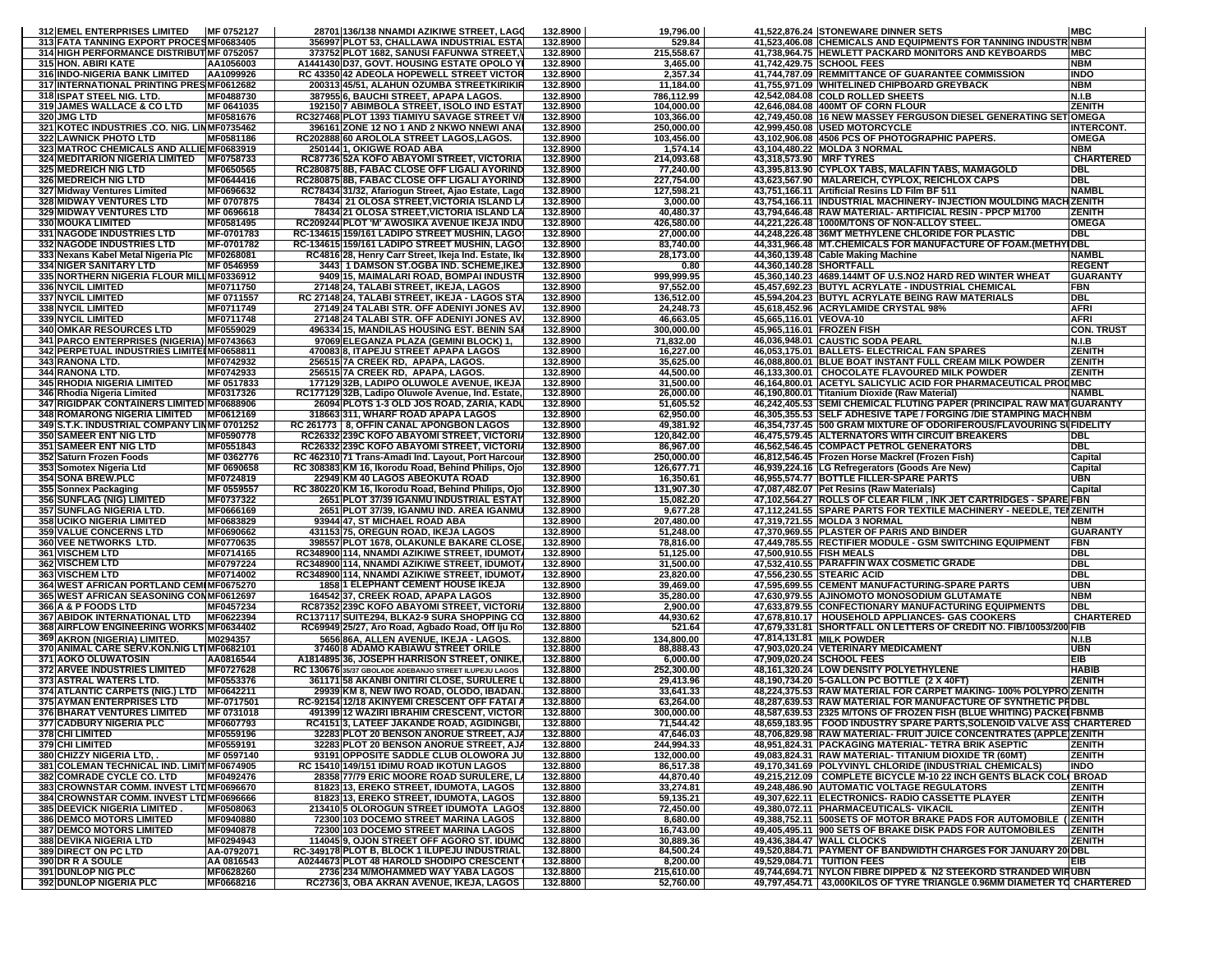|            | 393 EASY- MANIA ENTERPRISES                                                      | MF0765421               |           | 009357 3/5 DISU STREET, OFF LADIPO ROAD,                                                     | 132.8800             | 26,320.00                |                           | 49,823,774.71 WHITE STICKER PAPER 80GSM HOTMELT ADHESIVE SIZZENITH                                                                          |                             |
|------------|----------------------------------------------------------------------------------|-------------------------|-----------|----------------------------------------------------------------------------------------------|----------------------|--------------------------|---------------------------|---------------------------------------------------------------------------------------------------------------------------------------------|-----------------------------|
|            | 394 ELECTROMECH TRADING CONCE MF0566864                                          |                         |           | 495759 75, OREGUN ROAD, IKEJA LAGOS                                                          | 132.8800             | 23,289.05                |                           | 49,847,063.76 ELECTROPLATING CHEMICALS , EQUIPMENTS, POLISHIGUARANTY                                                                        |                             |
| 395<br>396 | ELEME PETROCHEMICALS CO. L]MF 0824923<br><b>EMMYSON NIGERIA LIMITED</b>          | MF0949953               |           | RC 121777 ELEME PETROCHEMICALS COMPLEX, F<br>40767 200, AWOLOWO ROAD, IKOYI LAGOS            | 132.8800<br>132.8800 | 21,070.61<br>29,225.00   |                           | 49,868,134.37 IMPORTATION OF SPECIAL TOOLS FOR OVERHAULING FSB<br>49,897,359.37 ESSENTIAL RAW MATERIALS FOR INDUSTRY (TIXOGEL) GUARANTY     |                             |
| 397        | <b>EMMYSON NIGERIA LIMITED</b>                                                   | MF0949951               |           | 40767 200, AWOLOWO ROAD, IKOYI LAGOS                                                         | 132.8800             | 96,510.00                |                           | 49,993,869.37 ESSENTIAL RAW MATERIALS FOR INDUSTRY (EPOXY RIGUARANT)                                                                        |                             |
|            | <b>398 EMMYSON NIGERIA LIMITED</b>                                               | MF0786446               |           | 40767 200, AWOLOWO ROAD, IKOYI LAGOS                                                         | 132.8800             | 65,585.00                |                           | 50,059,454.37 ESSENTIAL RAW MATERIALS FOR INDUSTRLY (COATEDGUARANT)                                                                         |                             |
|            | <b>399 EMMYSON NIGERIA LIMITED</b>                                               | MF0688813               |           | 40767 200, AWOLOWO ROAD, IKOYI LAGOS                                                         | 132.8800             | 55,700.00                |                           | 50,115,154.37 ESSENTIAL RAW MATERIAL FOR INDUSTRY (TURBOMIL GUARANTY                                                                        |                             |
|            | <b>400 EMMYSON NIGERIA LIMITED</b>                                               | MF0690937               |           | 40767 200, AWOLOWO ROAD, IKOYI LAGOS                                                         | 132.8800             | 40,142.00                |                           | 50,155,296.37 ESSENTIAL RAW MATERIAL FOR INDUSTRY (VINNOLIT IGUARANTY                                                                       |                             |
| 401        | <b>EMZOR PHARM IND LTD</b>                                                       | MF0789402               |           | 61894 PLOT 3C. BLK K. ASWANI MARKET ROA                                                      | 132.8800             | 11,388.60                |                           | 50.166.684.97 PHARMACEUTICAL RAW MATERIAL - SORBITOL SOLUTIZENITH                                                                           |                             |
| 402<br>403 | <b>FEDERATED STEEL MILLS</b><br><b>FEDERATED STEEL MILLS</b>                     | MF 0526216<br>AA1227779 |           | 20344 BLOCK XI PLOT 3 - 10 OTA INDUSTRIAL<br>20344 BLOCK XI PLOT 3 - 10 OTA INDUSTRIAL       | 132.8800<br>132.8800 | 118,568.21<br>243,682.30 |                           | 50,285,253.18   ELECTRIC POWER TRANSFORMERS , CUBICLES CABLE (ZENITH<br>50,528,935.48  PAYMENT FOR DIVIDEND                                 | <b>ZENITH</b>               |
| 404        | <b>ERTILIZERS &amp; CHEMICALS LIMI1MF0771757</b>                                 |                         |           | 83472 14, ADEMOLA STREET S.W IKOYI LAGO                                                      | 132.8800             | 1,820,000.00             |                           | 52,348,935.48 7,000M.T NITROGEN FERTILIZERS                                                                                                 | FBN                         |
|            | <b>405 FOUANI NIG. LTD</b>                                                       | MF0790366               |           | 400780 11/13 WAREHOUSE ROAD, APAPA LAGO                                                      | 132.8800             | 388,749.00               |                           | 52,737,684.48 ELECTRONICS- VIDEO CASSETTE PLAYER                                                                                            | ZENITH                      |
|            | 406 G. MOER & SONS LIMITED, .                                                    | MF0941326               |           | 166397 47, IGA-IDUGARAN STREET LAGOS ISLA                                                    | 132.8800             | 12,666.00                |                           | 52,750,350.48 ELECTRIC COOKING STOVE (HOT PLATE)                                                                                            | <b>ZENITH</b>               |
|            | 407 GLAXOSMITHKLINE CONSUMER MF0488259                                           |                         |           | 8726 49/51 TOWN PLANNING WAY, ILUPEJU,                                                       | 132.8800             | 18,224.00                |                           | 52,768,574.48 AMOXIL CAPS                                                                                                                   | N.I.B                       |
|            | 408 GLAXOSMITHKLINE<br><b>409 HAANSBRO NIGERIA LIMITED</b>                       | MF0741474               |           | 245598 41, CREEK ROAD, APAPA LAGOS                                                           | 132.8800             | 70,249.06                |                           | 52,838,823.54 AUGMENTIN SYRUP                                                                                                               | N.I.B                       |
|            | <b>410 HAGEN &amp; COMPANY LTD</b>                                               | MF0459041<br>MF0751444  | RC 427122 | HAANSBRO NIG LTD 239C KOFO ABAY<br>343964 33, WAREHOUSE ROAD APAPA LAGOS                     | 132.8800<br>132.8800 | 86,950.00<br>93,667.45   |                           | 52,925,773.54  IMPORTATION OF LINEAR LOW DENSITY POLYETHYLENFCMB<br>53,019,440.99 GREY POLISHED PORCELIN TILES                              | ZENITH                      |
|            | 411 HAMADA ENTERPRISES NIG. LTDMF0655569                                         |                         |           | 106434 13 ONIRU STREET APAPA LAGOS                                                           | 132.8800             | 47.21                    |                           | 53,019,488.20 PET FOOD(SHORTFALL)                                                                                                           | ZENITH                      |
|            | 412 HAMBAK NIGERIA LTD                                                           | MF 0942769              |           | 111194 24 TOKUNBO ST. OFF BAMGBOSE ST.                                                       | 132.8800             | 67,405.00                |                           | 53,086,893.20  INDUSTRIAL MACHINERY- NEW CULLATOR LIFT                                                                                      | <b>ZENITH</b>               |
|            | <b>413 HANN IMPEX</b>                                                            | MF 0601517              |           | 127677 1, RAB CLOSE, OFF RING ROAD, IBADA                                                    | 132.8800             | 344.696.00               |                           | 53,431,589.20 RAW MATERIAL- ARTICIAL RESINS(ST 318 LLDPE BLOWZENITH                                                                         |                             |
|            | 414 HENRY TINNER GLASS NIGERIA IMF0765566                                        |                         |           | 02554 70 OYEMEKUN STREET OFF COLLEGE R                                                       | 132.8800             | 46,650.00                |                           | 53,478,239.20 BRIGHT FOIL 10MX0.45M, CONTINENTAL FOIL 150MX0.ZENITH                                                                         |                             |
|            | <b>415 IKOSI VENTURES LTD.</b><br><b>416 INFINITY TYRES LIMITED</b>              | MF0794892<br>MF-0691266 |           | 73399 32, ABA JOHNSON CRESCENT, IKEJA,L/<br>RC44960 35 ADEOLA ODEKU STREET, VICTORIA         | 132.8800<br>132.8800 | 30,741.32<br>140,470.00  |                           | 53,508,980.52 PRINTING PAPER IN SHEETS<br>53,649,450.52 NEW PIRELLI TYRES                                                                   | <b>ZENITH</b><br><b>DBL</b> |
|            | <b>417 ISHA VENTURES LIMITED</b>                                                 | MF0800641               |           | 242713 10, IDOLUWO STREET IDUMOTA LAGOS                                                      | 132.8800             | 5,820.00                 |                           | 53,655,270.52 BOLTS & FITTINGS                                                                                                              | <b>ZENITH</b>               |
|            | <b>418 ISHA VENTURES LIMITED</b>                                                 | MF0800691               |           | 242713 10, IDOLUWO STREET IDUMOTA LAGOS                                                      | 132.8800             | 8,400.00                 | 53,663,670.52 HANDLES     |                                                                                                                                             | <b>ZENITH</b>               |
|            | <b>419 ISHA VENTURES LIMITED</b>                                                 | MF0800644               |           | 242713 10, IDOLUWO STREET IDUMOTA LAGOS                                                      | 132.8800             | 8,700.00                 |                           | 53,672,370.52 WOODSCREWS                                                                                                                    | <b>ZENITH</b>               |
|            | <b>420 ISHA VENTURES LIMITED</b>                                                 | MF0800690               |           | 242713 10, IDOLUWO STREET IDUMOTA LAGOS                                                      | 132.8800             | 30,560.00                |                           | 53,702,930.52 REFRIGERANT                                                                                                                   | <b>ZENITH</b>               |
|            | <b>421 ISIAKA ABDULGANIYU</b><br>422 JIN XING TRADE LTD                          | AA 0909953<br>MF0695011 |           | A 2865946A 37, GIWA STREET, FADEYI, LAGOS<br>457516 GREAT NIG HOUSE, 13TH FLOOR MARIN        | 132.8800<br>132.8800 | 2,000.00<br>12,425.00    | 53,717,355.52 SUNGLASSES  | 53,704,930.52 PERSONAL TRAVEL ALLOWANCE                                                                                                     | <b>FSB</b><br>ZENITH        |
|            | 423 JMS NIGERIA LTD.                                                             | MF0764760               |           | 367615 239 KOFO ABAYOMI STREET V/ISLAND                                                      | 132.8800             | 63,300.00                | 53,780,655.52 FISH MEAL   |                                                                                                                                             | <b>ZENITH</b>               |
|            | <b>424 JOBIKAN NIGERIA LIMITED</b>                                               | MF0660414               |           | 177134 PLOT 41, KUDIRAT ABIOLA WAY, OREG                                                     | 132.8800             | 230,480.00               |                           | 54,011,135.52 RAW MATERIAL- POLYPROPYLENE / PP H7400                                                                                        | <b>EQUITY</b>               |
|            | 425 JONCOD NIG. LTD.                                                             | MF 0940183              |           | 51000 22, OJUELEGBA ROAD SURULERE, LAG                                                       | 132.8800             | 57,912.00                |                           | 54,069,047.52 AGRICULTURAL MACHINERY- GRINDING MILL WITH PRIZENITH                                                                          |                             |
|            | 426 JUHEL NIG. LTD.                                                              | MF0598072               |           | 104648 1A CROWTHER CRESCENT APAPA LAG                                                        | 132.8800             | 39,200.00                |                           | 54,108,247.52 PARACETAMOL BP -PHARMACEUTICAL RAW MATERIALZENITH                                                                             |                             |
|            | <b>427 JULIUS BERGER NIGERIA PLC</b><br>428 KNEIPE NIG. LTD                      | MF 0750567<br>MF0749713 |           | <b>6852 BERGER JUNCTION UTAKO DISTRICT A</b><br>36887112, AERODROME ROAD APAPA LAGOS         | 132.8800<br>132.8800 | 169,486.31<br>12,350.00  |                           | 54,277,733.83 EXPLOSIVE & BLASTING MAERIAL FOR THE CONSTRUCTENTH<br>54,290,083.83 GOOD MORNING OATS                                         | <b>ZENITH</b>               |
|            | 429 KNEIPE NIG. LTD                                                              | MF 0765138              |           | 36887 12, AERODROME ROAD APAPA LAGOS                                                         | 132.8800             | 856,070.40               |                           | 55,146,154.23 12480 25KG BAGS DANO POWDER MILK                                                                                              | ZENITH                      |
|            | 430 KOTCO POWER INDUSTRIES LIMIMF 0459533                                        |                         |           | 441275 PLOT 102, ISHERI ROAD OJODU IKEJA L                                                   | 132.8800             | 57,600.00                |                           | 55,203,754.23   1UNIT OF 7.5MVA 33/11 KV POWER TRANSFORMER                                                                                  | <b>WEMA</b>                 |
|            | <b>431 KRISHAN NIG. LTD</b>                                                      | MF 0642355              |           | 468413 2, TOWRY STREET, OFF CATHOLIC MISS                                                    | 132.8800             | 41,636.74                |                           | 55,245,390.97 AGRICULTURAL MACHINERY- PRIME MOVER                                                                                           | ZENITH                      |
|            | 432 KWARA CHEMICAL COMPANY LIIMF0177591<br>433 LAWII NIG. LTD                    | MF0940874               |           | 284345 3, OKO ERIN ROAD, ILORIN, KWARA STA<br>89145 66 WESTERN AVENUE SURULERE LAGO          | 132.8800<br>132.8800 | 71.410.00<br>32,900.00   |                           | 55,316,800.97   PHARMACETICAL RAW MATERIALS- ASCORBIC ACID, FLEQUITY<br>55,349,700.97  RAW MATERIALS- WHITE PRINTING BOARDS IN SHEETIZENITH |                             |
|            | <b>434 LEADBANK PLC</b>                                                          | AA1368880               |           | RC126564 1, OLADELE OLASHORE STREET, V/ISL/                                                  | 132.8800             | 39,767.00                |                           | 55,389,467.97 SWIFT ANNUAL DECALOG MAINTAINANCE FEE                                                                                         | <b>LEAD</b>                 |
|            | <b>435 LOUIS CARTER IND. LTD</b>                                                 | MF 0303908              |           | RC 131114 14, WESTERN AVWNUE, ALAKA, LAGOS                                                   | 132.8800             | 163,100.00               |                           | 55,552,567.97 IMPORTATION OF 520 CASES UNMANUFACTURED LEAFFSB                                                                               |                             |
|            | <b>436 LUBCON LIMITED</b>                                                        | MF 0796519              |           | RC 170021 295A SURULERE WAY, DOLPHIN ESTAT                                                   | 132.8800             | 916,500.00               |                           | 56,469,067.97 RAW MATERIALS BRIGHT STOCKS BS 150                                                                                            | <b>GUARDIAN</b>             |
|            | <b>437 LUBCON LIMITED</b>                                                        | MF 0796509<br>MF0529912 |           | RC 170021 295A SURULERE WAY, DOLPHIN ESTAT                                                   | 132.8800<br>132.8800 | 3,843,000.00             |                           | 60,312,067.97 RAW MATERIALS SOLVENT NEUTRAL SN 500                                                                                          | <b>GUARDIAN</b>             |
|            | 438 MAHASHIV KRIPA LIMITED<br>439 MAY & BAKER PLC                                | MF 0794818              |           | RC346519 ANNEX, EBANI HOUSE, 149/153 BROAD<br>558 3/5 SAPARA STREET, IKEJA IND ESTAT         | 132.8800             | 14,293.42<br>89,970.00   |                           | 60,326,361.39 STONEWARE DINNER PLATES<br>60,416,331.39 PHARMACEUTICALS- CHLOROQUIN SULPHATE B.P                                             | ETB<br><b>ZENITH</b>        |
|            | <b>440 METALUM LTD</b>                                                           | M 0277121               |           | 17800 BLOCK D, PLOT 5, WEMPCO ROAD OGB                                                       | 132.8800             | 104,234.67               |                           | 60,520,566.06 IMPORTATION OF BRAND NEW GENERATORS WITH PE                                                                                   | <b>FUBNMB</b>               |
|            | <b>441 MINL LIMITED</b>                                                          | MF 0751201              |           | 278741 21/23, ABIMBOLA STREET ISOLO INDUS                                                    | 132.8800             | 201,405.20               |                           | 60,721,971.26 GALVANISED IRON SHEETS                                                                                                        | <b>ZENITH</b>               |
|            | <b>442 MOBIL OIL NIGERIA PLC</b>                                                 | MF0794982               |           | 914   1 LEKKI EXPRESS WAY , VICTORIA ISLA                                                    | 132.8800             | 5,825.78                 |                           | 60,727,797.04 INDUSTRIAL MATERIAL- CANOPY FASCIA                                                                                            | <b>ZENITH</b>               |
|            | <b>443 MOBILE ENGINEERING LTD</b><br>444 NICE WAY INTERNATIONAL LTD   MF 0594378 | MF0940453               |           | 484004 321A AKIN OGUNLEWE STREET, OFF LIO<br>456401 241, KOFO ABAYOMI STREET, VICTORIA       | 132.8800<br>132.8800 | 31,951.28<br>18,880.00   |                           | 60,759,748.32   DECORATIVE PAINT<br>60,778,628.32 EVA TROLLEY SUITCASE                                                                      | <b>ZENITH</b><br>ZENITH     |
|            | 445 NIGERIA NATIONAL PETROLEUM MF0379271                                         |                         |           | <sup>-</sup> 1977 CAP 320 NNPC TOWERS, HERBERT MACAULAY                                      | 132.8800             | 96,933.00                |                           | 60,875,561.32 PHILADELPHIA GEAR MODEL 10HS PER DRAWING 030                                                                                  | <b>ACCESS</b>               |
|            | 446 NIGERIAN ALUMINIUM EXTRUSIOMF 0617489                                        |                         |           | RC11515 31/37, APAPA-OSHODI EXPRESSWAY, O                                                    | 132.8800             | 20,400.66                |                           | 60,895,961.98 EXTRUSION DIE IN H13 STEEL HEAT TREATED                                                                                       | EIB                         |
|            | <b>447 NIGERIAN ROPES PLC</b>                                                    | MF0245741               |           | 2113 66/68 ERIC MOORE ROAD SURULERE LA                                                       | 132.8800             | 38,315.31                |                           | 60,934,277.29 NYLON & POLYPROPYLENE ROPE                                                                                                    | ZENITH                      |
|            | <b>448 NIGERITE LTD</b><br><b>449 NISHRAJ NIG LTD</b>                            | MF0169683<br>MF0802016  |           | 1894 41 OBA AKRAN AVE , IKEJA<br>RC221083 9, KARIMU KOTUN STREET, OYADIRAN ES                | 132.8800<br>132.8800 | 127,377.33<br>27,960.00  |                           | 61,061,654.62 RAW MATERIALS, CONSUMABLES, EQUIPMENT & ACCE ALLSTATES<br>61,089,614.62 PVC SELF ADHESIVE TAPE                                | <b>PRUDENT</b>              |
|            | 450 O.G. CHUMA STORES NIG LTD                                                    | MF0378086               |           | RC63849 25, NEW MKT ROAD, NNEWI AN STATE                                                     | 132.8800             | 123,499.30               |                           | 61,213,113.92 NEW MOTOR/MOTORCYCLE SPAREPARTS                                                                                               | <b>CITIZENS</b>             |
|            | <b>451 OBIOZO-ABUTU CHRISTIE</b>                                                 | AA 0909957              |           | A 0532203 14, TOKUNBO OMISORE STREET, LEKKI                                                  | 132.8800             | 2,000.00                 |                           | 61,215,113.92 PERSONAL TRAVEL ALLOWANCE                                                                                                     | FSB                         |
|            | <b>452 OK PEN,</b>                                                               | <b>MF0790537</b>        |           | 941670 7 A ILASAMAJE SCHEME ITIRE JUCTION                                                    | 132.8800             | 17,327.97                |                           | 61,232,441.89 1500KG OF WRITING INK FOR PEN MANUFACTURING-11ZENITH                                                                          |                             |
|            | 453 OK SWEET,<br><b>454 OMNIA NIGERIA LIMITED</b>                                | MF0790538<br>MF0731779  |           | 216477 7A ILASAMAJA SCHEME ITIRE JUNCTIO<br>RC32266 8, ADEYANJU DANIEL STREET, APAPA,        | 132.8800<br>132.8800 | 50,178.00<br>35,887.96   |                           | 61.282.619.89 RAW MATERIAL-40320KG OF GUM BASE CASTILLA<br>61,318,507.85   CONCRETE MIXER, BASE METAL FITTINGS, RUBBER GA CHARTERED         | <b>ZENITH</b>               |
|            | <b>455 PAPERLAND IND LTD</b>                                                     | MF0587887               |           | 467956 PLOT 7 BEDEJO K. MATORI                                                               | 132.8800             | 123,163.70               |                           | 61,441,671.55 PAPER BOARD FOR PRINTING                                                                                                      | <b>ALLSTATES</b>            |
|            |                                                                                  |                         |           |                                                                                              |                      |                          |                           |                                                                                                                                             |                             |
|            | <b>456 PARAS (NIG) LIMITED</b>                                                   | MF0634310               |           | RC140187 53, Iga Iduganran Street, Lagos Island, La                                          | 132.8800             | 9,605.00                 |                           | 61,451,276.55 INDUSTRIAL SEWING MACHINE, INDUSTRIAL OVERLOCIFIB                                                                             |                             |
|            | <b>457 PARAS (NIG) LIMITED</b>                                                   | MF0177593               |           | RC140187 53, Iga Iduganran Street, Lagos Island, La                                          | 132.8800             | 7,975.00                 |                           | 61,459,251.55 INDUSTRIAL SEWING MACHINE, INDUSTRIAL OVERLOCIFIB                                                                             |                             |
|            | 458 PERPETUAL INDUSTRIES LIMITEIMF0318119                                        |                         |           | 470083 8, ITAPEJU STREET APAPA LAGOS                                                         | 132.8800             | 20,979.00                |                           | 61.480.230.55 ELECTRIC FAN PARTS-CHOKES & BALLETS                                                                                           | <b>ZENITH</b>               |
|            | 459 PLANTGERIA COMPANY LIMITED MF 0643535                                        |                         |           | 44076 4 HINDERER ROAD, APAPA GRA, APAPA                                                      | 132.8800             | 14,067.38                |                           | 61,494,297.93 ELECTRICAL TRANSFORMERS                                                                                                       | <b>ZENITH</b>               |
|            | 460 RIVERS VEGETABLE OIL CO. LTDMF0824191<br><b>461 ROFICO LIMITED</b>           | MF 0514844              |           | 11306 80 TRANS AMADI PORT HARCOURT RIVE<br>RC 457447 PLOT 8 AGEGE MOTOR ROAD, IKEJA LA       | 132.8800<br>132.8800 | 35,362.50<br>200,000.00  | 61,729,660.43 INFANT MILK | 61,529,660.43  INDUSTRIAL RAW MATERIAL-150 M/T SODIUM SULPHAZENITH                                                                          | <b>MAGNUM</b>               |
|            | <b>462 ROYAL CERAMICS LIMITED</b>                                                | MF0654483               |           | 202592 14, ADEMOLA STREET S.W IKOYI LAGOS                                                    | 132.8800             | 8,300.00                 |                           | 61,737,960.43 GLASS FIBRE TUBE                                                                                                              | FBN                         |
|            | <b>463 ROYAL CERAMICS LIMITED</b>                                                | MF0654497               |           | 202592 14, ADEMOLA STREET S.W IKOYI LAGOS                                                    | 132.8800             | 8,535.00                 |                           | 61,746,495.43 ULTRA COOLANT                                                                                                                 | <b>FBN</b>                  |
|            | 464 SEYDEL INDUSTRIES LIMITED.                                                   | MF0695842               |           | 168326 3, BLIND CENTRE STREET, CAPPA, OSHO                                                   | 132.8800             | 35,365.07                |                           | 61,781,860.50 RAW MATERIAL- POLYETHYLENE                                                                                                    | <b>ZENITH</b>               |
|            | <b>465 SILKROAD LIMITED</b><br><b>466 SOCIETE BANCAIRE NIG.LTD</b>               | MF0696924<br>AA 1410674 |           | 486274 64, TOYIN STREET, IKEJA PALACE HOTE                                                   | 132.8800             | 14,150.00<br>579.00      |                           | 61,796,010.50 SYNTHETIC FIBRE-RAW MATERIAL                                                                                                  | <b>ZENITH</b>               |
|            | <b>467 SOCOMEX NIGERIA LTD</b>                                                   | MF0553496               |           | RC 158199 PLOT 1683, SANUSI FAFUNWA STREET, V<br>363119 3 / 4, ADEWUNMI INDUSTRIAL ESTATE, C | 132.8800<br>132.8800 | 68.944.00                |                           | 61,796,589.50 Being payment for Equant IP VPN-(Recurring charges) co SOCBAN<br>61,865,533.50 PHARMACEUTICAL PRODUCTS- TANZOL, MAGNAVIT      | <b>ZENITH</b>               |
|            | <b>468 STARCOMMS LIMITED</b>                                                     | AA 0987251              |           | RC 276160 PLOT 1261, BISHOP KALE CLOSE, V/I                                                  | 132.8800             | 3,372,240.00             |                           | 65,237,773.50 Being loan repayment plus interest                                                                                            | <b>SOCBAN</b>               |
|            | <b>469 STARCOMMS LIMITED</b>                                                     | MF 0475455              |           | RC 276160 PLOT 1261.BISHOP KALE CLOSE.V/I                                                    | 132.8800             | 2,024,999.10             |                           | 67,262,772.60 Importation of wireless transmission & telephony equipm SOCBAN                                                                |                             |
|            | 470 STARNET LTD                                                                  | AA1076838               |           | RC346400 20-NORTH AVENUE, APAPA LAGOS                                                        | 132.8800             | 7,500.00                 |                           | 67,270,272.60 TELECOM SERVICES                                                                                                              | <b>CITIZENS</b>             |
|            | <b>471 SUNNEX NIGERIA LIMITED</b><br><b>472 SYLSON NIGERIA LIMITED</b>           | MF0185514<br>MF0090852  |           | 211286117 IDOLUWO STREET. LAGOS ISLAND. L<br>139232 1A, HUSSEY STREET YABA, LAGOS.           | 132.8800<br>132.8800 | 13,325.00<br>90,369.60   |                           | 67,283,597.60 TABLE CLOCKS<br>67,373,967.20 BIBLES AND RELATED CHRISTIAN BOOKS.                                                             | ZENITH<br>UBA               |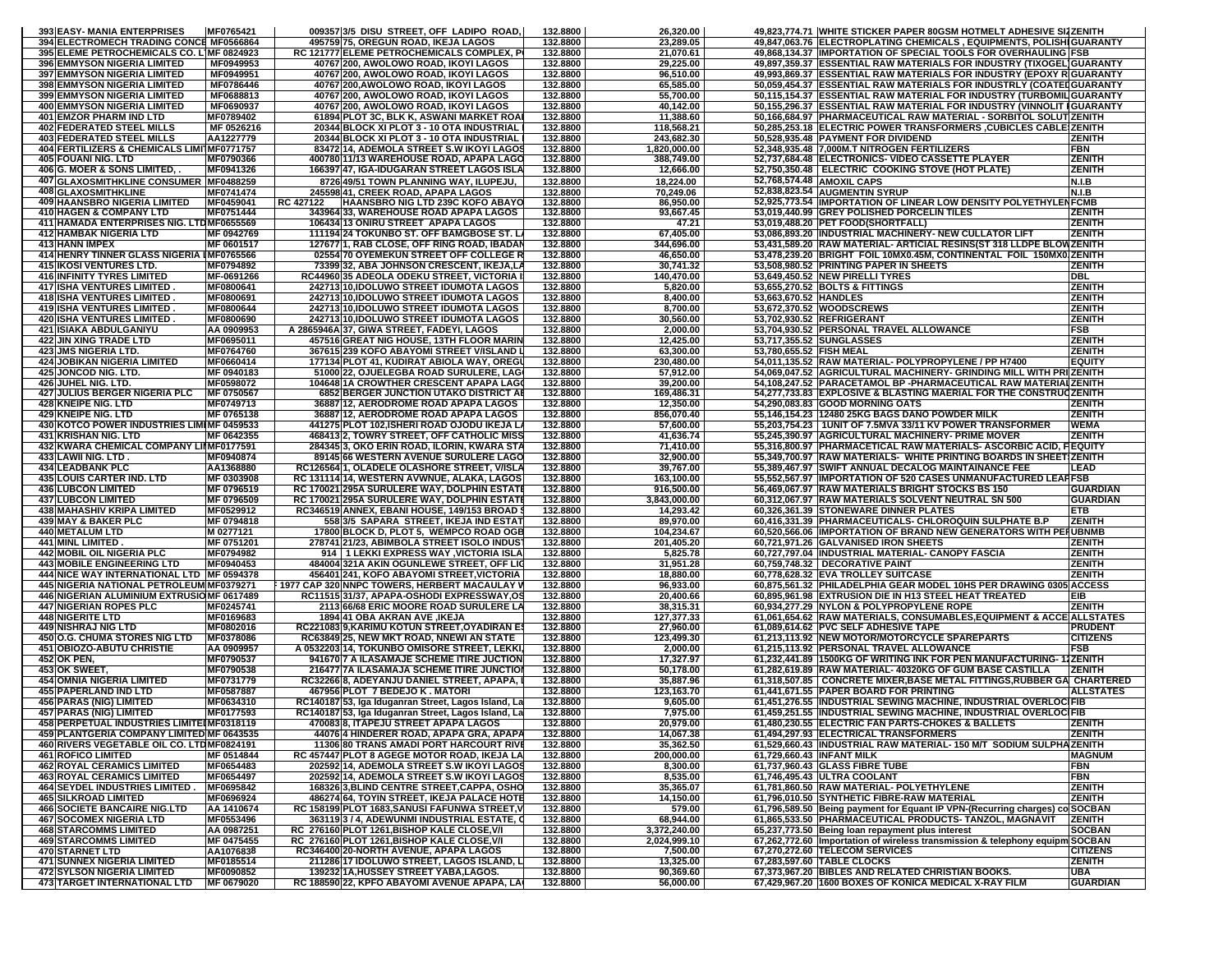|            | 474 TAYLEK DRUGS CO LTD                                                  | MF0751136               |       | 131625 PLOT 8 ABIMBOLA STREET, ISOLO LAGO                                                    | 132.8800             | 71,891.00                    | 67,501,858.20 PHARMACEUTICAL RAW MATERIAL-NIFCARD,GENTALIZENITH                                                                 |                               |
|------------|--------------------------------------------------------------------------|-------------------------|-------|----------------------------------------------------------------------------------------------|----------------------|------------------------------|---------------------------------------------------------------------------------------------------------------------------------|-------------------------------|
|            | <b>475 UC INTERNATIONAL LTD</b>                                          | MF 0765276              |       | RC 354407 28, HOLLOWAY STREET OKE-ARIN LAGO                                                  | 132.8800             | 450,000.00                   | 67,951,858.20 4500 UNITS OF TIGER GENERATING SETS                                                                               | <b>GUARDIAN</b>               |
|            | <b>476 UNILEVER NIGERIA PLC</b>                                          | MF 0765077              |       | 113 1, BILLINGS WAY, OREGUN IKEJA, LAG                                                       | 132.8800             | 124,008.08                   | 68,075,866.28 RAW MATERIAL- MFIL-ACTIVE PRECIPITATED SILICA ABZENITH                                                            |                               |
|            | 477 UNILEVER NIGERIA PLC                                                 | MF0602591               |       | RC1131 BILLINGSWAY ROAD, OREGUN, LAGO                                                        | 132.8800             | 102,223.60                   | 68,178,089.88 PAYMENT FOR CLOSE-UP TOOTH BRUSH (FLOW WRAP STB                                                                   |                               |
|            | 478 UNILEVER NIGERIA PLC.                                                | MF0638809               |       | <b>113 1.BILINGSWAY OREGUN IKEJA LAGOS</b>                                                   | 132.8800             | 409.915.20                   | 68,588,005.08 ROYCO SEASONNING                                                                                                  | FBN                           |
|            | 479 UNION MERCHANT BANK LIMITE AA0564891                                 |                         |       | 126547 4, DAVIES STREET, MARINA, LAGOS                                                       | 132.8800             | 11,285.24                    | 68,599,290.32 RECURING COMPUTER SOFTWARE LICENCE FEE                                                                            | <b>UBNMB</b>                  |
|            | 480 VARDAN NIGERIA LTD.                                                  | MF0601176               |       | 403924 12 OKOYA STREET IDUMOTA LAGOS                                                         | 132.8800             | 15,290.00                    | 68,614,580.32 INDUSTRIAL MACHINERY SPARES- USED ENGINE PART ZENITH                                                              |                               |
|            | <b>481 VEEPEE INDUSTRIES LIMITED</b><br><b>482 VEEPEE INDUSTRIES LTD</b> | MF0727627               |       | RC 16530 35/37 GBOLADE ADEBANJO STREET ILUPEJU LAGOS<br>16530 KM 38 ABEOKUTA MOTOR ROAD SANG | 132.8800             | 480,850.00                   | 69.095.430.32 POLYPROPYLENE FILM                                                                                                | <b>HABIB</b><br><b>ZENITH</b> |
|            | <b>483 VEEPEE INDUSTRIES LTD</b>                                         | MF0825907<br>MF0825906  |       | 16530 KM 38 ABEOKUTA MOTOR ROAD SANG                                                         | 132.8800<br>132.8800 | 121,930.00<br>123,250.00     | 69,217,360.32 RAW MATERIAL-LG DAESAN LLDPE SF 318<br>69,340,610.32 INDUSTRIAL CHEMICAL - LG CHEMICAL LDPE FB 3000               | <b>ZENITH</b>                 |
|            | <b>484 VISTA INTERNATIONAL LTD</b>                                       | MF0770401               |       | 208914 BLOCK 1, PLOT 44, JIMOH ODUTOLA                                                       | 132.8800             | 35,560.00                    | 69,376,170.32 WHITE CAST COATED PAPER IN SHEETS                                                                                 | N.I.B                         |
|            | 485 WAS-LAME INTERNATIONAL AGEMF0565875                                  |                         |       | RC 91399 421 ADEOLA ODEKU STREET VICTORIA                                                    | 132.8800             | 12,800.00                    | 69,388,970.32 UNASSEMBLED BICYCLES IN CKD CONDITION                                                                             | <b>INDO</b>                   |
|            | <b>486 WORLDWIDE VENTURES LTD</b>                                        | MF 0607378              |       | 143049 25 MUSA YAR'DUA CRESCENT.V/ISLAND                                                     | 132.8800             | 723,358.60                   | 70,112,328.92 FROZEN FISH ASSORTED                                                                                              | <b>REGENT</b>                 |
|            | <b>487 YIFA NIGERIA LIMITED</b>                                          | MF0642431               |       | 333987 33, KOFO ABAYOMI STREET VICTORIA IS                                                   | 132.8800             | 29,904.00                    | 70,142,232.92 GENERATING SET                                                                                                    | ZENITH                        |
|            | 488 YOUNG SHALL GROW MOTORS LIMF0675889                                  |                         |       | 64328 PLOT A CLOSE A SATELLITE TOWN LAO                                                      | 132.8800             | 715,000.00                   | 70,857,232.92 5 UNITS OF MERCEDES BENZ BUSES MODEL 0400 RSZENITH                                                                |                               |
|            | 489 AVIATION DEVELOPMENT CO. PL AA1099914                                |                         |       | RC 67499 84 OPEBI ROAD IKEJA LAGOS                                                           | 132.8700             | 40,000.00                    | 70,897,232.92 PART PAYMENT OF 4TH QUARTER INSURANCE PREMIU INDO                                                                 |                               |
|            | 490 AVIATION DEVELOPMENT CO. PLAA1099913                                 |                         |       | RC 67499 84 OPEBI ROAD IKEJA LAGOS                                                           | 132.8700             | 28,000.00                    | 70,925,232.92 PART PYT OF NOV 2004 LEASE RENTAL FOR AIRCRAFT INDO                                                               |                               |
|            | 491 AVIATION RESOURCES SERVICE MF 0788851                                |                         |       | RC 376622 11, ALI AKILU ROAD, OPP. CHALLENGE                                                 | 132.8700             | 42,230.12                    | 70.967.463.04 AIRCRAFTPRTS (TYRES)                                                                                              | <b>GUARDIAN</b>               |
|            | 492 BELLVIEW AIRLINES LTD                                                | AA1365474               |       | RC172066 66B OPEBI ROAD IKEJA LAGOS                                                          | 132.8700             | 122,445.00                   | 71,089,908.04 PAYMENT FOR LEASE RENTALS                                                                                         | IBN                           |
|            | 493 BHOJSONS & CO. (NIGERIA)                                             | MF0486841               |       | 1053 29C KOFO ABAYOMI STREET, V/                                                             | 132.8700             | 29,000.00                    | 71,118,908.04 NEW MOTORCYCLE ASSEMBLING LINE                                                                                    | N.I.B                         |
|            | 494 BHOJSONS & CO. (NIGERIA)                                             | MF0696707               |       | 1053 29C KOFO ABAYOMI STREET, V/I                                                            | 132.8700             | 200,604.56                   | 71,319,512.60 GENERATING SET PARTS                                                                                              | N.I.B                         |
|            | 495 BHOJSONS AND COMPANY LIMITMF0696708                                  |                         |       | 1053 29C KOFO ABAYOMI STREET, VICTORIA                                                       | 132.8700             | 121,295.87                   | 71,440,808.47  TIGER' BRAND PORTABLE GASOLINE GENERATORS 22 UBA                                                                 |                               |
|            | 496 Botad General Ltd                                                    | MF 0150869              |       | RC 44230 1E, Ligali Ayorinde Street, Victoria Island                                         | 132.8700             | 63,000.00                    | 71,503,808.47 RF Shielding For Magnetic Resonance Image System                                                                  | Capital                       |
|            | 497 Botad General Ltd                                                    | <b>MF 0465036</b>       |       | RC 44230 1E, Ligali Ayorinde Street, Victoria Island                                         | 132.8700             | 18,000.00                    | 71,521,808.47 Laser Camera For Magnetic Resonance Imaging System                                                                | Capital                       |
|            | 498 Botad General Ltd                                                    | MF 0150868              |       | RC 44230 1E, Ligali Ayorinde Street, Victoria Island                                         | 132.8700             | 435,000.00                   | 71,956,808.47 Profile 0.2 T PRO Magnetic Resonance Imaging System FiCapital                                                     |                               |
|            | <b>499 CHRIS IMPEX LIMITED</b>                                           | MF 0699669              |       | RC 93144   50 MODUPE JOHNSON CRESCENT, OF                                                    | 132.8700             | 18,823.80                    | 71,975,632.27 2,7848 MULTIPLY PAPER BAGS OF AALBORG WHITE (40 FIDELIT)                                                          |                               |
|            | <b>500 CHRIS IMPEX LIMITED</b>                                           | MF 0699668              |       | RC 93144   50 MODUPE JOHNSON CRESCENT, OFF                                                   | 132.8700             | 13,649.06                    | 71,989,281.33 MINERAL FIBRE SUSPENDED CEILLING                                                                                  | <b>FIDELITY</b>               |
|            | 501 DOUGLAS INTERNATIONAL AGENMF0547751                                  |                         |       | RC65525 13, AYINDE GIWA STREET, IRE-AKARI ES                                                 | 132.8700             | 17,709.10                    | 72,006,990.43  42 X 42 FLOOR TILES, 33 X 33 FLOOR TILES, 20 X 30 WAIASSURANCE                                                   |                               |
|            | 502 DUNLOP NIGERIA PLC                                                   | MF0623647               |       | 2736 OBA AKRAN AVENUE IKEJA                                                                  | 132.8700             | 59,382.00                    | 72,066,372.43 MICA SX300, RENACIT 11WG, BROMOBUTYL 2255 ETC                                                                     | <b>AFRI</b>                   |
|            | 503 ELIM MOTORS NIGERIA LIMITED MF0773052                                |                         |       | 391773 4, SAKA TINUBU STREET, VICTORIA ISLA                                                  | 132.8700             | 373,130.00                   | 72,439,502.43 10 UNITS OF USED TOYOTA JEEP                                                                                      | <b>DEVCOM</b>                 |
| 504        | <b>EMALESSON ENTERPRISES LTD MF 0698801</b>                              |                         |       | 171317 250/252 OSODI - APAPA EXPRESSWAY I.                                                   | 132.8700             | 53,882.37                    | 72,493,384.80   56MTS OF FROZEN YELLOW CROCKER                                                                                  | WEMA                          |
| <b>506</b> | 505 FLOUR MILLS OF NIG. PLC                                              | MF 0740683              |       | 2343 2 OLD DOCK ROAD APAPA LAGOS<br>2343 2 OLD DOCK ROAD APAPA LAGOS                         | 132.8700<br>132.8700 | 82,560.00                    | 72,575,944.80  INDUSTRIAL EQUIPMENT- 5 SET HEAVY DUTY TIPPER B ZENITH                                                           |                               |
|            | <b>FLOUR MILLS OF NIG. PLC</b><br>507 FLOUR MILLS OF NIGERIA PLC         | MF 0764013<br>MF0595389 |       | RC2343 2 OLD DOCK ROAD, APAPA, LAGOS                                                         | 132.8700             | 1,874,599.06<br>1,474,554.48 | 74,450,543.86 22000MT OF HARD RED WINTER WHEAT<br>75,925,098.34 7,671.990 M/TON OF US NO.2 SOFT RED WINTER WHEATECO             | <b>ZENITH</b>                 |
|            | 508 FLOUR MILLS OF NIGERIA PLC                                           | MF0672180               |       | 2343 2 OLD DOCK ROAD, APAPA, LAGOS                                                           | 132.8700             | 256,477.01                   | 76,181,575.35  979.032 METRIC TONS U.S. NO. 2 HARD AMBER DURUM  IBTC                                                            |                               |
|            | 509 FLOURMILLS OF NIGERIA PLC                                            | <b>IMF0622934</b>       |       | RC2343 2 OLD DOCK ROAD, APAPA, LAGOS                                                         | 132.8700             | 384,360.23                   | 76,565,935.58   M/TONNES OF U.S, 2 SOFT RED WINTER WHEAT IN BUL CHARTERED                                                       |                               |
|            | 510 FRAJEND INVEST. NIG LTD                                              | MF0490914               |       | 308194 56A KANO STR, EBUTE METTA, LAGOS                                                      | 132.8700             | 136,800.00                   | 76,702,735.58 SETS OF FRAJEND MOTOR CYCLE IN CKD COMPONENTALLSTATES                                                             |                               |
|            | 511 FRIGOGLASS INDUSTRIES (NIGEMF0744132                                 |                         |       | 270208 IDDO HOUSE, IDDO, LAGOS                                                               | 132.8700             | 30,933.36                    | 76,733,668.94 COMPONENTS OF COOLER                                                                                              | ZENITH                        |
|            | 512 Frigoglass Industries Ltd                                            | MF0744130               |       | RC270208 Iddo House, Iddo, Lagos                                                             | 132.8700             | 152,698.36                   | 76,886,367.30 FV650/1 Components For Coolers (Raw Material)                                                                     | <b>NAMBL</b>                  |
|            | 513 GREY DE KOUROUN                                                      | MF0655582               |       | 152493 22 HAPPY HOME AVE. KIRIKIRI, APAPA                                                    | 132.8700             | 52,920.00                    | 76,939,287.30 RAW MATERIAL FOR POWDER MAKING- TALC POWDERZENITH                                                                 |                               |
|            | 514 HPZ LIMITED                                                          | MF0777576               |       | 395262 45/47 TOWN PLANNING WAY, ILUPEJU                                                      | 132.8700             | 75,785.05                    | 77,015,072.35 COMPRESSOR FOR FRIDGE AND FREEZERS                                                                                | FBN                           |
|            | 515 HPZ LIMITED                                                          | MF0678643               |       | 395262 45/47 TOWN PLANNING WAY, ILUPEJU                                                      | 132.8700             | 36,414.25                    | 77,051,486.60 SPLIT UNIT AIR CONDITIONER                                                                                        | FBN                           |
|            | 516 HPZ LIMITED                                                          | MF0678673               |       | 395262 45/47 TOWN PLANNING WAY, ILUPEJU                                                      | 132.8700             | 123,020.56                   | 77,174,507.16 COMPRESSORS FOR AIR CONDITIONERS                                                                                  | <b>FBN</b>                    |
|            | 517 HPZ LTD                                                              | MF 0762562              |       | 395262 33 PLANNING OFFICE WAY ILUPEJU, LA                                                    | 132.8700             | 136,697.92                   | 77,311,205.08 CKD COMPONENT PART FOR MANUFACTURING OF FRIIZENITH                                                                |                               |
|            | 518 Iberia Airline                                                       | AA 1027526              |       | 8 Samuel Manuwa Crescent, Victoria Islar                                                     | 132.8700             | 470,799.77                   | 77,782,004.85 Remitance Of Airline Ticket Sales                                                                                 | Capital                       |
|            | 519 INLAND BANK NIGERIA PLC                                              | AA1257150               |       | RC112876 ZONE 4 WUSE IBB WAY ABUJA                                                           | 132.8700             | 1,114.55                     | 77,783,119.40 SWIFT CHARGES                                                                                                     | <b>IBN</b>                    |
|            | 520 INLAND BANK NIGERIA PLC                                              | AA1365345               |       | RC112876 ZONE 4 WUSE IBB WAY ABUJA                                                           | 132.8700             | 10,008.00                    | 77,793,127.40 PAYMENT FOR NETWORK SERVICE YO REUTERS                                                                            | <b>IBN</b>                    |
|            | 521 INLAND BANK NIGERIA PLC                                              | AA1365344               |       | RC112876 ZONE 4 WUSE IBB WAY ABUJA                                                           | 132.8700             | 325.00                       | 77,793,452.40 I. C. C SUBSCRIPTION                                                                                              | IBN                           |
|            | 522 KLM ROYAL DUTCH AIRLINE                                              | AA0985417               |       | N/A CHURCHGATE BUILDING, PLOT 30, AFR                                                        | 132.8700             | 3,552,885.63                 | 81,346,338.03 TRANSFER OF NET PROCEED OF TICKET SALES FOR JAGUARANTY                                                            |                               |
|            | 523 KOLORKOTE NIG. LTD                                                   | MF 0639405              |       | 45814 INDUSTRIAL ESTATE , IDIROKO ROAD O                                                     | 132.8700             | 278,400.00                   | 81,624,738.03 120MT ALUMINIUM COILED SHEETS OF ALUMINIUM NOTZENITH                                                              |                               |
|            | <b>524 KOLORKOTE NIGERIA LIMITED</b>                                     | MF0639407               | 45814 | <b>IDIROKO INDUSTRIAL ESTATE, OTA OG</b>                                                     | 132.8700             | 463,652.00                   | 82,088,390.03 200MT OF ALUMINIUM COILED SHEETS OF ALLUMINIUM ZENITH                                                             |                               |
|            | 525 MIDLAND GALVANISING PROD. L MF0576695                                |                         |       | 18220 KM 10, ABEOKUTA/LAGOS ROAD ABEOI                                                       | 132.8700             | 16,505.00                    | 82,104,895.03 GETFLUX SM 22,425 MT                                                                                              | <b>AFRI</b>                   |
|            | <b>526 MOUKA LIMITED</b>                                                 | MF0581500               |       | RC209244 PLOT .M' AWOSIKA AVENUE, IKEJA, LAG                                                 | 132.8700             | 29,074.67                    | 82,133,969.70 HOT ROLLED STEEL COILS                                                                                            | ECO                           |
|            | <b>527 NICON HILTON HOTEL</b>                                            | MF0469836               |       | 52593 1 AGUIYI IRONSI STR. MAITAMA DISTRIO                                                   | 132.8700             | 1,413,581.40                 | 83,547,551.10 1500KVA DIESEL UPS SYSTEM WITH MTU ENGINE 1500 AFRI                                                               |                               |
|            | 528 NIGERIAN BREWERIES PLC                                               | MF0690016               |       | 6131, ABEBE VILLAGE ROAD, IGANMU, LAG                                                        | 132.8700             | 2,341,047.50                 | 85,888,598.60 MALT, 2 ROW SPRING B SPECIFICATION IN BULK                                                                        | <b>GUARANTY</b>               |
|            | 529 NIGERIAN BREWERIES PLC.<br>530 NIGERIAN BREWRIES PLC                 | MF 0824665<br>MF0706475 |       | 613 1 ABEBE VILLAGE ROAD IGANMU LAGO<br>613 1, ABEBE VILLAGE ROAD, IGANMU, LAGO              | 132.8700<br>132.8700 | 100,579.25<br>34,487.06      | 85,989,177.85 RAW MATERIAL FOR BREWERY- COLOURING MATTER   ZENITH<br>86,023,664.91 INFOOD DISCH GUIDES FOR BREWING INDUSTRY     | FBN                           |
|            | <b>531 NUTRICIMA LIMITED</b>                                             | MF 0762566              |       | 495141 45/47 TOWN PLANNING WAY, ILUPEJU,                                                     | 132.8700             | 3,360.65                     | 86,027,025.56 ASSORTMENT OF ELECTRICAL L SPARES                                                                                 | <b>ZENITH</b>                 |
|            | <b>532 NUTRICIMA LIMITED</b>                                             | MF 0762593              |       | 495141 45/47 TOWN PLANNING WAY, ILUPEJU,I                                                    | 132.8700             | 5,000.00                     | 86,032,025.56 7.64 NUNU FAT FILLED MILK POWDER                                                                                  | <b>ZENITH</b>                 |
|            | 533 NUTRICIMA LIMITED                                                    | MF 0762580              |       | 495141 45/47 TOWN PLANNING WAY, ILUPEJU,                                                     | 132.8700             | 14,232.15                    | 86,046,257.71   ASSORTMENT OF MECHANICAL SPARE PARTS                                                                            | <b>ZENITH</b>                 |
|            | <b>534 NUTRICIMA LIMITED</b>                                             | MF 0762565              |       | 495141 45/47 TOWN PLANNING WAY, ILUPEJU,                                                     | 132.8700             | 30,553.69                    | 86,076,811.40 CASE CODER, VERTICAL BALER                                                                                        | <b>ZENITH</b>                 |
|            | 535 NUTRICIMA LIMITED                                                    | MF 0762584              |       | 495141 45/47 TOWN PLANNING WAY, ILUPEJU,                                                     | 132.8700             | 58,234.36                    | 86,135,045.76 POWDERED ROLLER CONVEYOR                                                                                          | <b>ZENITH</b>                 |
|            | <b>536 NUTRICIMA LIMITED</b>                                             | MF 0762585              |       | 495141 45/47 TOWN PLANNING WAY, ILUPEJU,                                                     | 132.8700             | 234,618.24                   | 86,369,664.00 FAT FILLED MILK POWDER                                                                                            | <b>ZENITH</b>                 |
|            | <b>537 NUTRICIMA LIMITED</b>                                             | MF0794553               |       | 495141 45-47 TOWN PLANNING WAY, ILUPEJU II                                                   | 132.8700             | 14.020.42                    | 86,383,684.42 IINDUSTRIAL VACUUM CLEANER, HOSE COMPLETE, EXTIBTC                                                                |                               |
|            | <b>538 NUTRICIMA LIMITED</b>                                             | MF0794552               |       | 495141 45-47 TOWN PLANNING WAY, ILUPEJU IN                                                   | 132.8700             | 194,141.01                   | 86,577,825.43 2 X 58W 1,500MM LUMINAIRE THOROPROOF ANTI - CORIIBTC                                                              |                               |
|            | 539 NUTRICIMA LIMITED                                                    | MF0777596               |       | 495141145-47 TOWN PLANNING WAY, ILUPEJU IN                                                   | 132.8700             | 41.085.45                    | 86.618.910.88 ICOLD REDUCED ELECTROLYTIC TINPLATE STONE FINISIBTC                                                               |                               |
|            | 540 OLU-AYENI AYODEJI I.                                                 | AA 1053683              |       | A1087734 NICON TRUSTEES LTD, 5 CUSTOMS STR                                                   | 132.8700             | 4,000.00                     | 86,622,910.88 PAYMENT OF SCHOOL FEES TO HOWARD UNIVERSITY, NAL                                                                  |                               |
|            | 541 OLU-AYENI T. FIKAYO                                                  | AA 1053682              |       | <b>C515045 NICON TRUSTEES LTD, 5 CUSTOMS STR</b>                                             | 132.8700             | 6,261.67                     | 86,629,172.55 PAYMENT OF SCHOOL FEES TO HOWARD UNIVERSITY, NAL                                                                  |                               |
|            | <b>542 OMEGABANK PLC</b>                                                 | AA1336399               |       | RC43084 PC1 ENG. CLOSE, V/I LAGOS.                                                           | 132.8700             | 31,840.62                    | 86,661,013.17   FRAME RELAY CHARGES PAID TO GS TELECOMS NIGE   OMEGA                                                            |                               |
|            | 543 P.Z. INDUSTRIES PLC.                                                 | MF0762558               |       | 693 45/47 TOWN PLANNING WAY, ILUPEJU LA                                                      | 132.8700             | 31,192.53                    | 86,692,205.70 HEAT SEALER, DIGITAL MICROMETER, CAPE PACK FORFBN                                                                 |                               |
|            | <b>544 PADSON INDUSTRIES LIMITED</b>                                     | MF 0473640              |       | RC 72167 3 MURITALA MOHAMMED ROAD ILORIN                                                     | 132.8700             | 384,000.00                   | 87,076,205.70 IMPORTATION OF CKD MOTORCYCLE PARTS                                                                               | <b>FIRST ATLAN.</b>           |
|            | 545 PATERSON ZOCHONIS IND PLC MF0678624                                  |                         |       | 693 45/47 TOWN PLANNING WAY ILUPEJU                                                          | 132.8700             | 113,416.65                   | 87,189,622.35 NAT MENTOL CRYSTALS BP INDUSTRIAL RAW MAT.                                                                        | <b>UBN</b>                    |
|            | 546 PHARCHEM INDUSTRIES LIMITED MF 0699039                               |                         |       | RC 5612   PLOT J INDUSTRIAL STREET, ILUPEJU                                                  | 132.8700             | 61,387.20                    | 87,251,009.55 RAW MATERIAL FOR MANUFACTURE OF ESSENTIAL DRFIDELITY                                                              |                               |
|            | 547 PIONEER METAL PROD. LTD.                                             | MF 0639419              |       | 2840 OBA AKRAN AVENUE IKEJA. LAGOS                                                           | 132.8700             | 290,263.45                   | 87,541,273.00 350.00 MT COLD ROLLED STEEL COIL                                                                                  | ZENITH                        |
|            | 548 PZ INDUSTRIES LIMITED.                                               | MF 0762535              |       | 693 45/47, TOWN PLANNING WAY, ILUPEJU I                                                      | 132.8700             | 58,493.20                    | 87,599,766.20 RAW MATERIAL- PVC SHRINK SLEEVES                                                                                  | <b>ZENITH</b>                 |
|            | 549 PZ INDUSTRIES LIMITED                                                | MF 0762525              |       | 693 45/47, TOWN PLANNING WAY, ILUPEJU II                                                     | 132.8700             | 164,067.72                   | 87,763,833.92 INDUSTRIAL RAW MATERIAL FOR SOAP-MIXTURE OF TZENITH                                                               |                               |
|            | 550 PZ INDUSTRIES LIMITED                                                | MF 0762572              |       | 693 45/47, TOWN PLANNING WAY, ILUPEJU II                                                     | 132.8700             | 339,321.78                   | 88,103,155.70 INDUSTRIAL CHEMICAL-ODIFEROUS SUBSTANCE                                                                           | <b>ZENITH</b>                 |
|            | 551 PZ INDUSTRIES                                                        | MF0678583               |       | 693 45/47 TOWN PLANNING WAY, ILUPEJU.                                                        | 132.8700             | 37,694.20                    | 88,140,849.90 ACTIVATED BLEACHING EARTH                                                                                         | <b>UBA</b>                    |
|            | 552 PZ INDUSTRIES                                                        | MF0678592               |       | 693 45/47 TOWN PLANNING WAY, ILUPEJU.                                                        | 132.8700             | 23,475.60                    | 88,164,325.50 100ML BOTTLE FOR SMV SYRUP : INDUSTRIAL RAW MAIUBA                                                                |                               |
|            | 553 PZ INDUSTRIES PLC                                                    | MF0678571<br>MF0678557  |       | 693 45/47 TOWN PLANNING WAY ILUPEJU, II<br>693 45/47 TOWN PLANNING WAY ILUPEJU, IN           | 132.8700<br>132.8700 | 25,210.46<br>51,613.16       | 88,189,535.96   THICKENING SILICA-INDUSTRIAL RAW MATERIAL<br>88,241,149.12   BOILER CONTROL PANEL FOR THERMAX STEAM BOILE BROAD | <b>BROAD</b>                  |
|            | 554 PZ INDUSTRIES PLC                                                    |                         |       |                                                                                              |                      |                              |                                                                                                                                 |                               |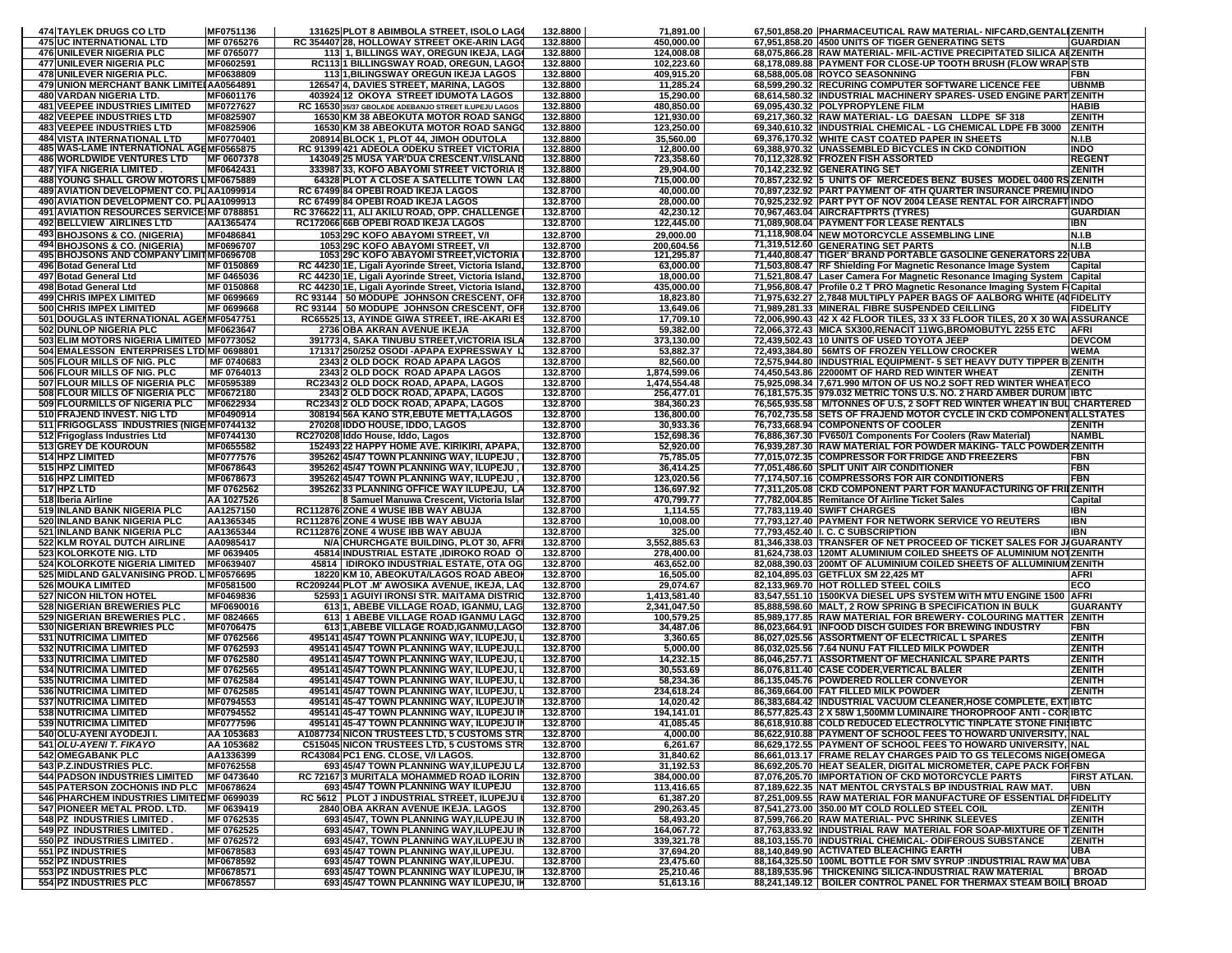| 555 PZ INDUSTRIES PLC                                                                 | MF0794585               |           | 693 45/47 TOWN PLANNING WAY ILUPEJU, IK                                                         | 132.8700             | 26,130.45                 |                         | 88,267,279.57   STABILISER AMIDE 295 GRADE-INDUSTRIAL RAW MATI BROAD                                                                         |                                    |
|---------------------------------------------------------------------------------------|-------------------------|-----------|-------------------------------------------------------------------------------------------------|----------------------|---------------------------|-------------------------|----------------------------------------------------------------------------------------------------------------------------------------------|------------------------------------|
| 556 PZ INDUSTRIES PLC                                                                 | MF0777559               |           | 693 45/47 TOWN PLANNING WAY ILUPEJU, IN                                                         | 132.8700             | 43,326.36                 |                         | 88,310,605.93   PARACETAMOL BP-INDUSTRIAL RAW MATERIAL                                                                                       | <b>BROAD</b>                       |
| 557 R.S INDUSTRIAL COMPANY LIMITMF 0699755<br>558 RIMMZ NIG LIMITED                   | MF0595934               |           | RC 31081   2ND FLOOR 15, BIADUO STREET, OFF K<br>438037 8 ILUPEJU BYE PASS, ILUPEJU, LAGOS      | 132.8700<br>132.8700 | 71,322.99<br>52,797.46    |                         | 88,381,928.92 GENERATORS SUMEC AND TIGIMAX (PETROL GENERATFIDELITY<br>88,434,726.38   130 TONS OF 300GMS WHITELINED CHIPBOARD 36*49   ZENITH |                                    |
| 559 SANDLE FARMS NIG. LTD                                                             | MF0690851               |           | 133006113, SERE CLOSE, ILUPEJU, LAGOS                                                           | 132.8700             | 41,200.00                 |                         | 88.475.926.38 CKD COMPONENTS TO ASSEMBLE BICYCLE                                                                                             | <b>GUARANTY</b>                    |
| 560 SELLMETALS LTD.                                                                   | MF0522166               |           | 22251 UNIVERSAL STEEL CRESCENT, IKEJA LA                                                        | 132.8700             | 120,511.00                |                         | 88,596,437.38 GAS BURNER, OIL SPRAYER, GAS REGULATOR - PART FBN                                                                              |                                    |
| <b>561 SKIN BEAUTY LIMITED</b>                                                        | MF0610621               |           | 336925 4, MOBOLAJI BANK ANTHONY WAY, IKE                                                        | 132.8700             | 14,288.61                 |                         | 88,610,725.99 GLASS BOTTLES AND CAPS                                                                                                         | ZENITH                             |
| 562 SUNSHINE OIL& CHEM DEV.CO.LTMF 0698687                                            |                         |           | 261871 PLOT 2, BLK A&B SALIMONU STREET NE                                                       | 132.8700             | 504,000.00                |                         | 89,114,725.99   1,200MTS OF CAUSTIC SODA SOLID                                                                                               | WEMA                               |
| 563 UNIVERSAL STEELS                                                                  | MF0654809               |           | 7146 UNIVERSAL STEELS CRESCENT OFF SU                                                           | 132.8700             | 8,420.00                  |                         | 89,123,145.99 INDUSTRIAL RAW MATERIAL- 25T QUARTZ POWDER                                                                                     | <b>ZENITH</b>                      |
| <b>564 UNIVERSAL STEELS LIMITED</b><br><b>565 VEE NETWORKS LIMITED</b>                | MF 0707271<br>MF0668476 |           | 7146 UNIVERSAL STEELS CRESENT, OFF SUR                                                          | 132.8700<br>132.8700 | 17,158.00                 |                         | 89,140,303.99 50 M/TONS OF CHROMITE GX (INDUSTRIAL RAW MATERFBNMB                                                                            | <b>ZENITH</b>                      |
| <b>566 VEE NETWORKS LIMITED</b>                                                       | MF0668474               |           | 398557 27 ADEYEMO ALAKIJA STREET, 7TH FLO<br>398557 PLOT 1678, OLAKUNLE BAKARE CLOSE            | 132.8700             | 14,374.80<br>2,155,577.00 | 89,154,678.79 SIM PACKS | 91,310,255.79 ERICSSON MOBILE TELEPHONE - GSM EQUIPMENT FORFBN                                                                               |                                    |
| 567 VISTA INTERNATIONAL LTD                                                           | MF0786940               |           | 208914 BLOCK 1, PLOT 44, JIMOH ODUTOLA                                                          | 132.8700             | 171,856.63                |                         | 91,482,112.42 WRITING PAPER (POWER PRINT BOND) IN SHEETS                                                                                     | N.I.B                              |
| 568 VISTA INTERNATIONAL LTD                                                           | MF0786939               |           | 208914 BLOCK 1, PLOT 44, JIMOH ODUTOLA                                                          | 132.8700             | 110,411.67                |                         | 91,592,524.09 UNCOATED WOOD FREE PAPER IN SHEETS/REELS                                                                                       | N.I.B                              |
| 569 VISTA INT'L LTD                                                                   | MF0786941               |           | 208914 PLOT 44, BLOCK I, JIMOH ODUTOLA STR                                                      | 132.8700             | 60,591.16                 |                         | 91,653,115.25 RAW MATERIAL FOR PAPER INDUSTRY, MANILA BOARIGUARANTY                                                                          |                                    |
| 570 VISTA INT'L LTD                                                                   | MF0703902               |           | RC208914 PLOT 44, BLK 1 JIMOH ODUTOLA STREE                                                     | 132.8700             | 240,026.30                |                         | 91,893,141.55   PAPER BOARD WHITE AND COLOURED, VARIOUS SIZES DBL                                                                            |                                    |
| 571 ACB INT'L BANK PLC<br>572 ACB INT'L BANK PLC                                      | AA1054345               |           | RC453 106/108 BROAD STREET LAGOS                                                                | 132.8600             | 450.00<br>1,457.60        |                         | 91,893,591.55   EQUANT IP VPN SERVICE CHARGE                                                                                                 | <b>ACB</b>                         |
| 573 ACB INT'L BANK PLC                                                                | AA1054344<br>AA1054343  |           | RC453 106/108 BROAD STREET LAGOS<br>RC453 106/108 BROAD STREET LAGOS                            | 132.8600<br>132.8600 | 1,562.01                  |                         | 91,895,049.15 SWIFTNET INTERFACES FEES<br>91,896,611.16 SWIFTNET CONNECTIVITY AND SERVICE CHARGE                                             | <b>ACB</b><br><b>ACB</b>           |
| 574 ACB INT'L BANK PLC                                                                | AA1054342               |           | RC453 106/108 BROAD STREET LAGOS                                                                | 132.8600             | 219.12                    |                         | 91,896,830.28 SWIFTNET FIN AND NETWORK BASED SERVICE DEC                                                                                     | <b>ACB</b>                         |
| 575 ACB INT'L BANK PLC                                                                | AA1054341               |           | RC453 106/108 BROAD STREET LAGOS                                                                | 132.8600             | 22.02                     |                         | 91,896,852.30 SWIFTNET SERVICE FEES                                                                                                          | <b>ACB</b>                         |
| <b>576 ACB INT'L BANK PLC</b>                                                         | AA1054340               |           | RC453 106/108 BROAD STREET LAGOS                                                                | 132.8600             | 219.12                    |                         | 91,897,071.42 SWIFTNET FIN AND NETWORK BASED SERVICE NOV                                                                                     | <b>ACB</b>                         |
| 577 ACB INT'L BANK PLC                                                                | AA1054339               |           | RC453 106/108 BROAD STREET LAGOS                                                                | 132.8600             | 141.04                    |                         | 91,897,212.46 SWIFTNET INTERFACES FEES NOV 2004                                                                                              | <b>ACB</b>                         |
| 578 ACB INT'L BANK PLC                                                                | AA1054338               |           | RC453 106/108 BROAD STREET LAGOS                                                                | 132.8600             | 22.02<br>1,562.01         |                         | 91,897,234.48 SWIFTNET SERVICE FEES NOV 204                                                                                                  | <b>ACB</b>                         |
| 579 ACB INT'L BANK PLC<br>580 AFCOTT NIG PLC                                          | AA1054336<br>MF0664889  |           | RC453 106/108 BROAD STREET LAGOS<br>75289 PLOT 122-132 OSHODI APAPA EXP.WAY                     | 132.8600<br>132.8600 | 63,800.00                 |                         | 91,898,796.49 SWIFTNET CONNECTIVITY AND SERVICE CHARGE NOT<br>91,962,596.49 2-R-4-D AMINE 750GHMS/LITRE                                      | <b>ACB</b><br><b>UBN</b>           |
| 581 BAI SHEN INT'L TRADING CO LTDMF0794616                                            |                         |           | 467166 9TH FLOOR, GREAT NIGERIA HOUSE MA                                                        | 132.8600             | 12,461.00                 |                         | 91,975,057.49 PVC SHOES FOR WOMEN                                                                                                            | <b>ZENITH</b>                      |
| 582 BINTA F. SHEHU                                                                    | AA1024954               |           | PPA1250818 HABIB NIGERIA BANK PLC KADUNA                                                        | 132.8600             | 7,860.00                  |                         | 91,982,917.49 SCHOOL FEES                                                                                                                    | <b>HABIB</b>                       |
| 583 BRITISH AMERICAN TOBACCO (NMF0942240                                              |                         |           | RC384462 PC 35 IDOWU TAYLOR STREET, VICTORI                                                     | 132.8600             | 126,897.83                |                         | 92,109,815.32 SPARES FOR AUTOMATIC WRAPPING MACHINES                                                                                         | ECO                                |
| 584 BRITISH AMERICAN TOBACCO NIMF0942229                                              |                         |           | 384467 35, IDOWU TAYLOR STREET, VICTORIA                                                        | 132.8600             | 24,739.39                 |                         | 92,134,554.71 SPARE PARTS FOR AUTOMATIC WRAPPING MACHINES GUARANTY                                                                           |                                    |
| 585 BRITISH AMERICAN TOBACCO NI MF0744895                                             |                         |           | 384467 35, IDOWU TAYLOR STREET, VICTORIA                                                        | 132.8600             | 10,800.00                 |                         | 92,145,354.71 VACCUM PACKAGING MACHINE FOR CIGARETTE INDUSGUARANTY                                                                           |                                    |
| 586 BRITISH AMERICAN TOBACCO<br>587 BRITISH AMERICAN TOBACCO                          | MF0744891<br>MF0744897  |           | 384467 PC 35, IDOWU TAYLOR STR, V/I LAGOS<br>384467 PC 35, IDOWU TAYLOR STR, V/I LAGOS          | 132.8600             | 170,108.64<br>157,696.00  |                         | 92,315,463.35 PLAT GOLD ALUMINIUM FOIL<br>92,473,159.35 FOIL MENTHOLATOR MACHINE                                                             | <b>N.I.B</b><br>N.I.B              |
| <b>588 CADBURY NIGERIA PLC</b>                                                        | MF 0607771              |           | RC 4151 LATTEEF JAKANDE ROAD, AGIDINGBI IK                                                      | 132.8600<br>132.8600 | 514.35                    |                         | 92,473,673.70 SPARE PARTS FOR FOOD INDUSTRY                                                                                                  | <b>MAGNUM</b>                      |
| 589 DE-UNITED FOOD INDUSTRIES LIMF0615628                                             |                         | RC 229723 | <b>DE-UNITED FOOD INDUSTRIES LIMITED 4</b>                                                      | 132.8600             | 83,042.00                 |                         | 92,556,715.70 Noodle wrapper chicken flavour 2268 rolls                                                                                      | <b>FCMB</b>                        |
| 590 DHK UNITED COMPANY LTD                                                            | MF-0643138              |           | 425710 317A AKIN OGUNLEWE STREET VICTOR                                                         | 132.8600             | 9,680.80                  |                         | 92,566,396.50 VACUUM FLASK AND BOTTLE FOR VACUUM FLASK                                                                                       | <b>ZENITH</b>                      |
| 591 DIPOX RESIN FLOORS LTD                                                            | MF0597468               |           | 243068 268, HERBERT MACAULAY STR, YABA L                                                        | 132.8600             | 55,000.00                 |                         | 92,621,396.50 RAW MATERIALS - DIPOX "OS-R" EPOXY RESIN                                                                                       | <b>ZENITH</b>                      |
| 592 E.O ADESOGA SAWMILLS LTD                                                          | MF0469888               |           | 75739 17 BOLA STREET (FORESHORE)EBUTE                                                           | 132.8600             | 16,000.00                 |                         | 92,637,396.50 COILS, EASY FLO FLUX POWDER, WIDE BAND SAWS                                                                                    | <b>AFRI</b>                        |
| 593 FLYING DOVE LTD<br>594 GUARDINA EXPRESS BANK PLC   AA 1006310                     | MF0690774               |           | RC20631 1089A, ADEOLA ODEKU STREET, VICTO<br>RC 381325 5A ELSIE FEMI PEARSE STREET V/ISLAI      | 132.8600<br>132.8600 | 44,280.00<br>2,316.00     |                         | 92,681,676.50 WACO/DOVE/SONETT AUDIO CASSETES<br>92,683,992.50 SWIFT LINK SERVICE PAYMENT                                                    | <b>CITIZENS</b><br><b>GUARDIAN</b> |
| 595 HAFFAR IND.COY LTD                                                                | MF0492048               |           | 6432 359-361 AGEGE MOTOR ROAD MUSHIN                                                            | 132.8600             | 61,200.00                 |                         | 92,745,192.50 20000KGS OF ACRYLIC FIBRE FOR OUR TEXT.FACTORYUBN                                                                              |                                    |
| 596 HOMUS INDUSTRIES LTD                                                              | MF0668050               |           | 216731 PLOT 15&16 BLOCK XIII IND ESTATE OT/                                                     | 132.8600             | 26,450.00                 |                         | 92,771,642.50 CHLORINATED POLYETHYLENE                                                                                                       | <b>AFRI</b>                        |
| 597 IMEX AGRO INT'L                                                                   | MF 0508744              |           | 993774 PLOT 2, BLOCK D APAPA, OSHODI EXP.                                                       | 132.8600             | 107,745.60                |                         | 92,879,388.10 AGRICULTURAL MACHINERY- PRIME MOVERS                                                                                           | <b>ZENITH</b>                      |
| 598 INVESTMENT BANKING & TRUST AA0712933                                              |                         |           | 125097 WALTER CARRINGTON CRESCENT, VICT                                                         | 132.8600             | 13,500.00                 |                         | 92,892,888.10 PAYMENT OF ANNUAL RATINGS FEES FOR 2004 TO FIT(IBTC                                                                            |                                    |
| 599 INVESTMENT BANKING & TRUST AA0712934                                              |                         |           | 125097 WALTER CARRINGTON CRESCENT, VICT                                                         | 132.8600             | 10,744.67                 |                         | 92,903,632.77 PAYMENT OF CHARGES FOR REUTERS SERVICES FOR IBTC                                                                               |                                    |
| 600 KGM INDUSTRIES (NIG) LIMITED MF 0635838<br>601 MAGNUM TRUST BANK PLC              | AA 0530715              |           | RC 118795 PLOT 6, BLOCK A LIMCA WAY ISOLO<br>RC 161995 67 MARINA LAGOS                          | 132.8600<br>132.8600 | 1,142.97<br>4,511.57      |                         | 92,904,775.74 PRIME PP INJECTION COPOLYMER<br>92,909,287.31 PAYMENT OF SWIFT CONNECTION AND EQUANT FEES MAGNUM                               | <b>MAGNUM</b>                      |
| <b>602 MAPLE PLASTIC INDUSTRIES</b>                                                   | MF0242595               |           | RC 194717 26, IZE IYAMU STREET, OFF BALOGUN S                                                   | 132.8600             | 100,485.00                |                         | 93,009,772.31 Payment For Raw Material-Arificial Resins SABIC HDPE INNB                                                                      |                                    |
| 603 MARINA INTERNATIONAL BANK AA1011580                                               |                         |           | 143447 10, AMODU OJIKUTU ST, VICTORIA ISLA                                                      | 132.8600             | 1,650.00                  |                         | 93,011,422.31 SWIFT PAYMENT                                                                                                                  | <b>MIBL</b>                        |
| 604 MARINA INTERNATIONAL BANK AA1011581                                               |                         |           | 143447 10, AMODU OJIKUTU ST, VICTORIA ISLAI                                                     | 132.8600             | 4,250.00                  |                         | 93,015,672.31 SWIFT PAYMENT                                                                                                                  | <b>MIBL</b>                        |
| 605 MTN                                                                               | MF 0362905              |           | RC 395010 5th & 7th Floors, Churchgate Towers, Plo                                              | 132.8600             | 121,752.82                |                         | 93,137,425.13 Telecommunication Equipments                                                                                                   | Capital                            |
| 606 MTN NIGERIA COMMUNICATIONS MF0621332                                              |                         |           | 395010 CHURCHGATEB TOWERS, 30, AFRIBANI<br>RC19398 KM 11, ZARIA ROAD, KANO, KANO STAT           | 132.8600<br>132.8600 | 812,500.00<br>307,450.00  |                         | 93,949,925.13 PPSK 32K STARTER PACK<br>94,257,375.13 55 UNITS OF PICK-UPS (CKD)                                                              | <b>ACCESS</b><br>DBL               |
| 607 NATIONAL TRUCKS MANUFACTUMF 0024128<br>608 NIGERIAN BAG MANF CO LTD   MF0724285   |                         |           | 3584 45 ERIC MOORE ROAD IGANMU LAGOS                                                            | 132.8600             | 666,768.94                |                         | 94,924,144.07 POLYPROPYLENE SACKS                                                                                                            | <b>UBN</b>                         |
| 609 NIGERIAN BALL POINT PEN PLC AA1114935                                             |                         |           | 10744 ISRAEL ADEBAJO CLOSE IKEJA IND EST                                                        | 132.8600             | 42,896.65                 |                         | 94,967,040.72 TECHNICAL FEES REMITTANCE FOR YEAR ENDED 31STZENITH                                                                            |                                    |
| 610 NIGERIAN BALL POINT PEN PLC   AA1114936                                           |                         |           | 10744 ISRAEL ADEBAJO CLOSE IKEJA IND EST                                                        | 132.8600             | 158,325.44                |                         | 95,125,366.16 ROYALTY FEES REMITTANCE FOR YEAR ENDED 31ST DZENITH                                                                            |                                    |
| 611 OASIS PLASTICS LTD                                                                | MF 0697598              |           | 446067 385, IKORODU ROAD OJOTA LAGOS                                                            | 132.8600             | 21.700.00                 |                         | 95,147,066.16   3UNITS OF AIR DRIER, CHLLER-10TR & AIR COMPRESS(WEMA                                                                         |                                    |
| 612 OGIDI AVIATION SERVICES                                                           | AA 0980719              |           | RC 271,171 28 AROMIRE AVENUE IKEJA, LAGOS ST                                                    | 132.8600             | 12,405.72                 |                         | 95,159,471.88 FREIGHT CHARGE REMITTANCE                                                                                                      | DBL                                |
| <b>613 S.B CHEMICALS LIMITED</b><br>614 SPECTRUM PRODUCTS LIMITED MF 0803458          | MF 0269379              |           | 201406 54, MARINA, LAGOS<br>RC 83719 SUITE 2, NO 11 AWOLOWO ROAD IKOYI                          | 132.8600<br>132.8600 | 42,136.13<br>19,359.48    |                         | 95,201,608.01   60MT OF PARAFFIN WAX-CANDEL GRADE<br>95,220,967.49  RAW MATERIAL (PACKAGING MATERIAL OF ONE LAYEIRELIANCE                    | <b>WEMA</b>                        |
| 615 UNITED NIGERIAN TEXTILES PLC MF 0800472                                           |                         |           | 3810 6TH FLOOR, 61/73 BROAD STREET, LAGO                                                        | 132.8600             | 69,907.50                 |                         | 95,290,874.99   6750 KGS REMAZOL YELLOW P-FG 150 PCT FOR TEXTIIZENITH                                                                        |                                    |
| 616 UNITED NIGERIAN TEXTILES PLC MF 0800468                                           |                         |           | 3810 6TH FLOOR, 61/73 BROAD STREET, LAGO                                                        | 132.8600             | 75,300.00                 |                         | 95,366,174.99  INDUSTRIAL MATERIAL FOR TEXTILE INDUSTRY- PRINT ZENITH                                                                        |                                    |
| 617 UNITED NIGERIAN TEXTILES PLC MF 0800471                                           |                         |           | 3810 6TH FLOOR, 61/73 BROAD STREET, LAGO                                                        | 132.8600             | 84,196.00                 |                         | 95,450,370.99 INDUSTRIAL SPARES - PICKING STUD ASSY, ENDRING 8 ZENITH                                                                        |                                    |
| 618 UNITED NIGERIAN TEXTILES PLC MF 0800465                                           |                         |           | 3810 6TH FLOOR,61/73 BROAD STREET,LAGO                                                          | 132.8600             | 136,800.00                |                         | 95,587,170.99 2000KG OF KISCOCRON BLUE P-3R & KISCOCRON GOLIZENITH                                                                           |                                    |
| 619 UNITED NIGERIAN TEXTILES PLC MF 0800469                                           |                         |           | 3810 6TH FLOOR, 61/73 BROAD STREET, LAGO                                                        | 132.8600             | 307,800.00                |                         | 95,894,970.99 9000 KGS BRIDAMINE ROYAL BLUE 3R                                                                                               | <b>ZENITH</b>                      |
| <b>620 VIRAMSUN NIGERIA LTD</b><br>621 WATERCREST INV. LTD                            | MF-0701482<br>MF0794080 |           | <b>RC-25980 PLOT NO. 4C BLOCK H. ISOLO INDUSTRI</b><br>409380 5 ADEPELE STR., OFF MEDICAL ROAD, | 132.8600<br>132.8600 | 102.965.07<br>29,000.00   |                         | 95.997.936.06 IXYLENE RESINS(RAW MATERIALS FOR PLASTIC)<br>96,026,936.06 COMPUTER PARTS AND ACCESSORIES- MONITOR, KEYIZENITH                 | IDBL                               |
| <b>622 WILBUK ENTERPRISES</b>                                                         | AA1340167               |           | MF626307 9 OKE COURT, EREKO, LAGOS ISLAND, I                                                    | 132.8600             | 4,775.00                  |                         | 96,031,711.06   SCHOOL FEES                                                                                                                  | <b>CHARTERED</b>                   |
| <b>623 ALAKS NIGERIA LIMITED</b>                                                      | MF 0372264              |           | 24182 34/36, BURMA ROAD, APAPA, LAGOS                                                           | 132.8500             | 171,870.00                |                         | 96,203,581.06   48750KGS OF SUPER CITRONELLA, LAVANDA AND AGRWEMA                                                                            |                                    |
| <b>624 ALAKS NIGERIA LIMITED</b>                                                      | MF 0372265              |           | 24182 34/36, BURMA ROAD, APAPA, LAGOS                                                           | 132.8500             | 39,200.00                 |                         | 96,242,781.06 40,000MTS OF GLYCERINE BP/USP                                                                                                  | <b>WEMA</b>                        |
| 625 ASCON OIL COMPANY LIMITED MF0798469                                               |                         |           | RC67305 39A BISHOP ABOYADE COLE STREET. V                                                       | 132.8500             | 1,138,439.70              |                         | 97,381,220.76 3,000 M/TON OF GASOIL                                                                                                          | ECO                                |
| 626 AVON CROWN CAPS AND CONTAMF0771120<br>627 AVON CROWNCAPS & CONTAINEMF 0771121     |                         |           | 22940 22A, MUSA YARADUA STREET, VICTORIA                                                        | 132.8500             | 163,500.00                |                         | 97,544,720.76 COATED TIN FREE STEEL PLATE - INDUSTRIAL RAW MAFBN                                                                             |                                    |
| 628 C.H.F HERON NIGERIA LIMITED MF0940452                                             |                         |           | 22940 337, MUSA YARADUA STREET, V/ ISLAND<br>143370 39, WAREHOUSE ROAD, APAPA LAGOS             | 132.8500<br>132.8500 | 148,750.00<br>44,199.40   |                         | 97,693,470.76   125MTS OF COATED TIN PLATES<br>97,737,670.16   DECORATIVE PAINTS                                                             | <b>WEMA</b><br><b>GUARANTY</b>     |
| 629 C.MAKUSE MERCHANDISE CO.LIIMF 0670704                                             |                         |           | RC 225040 45/47 IKORODU ROAD, JIBOWU YABA L                                                     | 132.8500             | 24,145.20                 |                         | 97,761,815.36 IMPORTATION OF MOTOR CYCLE SPARE PARTS                                                                                         | <b>FIRST ATLAN.</b>                |
| 630 C.MAKUSE MERCHANDISE CO.LIIMF 0670705                                             |                         |           | RC 225040 45/47 IKORODU ROAD, JIBOWU YABA I                                                     | 132.8500             | 38,500.00                 |                         | 97,800,315.36 IMPORTATION OF BICYCLE SPARE PARTS                                                                                             | <b>FIRST ATLAN.</b>                |
| 631 CORAL MICRO SYSTEMS LIMITEDAA 0739363                                             |                         |           | 430231 PLOT 362 ,ULADIMIR LENIN STREET, ASO                                                     | 132.8500             | 15,054.57                 |                         | 97,815,369.93 COMPUTER SOFTWARE FOR COMPUTERISATION OF OFZENITH                                                                              |                                    |
| 632 EASTCHASE MERCHANDISING MF0119663                                                 |                         |           | EN0010537 13, AKUTU CRESCENT, INDEPENDENCE                                                      | 132.8500             | 70,000.00                 |                         | 97,885,369.93 ALUMINIUM FOIL OF THICKNESS NOT EXCEEDING 0.2M GUARANTY                                                                        |                                    |
| 633 FAREAST MERCANTILE CO LIMITMF0737917<br>634 FAREAST MERCANTILE CO.LTD IMF 0737916 |                         |           | RC1104 721 ADETOKUNBO ADEMOLA, VICTORIA<br>RC 1104 721 ADETOKUNBO ADEMOLA STREET \              | 132.8500             | 126,618.28                |                         | 98,011,988.21 STOCKFISH HEADS<br>98.188.982.48 STOCK FISH HEADS                                                                              | <b>CHARTERED</b>                   |
| 635 FAREAST MERCANTILE CO.LTD   MF-0793778                                            |                         |           | RC1104 13 FATAI ATERE WAY, MATORI, LAGOS                                                        | 132.8500<br>132.8500 | 176,994.27<br>102,643.36  |                         | 98,291,625.84 VARIOUS GILLETTE PRODUCTS                                                                                                      | <b>MAGNUM</b><br><b>DBL</b>        |
|                                                                                       |                         |           |                                                                                                 |                      |                           |                         |                                                                                                                                              |                                    |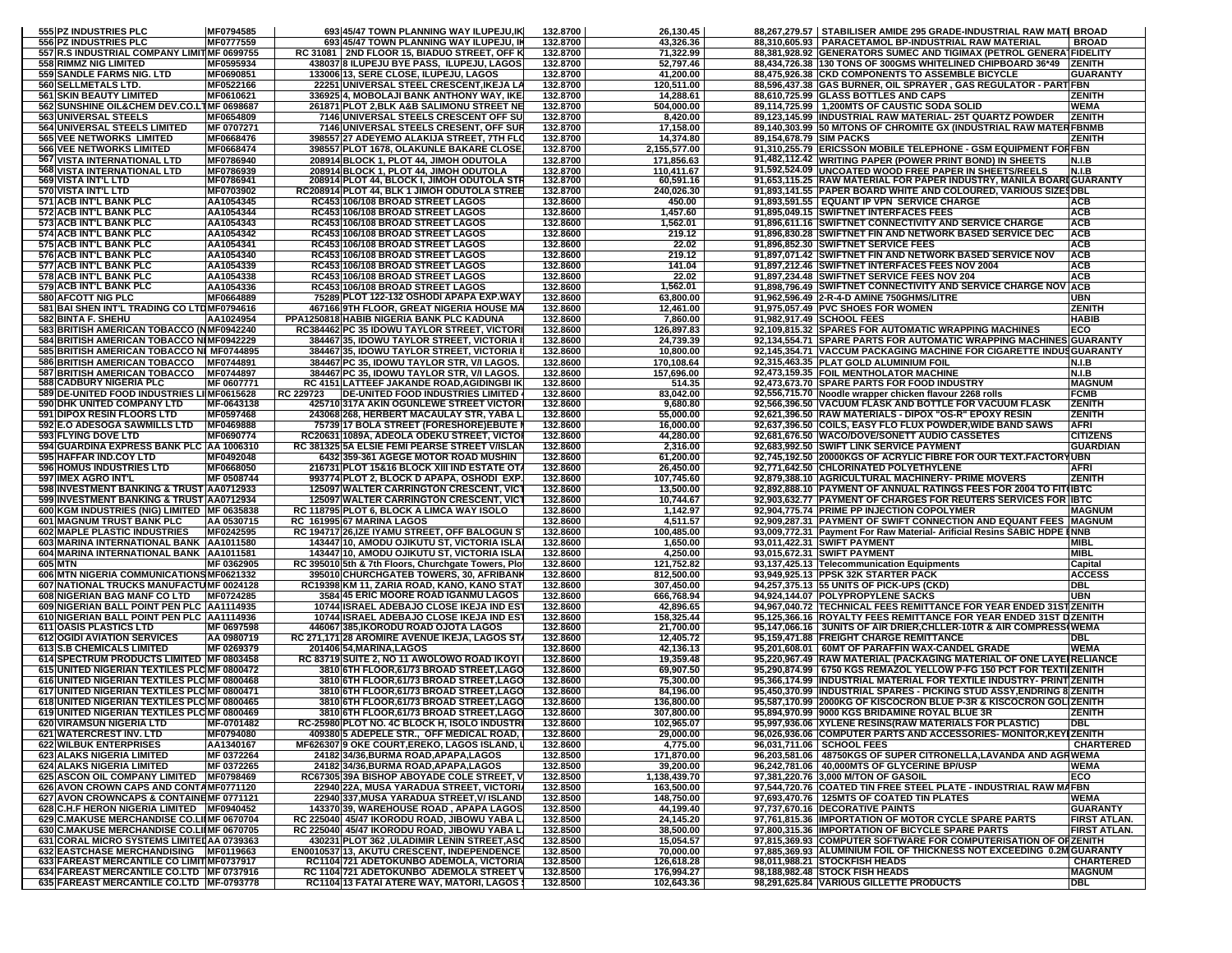| 636 Fareast Mercantile Limited                | MF0758704  |            | RC1104 721, Adetokunbo Ademola Street, V/Island | 132.8500 | 16,243.62      |                              | 98,307,869.46 Weikfield Baking Powder                                          | <b>NAMBL</b>     |
|-----------------------------------------------|------------|------------|-------------------------------------------------|----------|----------------|------------------------------|--------------------------------------------------------------------------------|------------------|
| 637 FENLAB AND CO NIG LTD                     | MF0599454  |            | 29632 35, FAGBENRO SQUARE OFF RANDLE A          | 132,8500 | 14.000.00      |                              | 98,321,869.46 NEW 5 UNIT FREEZER PANELS AND SLABS                              | <b>PLATINUM</b>  |
| 638 FINE CHEMICALS NIGERIA LIMITEMF0771132    |            |            | 31570 22 MUSA YAR'ADUA STREET, VICTORIA         | 132.8500 | 58.050.00      |                              | 98,379,919.46 PIGMENT COPPER PHTHALOCYANINE: BLUE AND GREE UBA                 |                  |
| 639 FINE CHEMICALS NIGERIA LIMITEMF 0628590   |            |            | 31570 22. MUSA YAR'ADUA STREET V/ISLAND         | 132,8500 | 13.084.98      |                              | 98.393.004.44   260UNITS PRINTING CYLINDERS FOR RE ENGRAVING WEMA              |                  |
| 640 FINE CHEMICALS NIGERIA LIMITEMF 0690507   |            |            | 31570 22, MUSA YAR'ADUA STREET V/ISLAND I       | 132.8500 | 30,972.25      |                              | 98,423,976.69   27.6MTS OF ETHANOL, METHANOL AND SOLVENT NAPHWEMA              |                  |
| <b>641 G N IHEAKU &amp; CO LIMITED</b>        | MF0662429  |            | RC37325 24 OLD MARKET ROAD, ONITSHA             | 132.8500 | 155,965.00     |                              | 98,579,941.69 STOCKFISH HEADS                                                  | <b>CHARTERED</b> |
| 642 GRAND CEREALS & OIL MILLS LTMF0141622     |            |            | 54291 KM 17, ZAWAN ROUND ABOUT, JOS PLA         | 132.8500 | 55,629.33      |                              | 98,635,571.02 SPARE PARTS FOR THE FEEDMILLING PLANT FOR INDUZENITH             |                  |
| <b>643 MARBLITE NIGERIA LIMITED</b>           | MF 0673981 |            | RC 30562 13 FATAI ATERE WAY MATORI LAGOS        | 132,8500 | 46.013.94      |                              | 98.681.584.96 IMICRON BIAXIALLY POLYPROPELENE FILM                             | <b>MAGNUM</b>    |
| <b>644 MARBLITE NIGERIA LIMITED</b>           | MF-0703382 |            | RC3056213, FATAI ATERE WAY, MATORI, LAGOS       | 132,8500 | 180.122.53     |                              | 98,861,707.49 100 BAGS OF KERRYGOLD INSTANT MILK POWDER                        | DBL              |
| 645 POLYBAG INDUSTRIES NIG. LTD MF 0679213    |            |            | RC 48172 PLOT 31C OSHODI INDUSTRIAL SCHEME      | 132.8500 | 40,000.00      |                              | 98,901,707.49   PLASTIC EXTRUDER - BLOWER                                      | <b>GUARDIAN</b>  |
| 646 POLYBAGS IND. LTD                         | AA 1214066 |            | RC48172 PLOT 3K, OSODI INDUSTRIAL SCHEME,       | 132.8500 | 2,767.07       |                              | 98,904,474.56 LIFE INSURANCE PREMIUM IRO POLICY NO. 4076117 FODBL              |                  |
| 647 PROMASIDOR (NIGERIA) LIMITED MF0690176    |            |            | RC203123 23 WHARF ROAD, APAPA, LAGOS            | 132.8500 | 756,000.00     |                              | 99,660,474.56 BULK MILK POWDER                                                 | <b>IECO</b>      |
| 648 PROMASIDOR (NIGERIA) LIMITED MF0676181    |            |            | RC203123 23 WHARF ROAD, APAPA, LAGOS            | 132,8500 | 22.215.66      |                              | 99,682,690.22 LAMINATED FOIL                                                   | <b>ECO</b>       |
| <b>649 SMADA COMM. STORES</b>                 | MF 0794017 |            | 134436 37 SUNMOLA STREET, MENDE MARYLAI         | 132.8500 | 79.332.40      |                              | 99,762,022.62 WHITE PRINTING BOARD IN SHEETS                                   | <b>ZENITH</b>    |
| <b>650 SMADA COMM. STORES</b>                 | MF 0639440 |            | 134436 37 SUNMOLA STREET, MENDE MARYLAI         | 132.8500 | 159.141.33     |                              | 99,921,163.95 RAW MATERIAL FOR PRINTING PAPER- LONG GRAIN PRZENITH             |                  |
| <b>651 THE BOOK COMPANY LIMITED</b>           | MF0481962  |            | 402057 1, ALABI OKUMAGBE ST. IKORODU, LAG       | 132.8500 | 17,220.76      |                              | 99,938,384.71 NEW EDUCATIONAL BOOKS, CHILDREN BOOKS                            | <b>MIBL</b>      |
| <b>652 THE BOOK COMPANY LIMITED</b>           | MF0449574  |            | 402057 1. ALABI OKUMAGBE ST. IKORODU. LAG       | 132.8500 | 3.460.14       |                              | 99.941.844.85 VARIOUS STATIONARY ITEMS                                         | <b>MIBL</b>      |
| <b>653 VIK INDUSTRIES LIMITED</b>             | MF0449327  |            | 173791 25, ASA AFARIOGUN ST, AJAO ESTATE,       | 132.8500 | 40.120.00      |                              | 99,981,964.85 POLYPROPYLENE 34 METRIC TONS GRADE BP7444                        | <b>MIBL</b>      |
| <b>654 WAHUM PACK CO. LTD.</b>                | MF 0758667 |            | 14694 2. ADENIYI JONES AVENUE IKEJA. LAGO       | 132.8500 | 139.097.20     |                              | 100,121,062.05 266 TONS SEMI CHEMICAL FLUTING PAPER                            | <b>ZENITH</b>    |
| <b>655 WAHUM PACKAGING LIMITED</b>            | MF0603071  |            | RC14694 3 ADENIYI JONES AVENUE, IKEJA, LAGO     | 132.8500 | 299,629.28     |                              | 100,420,691.33   SEMI CHEMICAL FLUTING PAPER                                   | <b>CHARTERED</b> |
| <b>656 WAHUM PACKAGING LIMITED</b>            | MF0758671  |            | 14694 3 ADENIYI JONES AVENUE, IKEJA, LAGO       | 132.8500 | 61,791.06      |                              | 100,482,482.39 INDUSTRIAL RAW MATERIALS - 200 METRIC TONS KRAHIBTC             |                  |
| 657 WESTERN METAL PRODUCTS                    | MF0672117  |            | 2538118. WEMPCO ROAD, OGBA SCHEME               | 132,8500 | 747.707.96     |                              | 101,230,190.35 IINDUSTRIAL RAW MATRIAL - COLD ROLLED STEEL                     | N.I.B            |
| 658 WORLD WIDE COMMERCIAL VENIMF-0497023      |            |            | RC32507413, FATAI ATERE WAY, MATORI, LAGOS      | 132.8500 | 100,329.31     |                              | 101,330,519.66 VARIOUS GLAXOSMITHKLINE PHARMACEUTICAL PRODDBL                  |                  |
| 659 Worldwide Commercial Ventures LMF 0544145 |            |            | RC 325074 13 Fatai Atere Way, Matori, Lagos     | 132.8500 | 85.277.98      |                              | 101.415.797.64 Glaxosmithkline Pharmaceutical Products (Linctified ExpiCapital |                  |
|                                               |            |            |                                                 |          | 101,415,797.64 |                              |                                                                                |                  |
| <b>B. UNSUCCESSFUL BIDS</b>                   |            |            |                                                 |          |                |                              |                                                                                |                  |
| 660 KWARA CHEMICAL CO. LIMITED IMF0177680     |            |            | RC284345 3, Oko Erin, Road, Ilorin, Kwara       | 130.1000 | 25.000.00      |                              | 101,440,797.64 PHARMACEUTICAL RAW MATERIALS                                    | <b>FIB</b>       |
|                                               |            |            |                                                 |          | 25,000,00      |                              |                                                                                |                  |
| <b>C. DISQUALIFIED BIDS</b>                   |            |            |                                                 |          |                |                              |                                                                                |                  |
| <b>661 AQUILLA VENTURES LIMITED</b>           | MF 0457474 | RC 113,194 | AQUILLA VENTURES LIMITED NO9 OKOY               | 132.9000 | 6.140.00       |                              | 101,446,937.64 TABLE CLOCKS                                                    | <b>FCMB</b>      |
| <b>662 AQUILLA VENTURES LIMITED</b>           | MF 0457474 | RC 113,194 | AQUILLA VENTURES LIMITED NO9 OKOY               | 132.9000 | 8.185.00       | 101,455,122.64 WALL CLOCKS   |                                                                                | <b>FCMB</b>      |
| 663 ALPHA AUTO REFINISHES LIMITEMF0620461     |            |            | 417754165. AKINWUNMI STREET. ALAGOMEJI. Y       | 132.8500 | 118.988.00     |                              | 101,574,110.64   AUTO REFINISHES                                               | <b>ACCESS</b>    |
| 664 C. Zard & Company Limited                 | AA0589073  |            | RC482 184. Adeniji Adele Road, Lagos            | 133,0000 | 19,905.95      |                              | 101,594,016.59 Remittance of Dividend Under Capital Importation                | <b>NAMBL</b>     |
| 665 CASHLINK FINANCE & INVESTME AA0987267     |            |            | 95390 PLOT 22B, IDOWU TAYLOR STREET, VIC        | 132.9000 | 10,000.00      |                              | 101,604,016.59 SCHOOL FEES REMITTANCE                                          | <b>GUARANTY</b>  |
| 666 CASHLINK FINANCE & INVESTME AA0987268     |            |            | 95390 PLOT 22B. IDOWU TAYLOR STREET, VIC        | 132.9000 | 10.000.00      |                              | 101,614,016.59 SCHOOL FEES REMITTANCE                                          | <b>GUARANTY</b>  |
| 667 FRIGOGLASS INDUSTRIES (NIGEMF0744133      |            |            | 270208 IDDO HOUSE, IDDO, LAGOS                  | 132.8700 | 68,349.23      | 101,682,365.82 FLAT SHELF    |                                                                                | <b>ZENITH</b>    |
| <b>668 GMT NIGERIA LIMITED</b>                | MF 0795664 |            | 333700114 GERARD ROAD IKOYI LAGOS               | 132.9000 | 19.851.49      |                              | 101,702,217.31 NATIONAL ETIMET CHEMICAL                                        | <b>FBN</b>       |
| <b>669 KAN-DOKI LIMITED</b>                   | AA0782881  |            | RC2485214B BELLO ROAD, KANO                     | 133.0000 | 6.380.10       |                              | 101.708.597.41 IREMITTANCE OF DIVIDEND TO LUCIEN ASSAD AKLE                    | <b>ECO</b>       |
| 670 KAN-DOKI LIMITED                          | AA0782880  |            | RC2485214B BELLO ROAD, KANO                     | 133.0000 | 6.675.55       |                              | 101,715,272.96 REMITTANCE OF DIVIDEND TO NADER L. AKLE                         | ECO              |
| 671 PZ INDUSTRIES LIMITED.                    | MF 0762534 |            | 693145/47. TOWN PLANNING WAY ILUPEJU IN         | 132.8700 | 138.084.94     | 101,853,357.90 WRAPPERS      |                                                                                | <b>ZENITH</b>    |
| 672 LAVIGAR PROCESSING AND PACMF0090473       |            |            | 462041 75 OREGUN ROAD, IKEJA, LAGOS             | 132,8900 | 98,425.00      | 101,951,782.90 FROZEN FISH   |                                                                                | <b>UBA</b>       |
| 673 LAVIGAR PROCESSING AND PACMF0572135       |            |            | 462041 75 OREGUN ROAD.IKEJA.LAGOS               | 132,8900 | 250,000.00     | 102,201,782.90 FROZEN FISH   |                                                                                | <b>UBA</b>       |
| <b>674 BINTROP NIGERIA LTD</b>                | MF0944991  |            | 451820 28 ISSA WILLIAMS STREET MARINA LAG       | 132,8800 | 15,085.00      | 102,216,867.90 WHISKY        |                                                                                | <b>ZENITH</b>    |
| 675 ZENON PETROLEUM & GAS LTD MF 0605576      |            |            | 352372 7 TIAMIYU SAVAGE STREET VICTORIA IS      | 132.9000 | 19,364,400.00  |                              | 121,581,267.90 36,000MT AUTOMATIVE GASOIL                                      | <b>ZENITH</b>    |
| 676 CHURCHGATE NIGERIA LIMITED MF0499273      |            |            | RC10406 PLOT 30, AFRIBANK STREET, VIICTORIA     | 132.9000 | 1,566,333.50   | 123,147,601.40   INDIAN RICE |                                                                                | <b>CHARTERED</b> |
|                                               |            |            |                                                 |          | 21.706.803.76  |                              |                                                                                |                  |
| TOTAL $(A + B + C)$                           |            |            |                                                 |          | 123.147.601.40 |                              |                                                                                |                  |
|                                               |            |            |                                                 |          |                |                              |                                                                                |                  |

## **SUMMARY FOR AUCTION 11 OF 14 - 02 - 2005**

## **EXPLANATORY NOTES FOR UNSUCCESSFUL BIDS:**

| <b>1 AMOUNT OFFERED FOR SALE</b> |     | US\$100,000,000.00  | <b>1 DUPLICATED FORM 'M' NUMBER</b> |  |
|----------------------------------|-----|---------------------|-------------------------------------|--|
| <b>2 TOTAL AMOUNT DEMANDED</b>   |     | US\$123,147,601.40  | <b>2 PURPOSE NOT EXPLICIT</b>       |  |
| <b>3 QUALIFIED BIDS</b>          |     | US\$101,415,797.64  | <b>3 MULTIPLE BIDS</b>              |  |
| <b>4 DISQUALIFIED BIDS</b>       |     | US\$21,706,803.76   | <b>4 PROHIBITED ITEM</b>            |  |
| <b>5 UNSUCESSFUL BIDS</b>        |     | US\$25,000.00       | <b>5 RATES BELOW MARGINAL RATE</b>  |  |
| <b>6 HIGHEST BID RATE</b>        |     | $=N=133.80/US$ \$   | <b>6 OTHERS</b>                     |  |
| <b>7 MARGINAL RATE</b>           |     | $=N=132.85/US$ \$   |                                     |  |
| <b>8 LOWEST BID RATE</b>         |     | $=N=130.10/US$ \$   |                                     |  |
| <b>9 NO. OF BANKS</b>            |     | <b>60 BANKS</b>     |                                     |  |
| 10 Total NO. of Bids             | 676 |                     |                                     |  |
| 11 NO. Of Successful Bids        | 659 |                     |                                     |  |
| 12 NO. Of Unsuccessful Bids      | 17  | <b>Weighted Ave</b> | 132.8888                            |  |

**Weighted Ave 132.8888**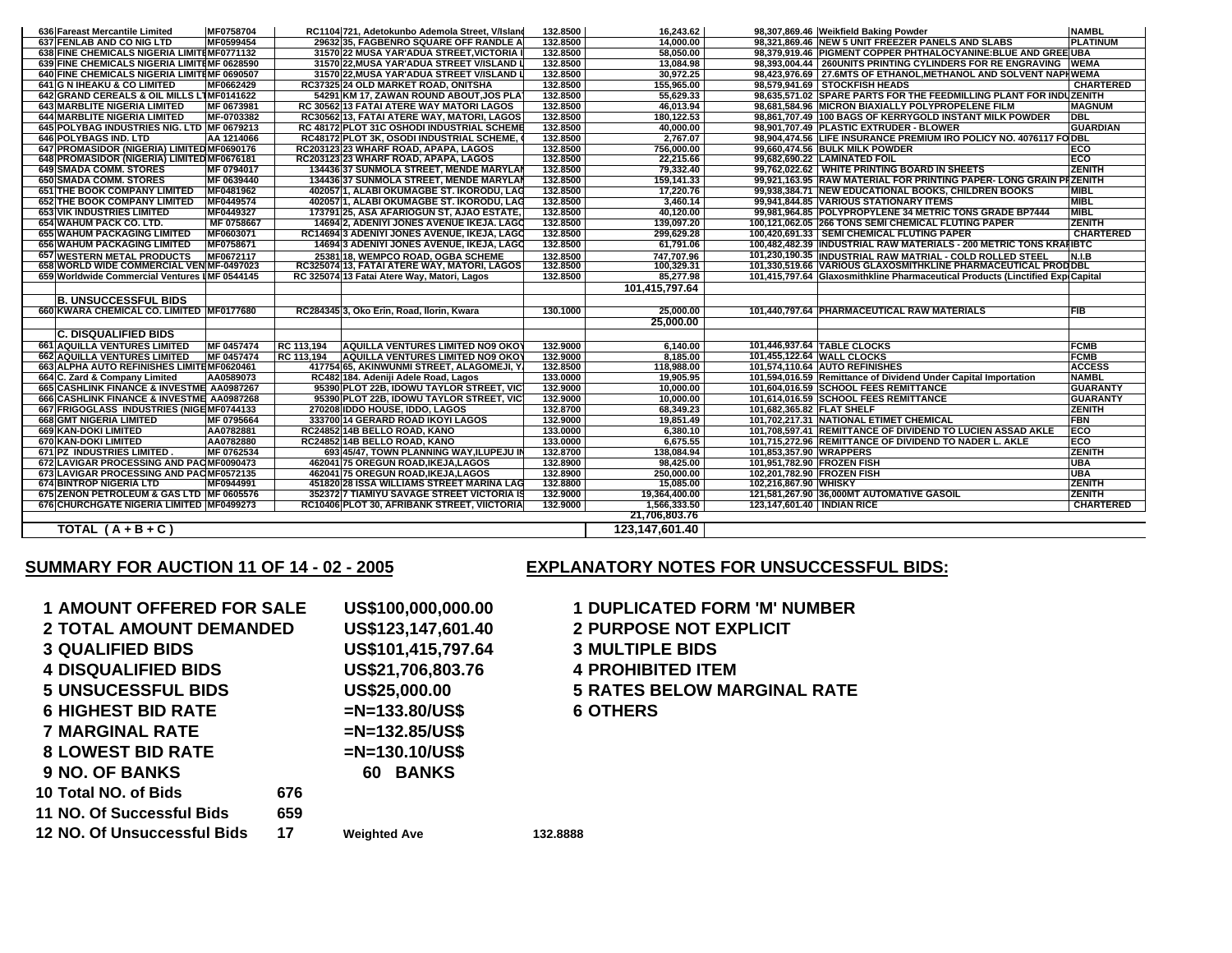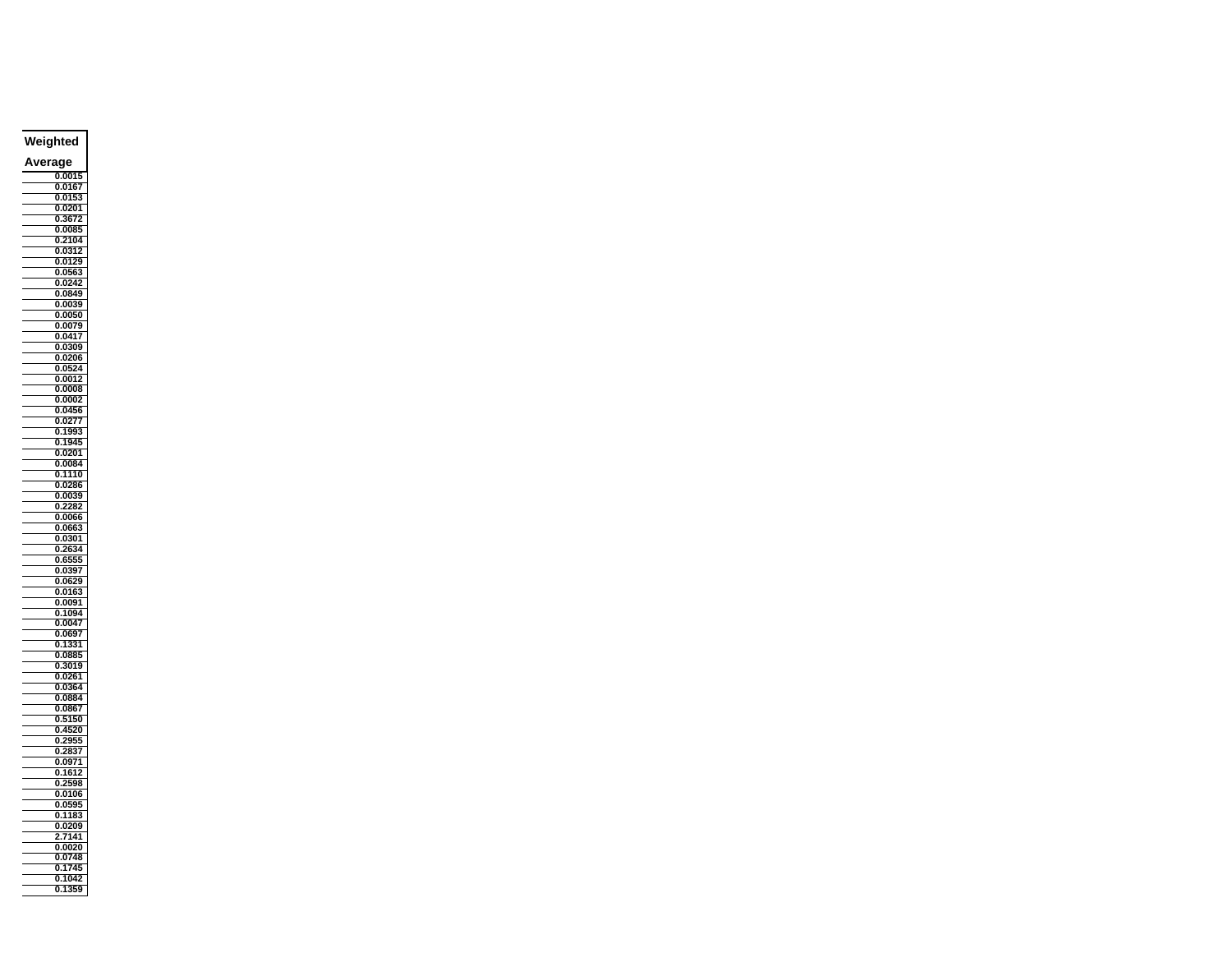| 0428<br>0.                                    |
|-----------------------------------------------|
| Ķ<br>O.<br>ю                                  |
| 16<br>4<br>0                                  |
| ī.<br>Ó<br>J<br>ł<br>ľ                        |
| J                                             |
| (<br>71<br>ţ<br>)<br>j                        |
| 2855<br>0                                     |
| 309<br>0<br>1<br>)                            |
| 1<br>309<br>0                                 |
| 1<br>309<br>١<br>0                            |
| 22<br>3<br>ì<br>(<br>J                        |
| 71<br>j<br>j<br>(<br>E<br>ï                   |
| Ó<br>).0928<br>j                              |
| 0<br>276<br>j                                 |
| 1597<br>Ō                                     |
| 45<br>05<br>0                                 |
| 762.<br>4<br>3                                |
| 0<br>484<br>ì                                 |
| 0<br>)7<br>K<br>(                             |
| O.<br>1<br>74                                 |
| 0.0996                                        |
| ı<br>ï<br>1<br>5C<br>)<br>J                   |
| 0509<br>0                                     |
| 32O.<br>0<br>5                                |
| 0<br>00<br>33                                 |
| 946<br>(<br>09<br>J                           |
| ,<br>0<br>(<br>J<br>L                         |
| 0499<br>0                                     |
| Ó<br>j<br>Ó<br>)1<br>f<br>j.<br>J             |
| J4:<br>į<br>2<br>J                            |
| .0057<br>0                                    |
| O<br>0179                                     |
| 0016<br>(<br>j<br>)                           |
| O.<br>000                                     |
| 37<br>0.00                                    |
| 7<br>0<br>01                                  |
| ĵ<br>į<br>0<br>l                              |
| 05(<br>l<br>4<br>J.                           |
| 36<br>0<br>11                                 |
| 0.025<br>ÿ9                                   |
| 025<br>0<br>ξ<br>3                            |
| 0<br>0.080                                    |
| 0<br>24<br>ţ.<br>ì                            |
| í<br>ī<br>7<br>Ō<br>28                        |
| 141<br>0<br>7                                 |
| 0<br>07<br>q<br>í                             |
| 3.<br>ý<br>i<br>Ó<br>j                        |
| 0<br>9828                                     |
| 36<br>0.02                                    |
| O.<br>0361                                    |
| .0766<br>O<br>J.                              |
| 29<br>ı<br>0<br>0<br>ì<br>j                   |
| 0160<br>0                                     |
| )1<br>l<br>J<br>l<br>18<br>Ì                  |
| 4<br>ľ<br>1                                   |
| 0.0118<br>3                                   |
| 0475<br>0                                     |
| 47<br>05<br>0                                 |
| 0.0686                                        |
| 1<br>'48<br>0                                 |
| Ί<br>3<br>0<br>(<br>17                        |
| 4<br>j<br>(                                   |
| ĺ<br>).(<br>);<br>21                          |
| 0.0965                                        |
| $\frac{1}{2045}$<br>0.                        |
| 0<br>$\mathbf{0}$<br>I<br>ì<br>$\overline{9}$ |
| 5441<br>0.                                    |
| ì<br>1926<br>0                                |
| 37<br>Ō<br>O<br>ī                             |
| 35<br>į<br>12<br>0.<br>3                      |
| 31<br>0.02                                    |
| 29<br>ō<br>08                                 |
| 2515<br>0                                     |
| 502<br>2<br>0.                                |
| 065<br>$\mathbf{z}$<br>0                      |
| 34<br>0<br>R<br>ı<br>)                        |
| i91<br>10<br>0.                               |
| 348<br>0.<br>O                                |
| 0495<br>0                                     |
| Ō<br>0619                                     |
| 5020<br>0                                     |
|                                               |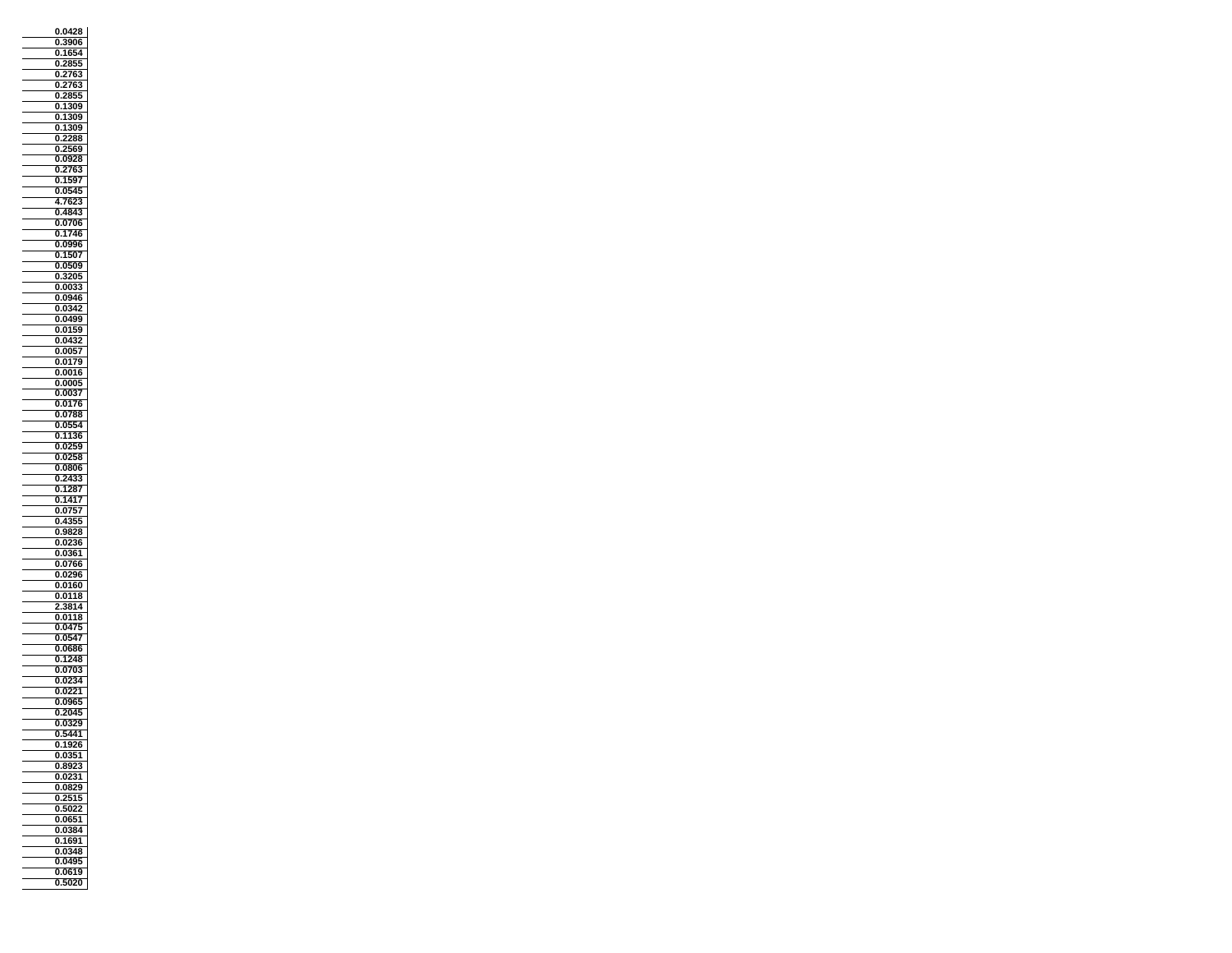| 357<br>0.<br>1,                          |
|------------------------------------------|
| 0.042<br>5                               |
| 304<br>í                                 |
| .0620<br>O.                              |
| 0.09<br>y<br>3                           |
| ŗ<br>0.08<br>j                           |
| 180.<br>ì<br>0                           |
| 0098<br>Ō                                |
| J<br>0.0180<br>(                         |
| 0148<br>0                                |
| 0.0110                                   |
| 0<br>1606<br>0.0459                      |
| O<br>i6<br>İ<br>0.                       |
| .<br>3<br>04<br>0                        |
| 1<br>37<br>Ō.<br>t                       |
| ï<br>54<br>0<br>27                       |
| Ó<br>j<br>Ì<br>74<br>ì                   |
| 350<br>0.<br>Ō                           |
| 0.0124                                   |
| O.<br>0231                               |
| 2448<br>0                                |
| 0170<br>Ō.                               |
| .0870<br>0.                              |
| 25<br>Ó<br>J<br>l<br>38<br>15            |
| 0<br>O,<br>0.0055                        |
| 71<br>0.01                               |
| 0.0095                                   |
| 0.0188                                   |
| 34<br>0.<br>$_{02}$                      |
| 269<br>0<br>1                            |
| 2<br>798<br>3<br>0<br>í                  |
| 0.1<br>31<br>7                           |
| 3247<br>O                                |
| 0.1569                                   |
| 0.1550                                   |
| 0.0317                                   |
| 1605<br>0<br>Ō                           |
| j<br>9<br>ī<br>3<br>j<br>šO              |
| 0.0<br>246<br>Ō.:<br>ś,                  |
| Ō<br>.0986<br>ì                          |
| 0.0332                                   |
| 0.0806<br>j                              |
| 0<br>0342                                |
| 32<br>0<br>103                           |
| ì<br>0.<br>018                           |
| 0096<br>0.                               |
| 0<br>008<br>3<br>$\overline{\mathbf{r}}$ |
| 3<br>308<br>J<br>0                       |
| 0.0176<br>j                              |
| 0<br>0265<br>0<br>0<br>٦                 |
| 3<br>00<br>26<br>O.                      |
| 36<br>0.01                               |
| i21<br>0<br>20                           |
| 25<br>5<br>Ō.<br>0                       |
| 38<br>.04<br>(                           |
| O<br>027<br>4                            |
| 0.02<br>Ī<br>3                           |
| 194<br>Ō.<br>1                           |
| 0.0139                                   |
| 0.045<br>59<br>28                        |
| 05<br>3<br>0<br>,                        |
| 0.00<br>j<br>0.0499                      |
| Ō<br>084<br>i                            |
| Ö<br>1<br>441                            |
| 0.0288                                   |
| 3802<br>0                                |
| 0.0394                                   |
| $\frac{1}{785}$<br>Ō.<br>57              |
| 2548<br>0                                |
| 1<br>0<br>324                            |
| $\frac{3}{28}$<br>35<br>0                |
| 0.80<br>34                               |
| 0<br>0088                                |
| 0.0186<br>1437                           |
| Ò.<br>0796<br>0.                         |
|                                          |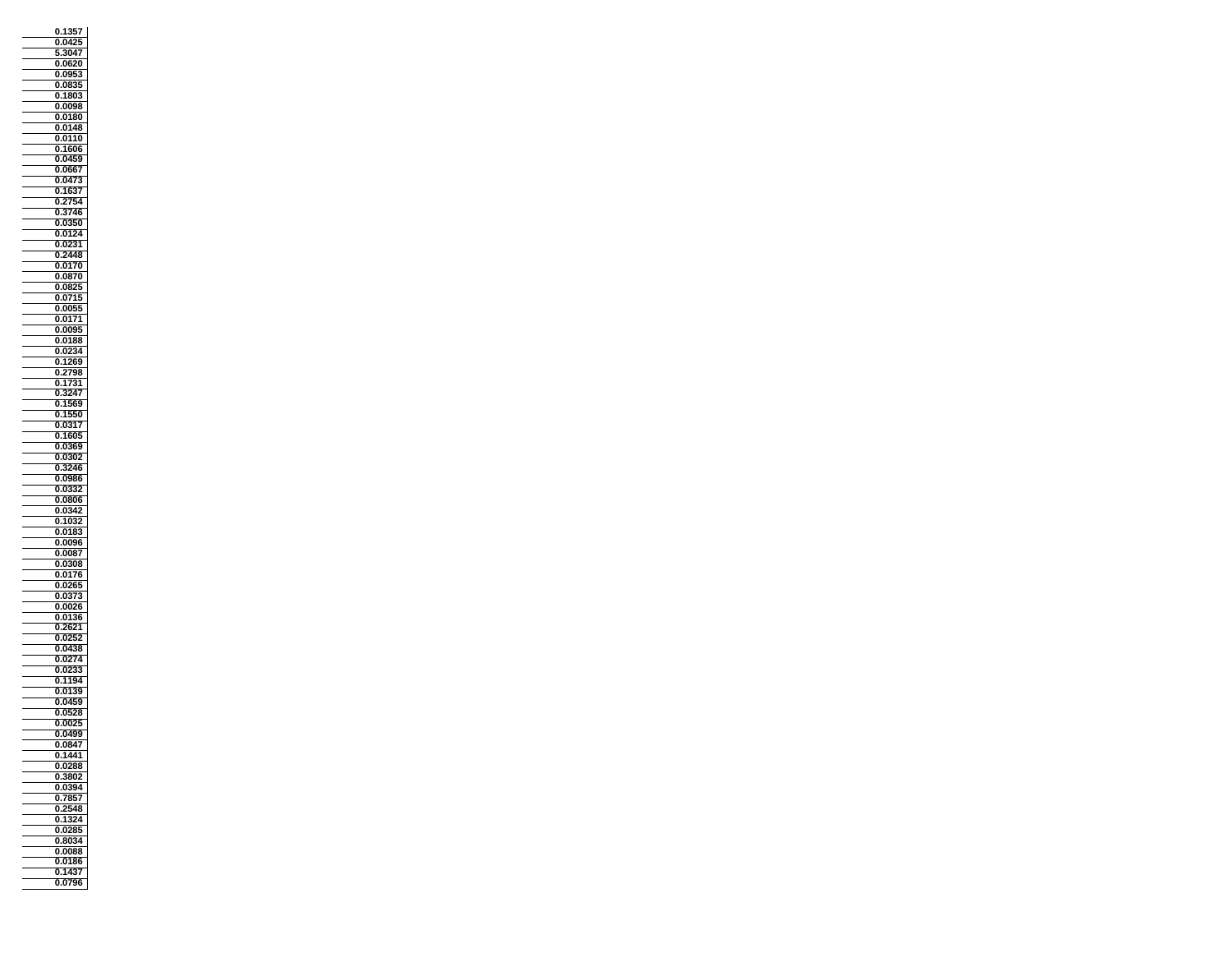| 012<br>0                                      |
|-----------------------------------------------|
| 4<br>).<br>0                                  |
| 0561<br>0.                                    |
|                                               |
| Ó<br>J<br>01<br>1<br>ŧ                        |
| 4<br>1<br>0                                   |
| 0.108<br>31                                   |
| 9219<br>1                                     |
| 1660<br>0                                     |
|                                               |
| .00<br>j.<br>0.<br>5                          |
| 0014<br>Ō.                                    |
| 01<br>31<br>(<br>J                            |
| j<br>O<br>j<br>ä<br>(<br>(                    |
| O<br>548<br>Ó<br>3<br>).<br>(                 |
|                                               |
| 0001<br>0                                     |
| 9840<br>0                                     |
| 0658<br>0                                     |
| 0401<br>0                                     |
| 11<br>Ί<br>(<br>J<br>١<br>1                   |
| 00<br>ï<br>j                                  |
| J<br>(                                        |
| 0.<br>09<br>i<br>֚֚֬                          |
| )714<br>0<br>ç                                |
| 7<br>4<br>Ó<br>J<br>9<br>7                    |
| 0560<br>0                                     |
|                                               |
| 088<br>0<br>5                                 |
| 0<br>ŗ<br>505<br>58<br>3                      |
| (<br>0701<br>J                                |
| ĺ<br>01<br>).<br>I                            |
| 1<br>398<br>Ō<br>j                            |
| Ó<br>j<br>0<br>29                             |
|                                               |
| $\overline{04}$<br>4<br>J                     |
| $\frac{1}{145}$<br>0<br>ŝ                     |
| 0520<br>0                                     |
| 4<br>(<br>07<br>)                             |
| 1<br>Ï.<br>42<br>0                            |
| O                                             |
| Ō.<br>38<br>ì                                 |
| 070<br>O.<br>ì                                |
| )49<br>J)<br>0<br>ī                           |
| 00<br>31<br>l<br>J                            |
| 0<br>01<br>37                                 |
| 4<br>(<br>166<br>١                            |
|                                               |
| 0<br>01<br>28<br>ì                            |
| 0.0468                                        |
| 0<br>10<br>ì<br>7                             |
| 36<br>Ō<br>318                                |
| 0.<br>009<br>J.                               |
| 29<br>j                                       |
| 02<br>0                                       |
| Ó<br>X<br>δŪ.<br>2<br>j<br>ſ                  |
| 0<br>191<br>2                                 |
| 39<br>0.0<br>5                                |
| 0<br>0429                                     |
| )302<br>(<br>J<br>(                           |
|                                               |
| ŌS<br>0<br>I<br>ì<br>l                        |
| 5<br>065<br>0                                 |
| ÿ<br>ĺ<br>J<br>Ó<br>J.<br>56<br>5             |
| 1<br>0<br>6<br>Ï                              |
| 0.0500                                        |
|                                               |
| 0<br>0215                                     |
| 0<br>(<br>)<br>ì                              |
| 38<br>0.<br>6<br>š                            |
| O<br>0<br>44<br>١                             |
| 028<br>4<br>(<br>J                            |
| j<br>J<br>(<br>K<br>1                         |
| į                                             |
| 797<br>1<br>J.                                |
| 0.022<br>ì                                    |
| 7<br>0<br>.1<br>2<br>$\overline{\phantom{a}}$ |
| $\overline{0}$ .0<br>1<br>J.<br>3             |
| 0.0153                                        |
| 09 <sub>6</sub><br>ĵ<br>0<br>j                |
| 40<br>Ō<br>0                                  |
|                                               |
| ì<br>Ī.<br>j!<br>١<br>Ō.                      |
| 0.05<br>595<br>5                              |
| 1995<br>Ō<br>5                                |
| .0520<br>0                                    |
| 192<br>0<br>5                                 |
|                                               |
| 0<br>0676                                     |
| 0609<br>0                                     |
| 22<br>81<br>0                                 |
| 0154<br>0                                     |
| 0                                             |
| 0704<br>0103<br>Ō                             |
|                                               |
| .010<br>0<br>ì                                |
|                                               |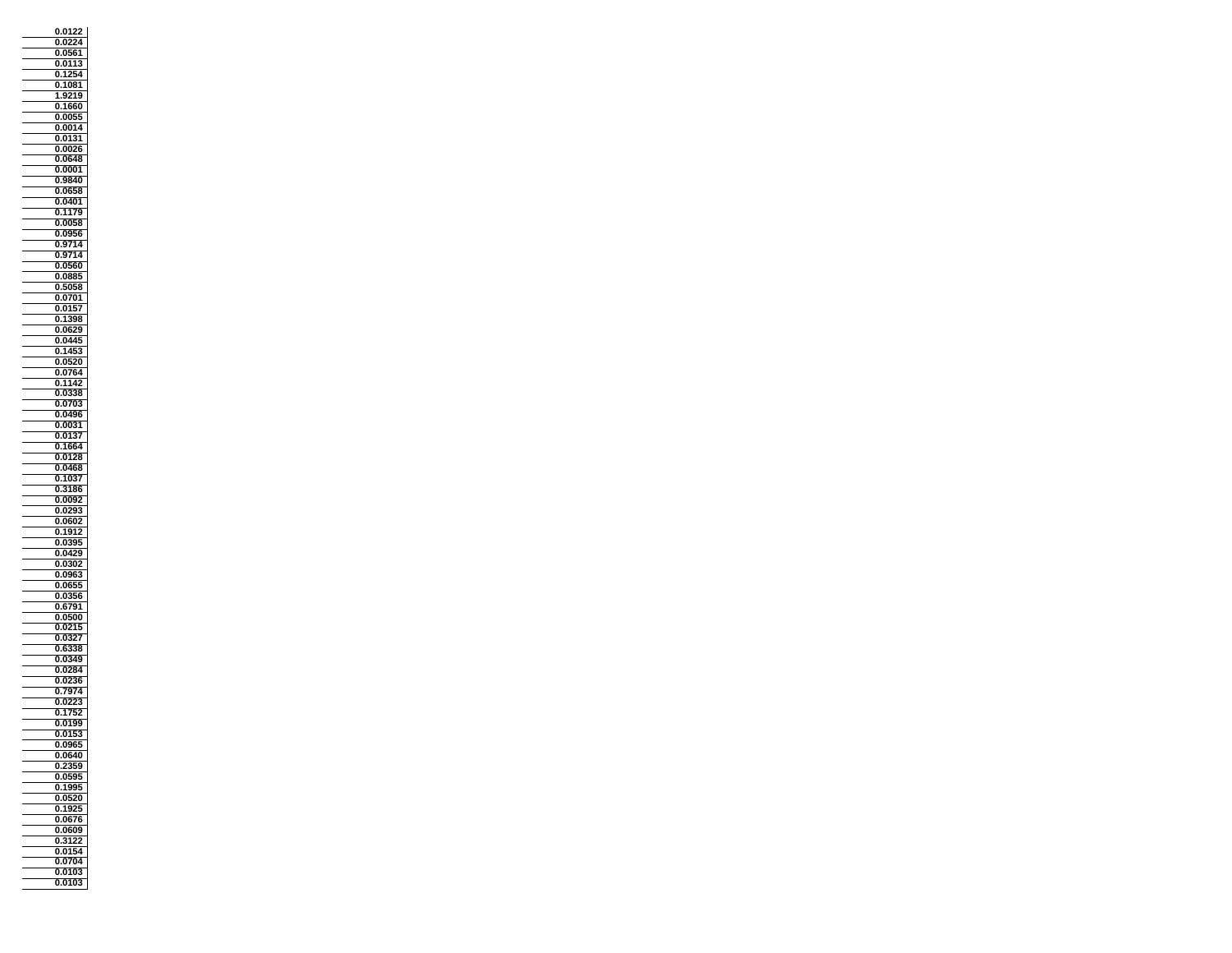| 0259<br>0                            |
|--------------------------------------|
| J.<br>007                            |
| 0<br>28                              |
| ï<br>J<br>004                        |
| 0<br>)0                              |
| 0.0147                               |
| Ō.<br>301<br>1                       |
| Ō<br>1<br>30<br>j<br>ì               |
| 1<br>3!<br>54<br>0                   |
| 7<br>0<br>i                          |
| ٦<br>(<br>J<br>j(                    |
| 002<br>1<br>j<br>(                   |
| Į<br>30.<br>1<br>2<br>J              |
| 1012<br>0<br>,                       |
| 2984<br>0                            |
| .167<br>0                            |
| 0039<br>(<br>)                       |
| Ó<br>80<br>J<br>0                    |
| ī<br>90<br>J<br>(                    |
| ī,<br>O<br>Ō.<br>4                   |
| 1097<br>O.                           |
| 369<br>0<br>0                        |
| 0000<br>Ò                            |
| 1<br>310.<br>š                       |
| 0<br>1278                            |
| 1789<br>(<br>J                       |
| 318<br>ſ<br>J<br>0<br>ì              |
| 0611<br>Ō                            |
| 31<br>ï<br>j<br>39                   |
| $\frac{1}{94}$<br>1<br>J<br>Ó        |
| .021<br>(<br>š                       |
| J<br>(<br>J.<br>0467                 |
| $\overline{5}$<br>ţ<br>j             |
| ì<br>(<br>(<br>4<br>1<br>0<br>(<br>3 |
| J<br>341<br>Ō<br>Ō.                  |
| X<br>7<br>ſ<br>J<br>ſ                |
| 75<br>ī<br>R<br>ī<br>J<br>ì          |
|                                      |
| $\overline{1}$<br>l<br>.0<br>J<br>٦  |
| 158<br>0                             |
| 40<br>ſ<br>J<br>1<br>1               |
| Ö<br>3276                            |
| 1660<br>O<br>J.                      |
| 0<br>0214                            |
| $\bar{7}$<br>Ō<br>1<br>j<br>ā        |
| 0198<br>0                            |
| $\overline{2}$<br>01<br>0            |
| 19<br>ï<br>١                         |
| 06<br>0<br>Ż                         |
| (<br>).10<br>ŝ                       |
| 0670<br>0                            |
| 041<br>ļ<br>(<br>J                   |
| 0<br>0<br>3                          |
| 05<br>7<br>1<br>0                    |
| 14<br>2<br>Ó<br>j<br>ĺ               |
| Ī<br>)0<br>J                         |
| 058<br>(<br>39<br>).                 |
| 0007<br>0                            |
| 766<br>(<br>J<br>1                   |
| 1<br>1<br>6.<br>0<br>d               |
| 0079<br>O                            |
| (<br>J<br>306<br>ì                   |
| j<br>0<br>(<br>R                     |
| 1<br>j,<br>l<br>)441                 |
| Ō.<br>0829                           |
| 31<br>0<br>39                        |
| 0.09<br>S,                           |
| 0.0624                               |
| 32<br>10<br>0                        |
| į<br>730<br>1<br>Ō                   |
| 34<br>11<br>Ō.                       |
| 0.0588                               |
| 04<br>ō<br>36                        |
| .0775<br>0                           |
| 0.0949                               |
| 0<br>0114                            |
|                                      |
|                                      |
| 0219<br>0                            |
| 0.0405                               |
| 1107<br>0                            |
| 0107<br>O.                           |
| 2825<br>Ō<br>0.0691                  |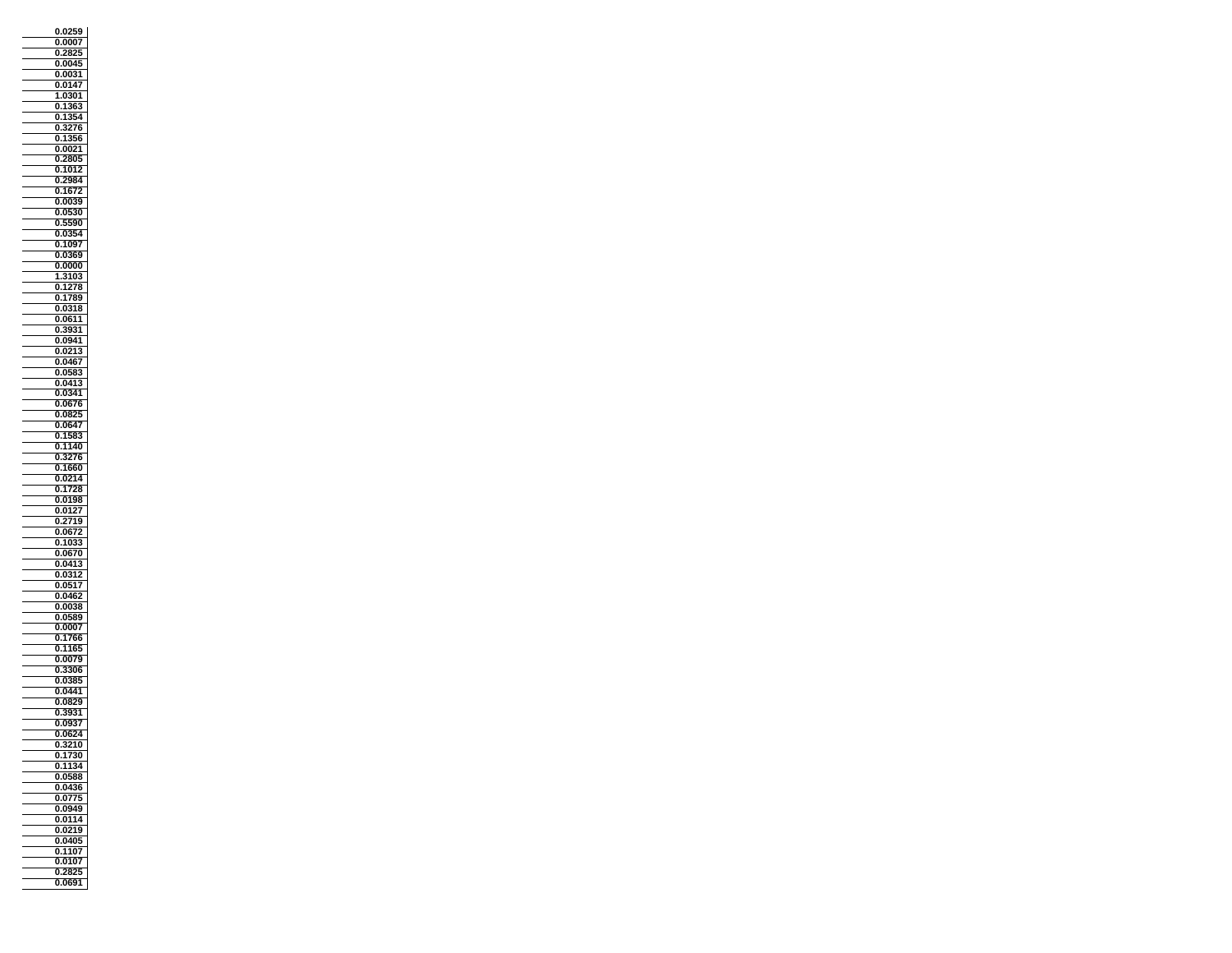| 0<br>0                           |
|----------------------------------|
| šO<br>ı<br>J<br>ı<br>J           |
| 0<br>02<br>Ί<br>j<br>í           |
| (<br>0<br>ì<br>)<br>38<br>I      |
| 6.<br>0<br>1                     |
| ġ,<br>0.085                      |
| 3O<br>J<br>J.<br>07              |
| ī<br>5<br>ĵ<br>J                 |
| 01<br>49<br>(                    |
| )<br>1554<br>Ō                   |
| 3193<br>(<br>J                   |
| 3                                |
| 3847<br>2<br>5094                |
| O.                               |
| 66<br>0<br>01                    |
| J<br>j<br>ī<br>J<br>ī            |
| 09<br>20<br>O                    |
| 39<br>1<br>0<br>1                |
| Ó<br>1<br>,<br>,<br>J            |
| 0001<br>Ö                        |
| 0.08<br>38<br>ì                  |
| O.<br>4516                       |
| .0611<br>(<br>J,                 |
| 040<br>3<br>0                    |
| 1841<br>0                        |
| 076<br>Ó<br>j<br>Ó<br>ĵ          |
| 10<br>1<br>J<br>0                |
| 0.114<br>(                       |
| 0400<br>0                        |
| 0026<br>0<br>Ĵ                   |
| 016<br>0<br>ì                    |
| Ţ<br>١<br>O<br>08                |
| 20<br>Ō<br>302                   |
| ī,<br>j<br>l<br>ī<br>0<br>ï<br>Ï |
| l<br>)514<br>J<br>(              |
| O<br>2221                        |
| 016<br>0<br>2                    |
| 121<br>1<br>ī                    |
| 0755<br>0                        |
| Ō<br>54(<br>Ō                    |
| 19<br>ī<br>J<br>ī<br>36          |
| 31<br>0.<br>04                   |
| 21<br>O.<br>052                  |
| Ò<br>21<br>١<br>I                |
| 2008<br>1                        |
| 5<br>35<br>0.<br>š               |
|                                  |
|                                  |
| Ō<br>0187                        |
| 11<br>79<br>(<br>)<br>)          |
| 0<br>i<br>36                     |
| 26<br>39<br>Ō                    |
| Ó<br>J<br>00<br>Ï<br>ì           |
| 9<br>)4<br>l<br>J                |
| .0247<br>0                       |
| 1270<br>0                        |
| (<br>026<br>)                    |
| Ō.<br>0<br>50.                   |
| 166<br>9<br>Ō                    |
| O.<br>0<br>360                   |
| 16<br>1<br>ī<br>J                |
| O.<br>26<br>(<br>ì<br>J,         |
| 0<br>02<br>P,                    |
| ï<br>X<br>)<br>ı                 |
| Ō                                |
| <u>0470</u><br>1614<br>0         |
| Ō.<br>01<br>2<br>j               |
| 10<br>)4<br>ī<br>j<br>0          |
| j                                |
| <u>0.027</u><br>0.0184           |
| 0463<br>Ō                        |
|                                  |
| 0.2620                           |
| 0.0109<br>0.                     |
| 0112                             |
| 0.0463                           |
| 0.0185<br>j                      |
| 0.0008                           |
| 0903<br>Ō<br>ì                   |
| à<br>35<br>4<br>18<br>ł.         |
| 2.65<br>j                        |
| 0098<br>Ō                        |
| 0.0175                           |
| 1184<br>0.                       |
| 07<br>34<br>0.                   |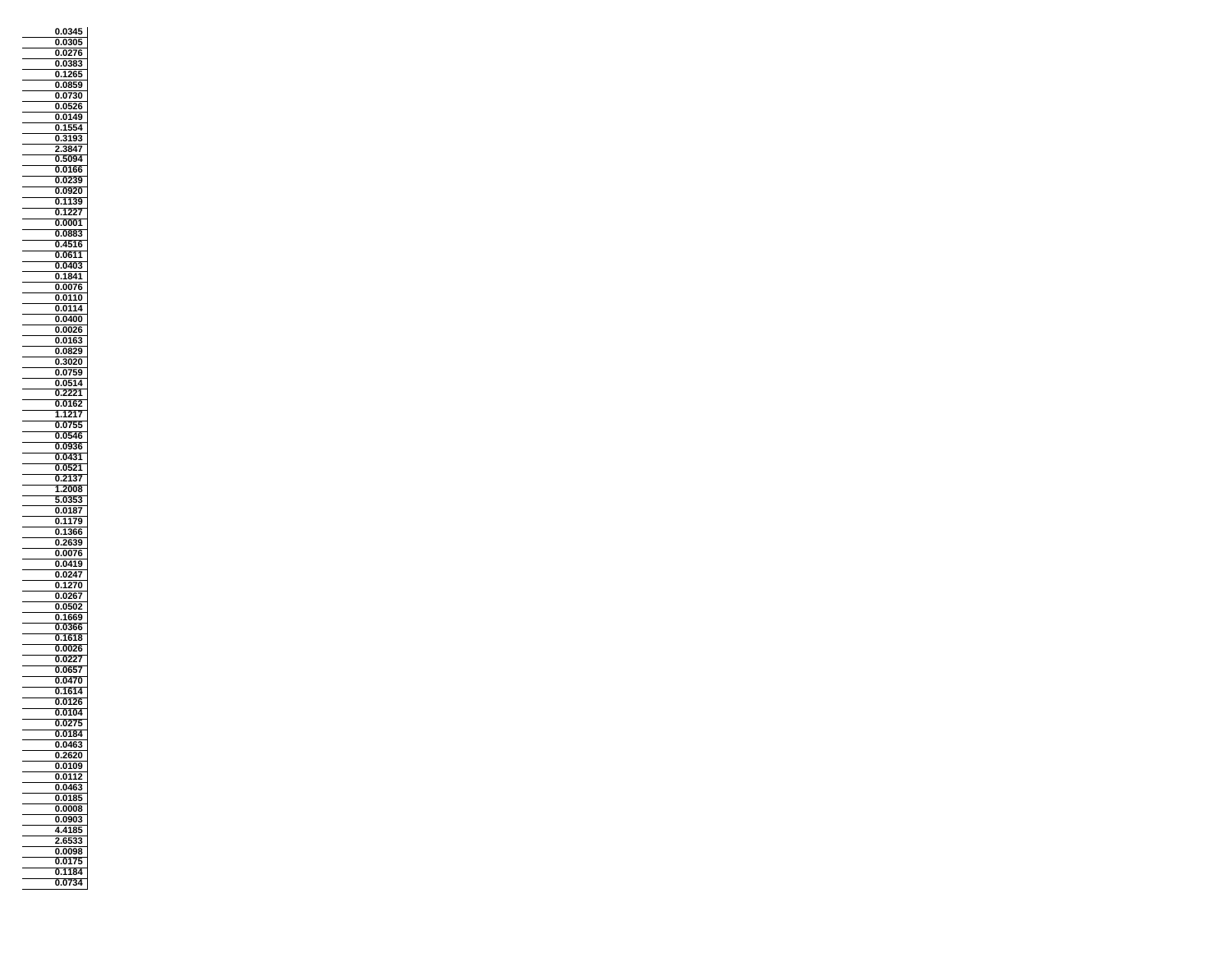| 0.0942                     |
|----------------------------|
| 58<br>396<br>ſ<br>J        |
| j                          |
| 0<br>162<br>25             |
| 1<br>39<br>(<br>j          |
| 1<br>0<br>37               |
| 0.0148                     |
| <b>'</b><br>0<br>0         |
| 300<br>J                   |
|                            |
| 159<br>3<br>(<br>)         |
| 1615<br>0                  |
| (<br>Ĵ,<br>0466<br>ì       |
| 0<br>01<br>6<br>8          |
| 0.9478                     |
| O<br>392                   |
| 0.                         |
| ŗ<br>į<br>í<br>Ō<br>١<br>š |
| 0.05<br>52<br>4            |
| 0.03<br>36<br>7            |
| 3<br>O!<br>ý<br>Ó<br>J     |
| 1604<br>0                  |
| 380                        |
| 0.0                        |
| 0<br>2628                  |
| 15<br>589<br>0             |
| y<br>ì<br>Ō.<br>08<br>d    |
| $\overline{02}$<br>36<br>0 |
| ì<br>5699<br>Ó<br>J        |
|                            |
| Ā<br>O.<br>0<br>í          |
| θ<br>0.01<br>7             |
| $\overline{0}2$<br>0<br>32 |
| 0778<br>0.<br>3            |
| 0.4889                     |
| 0706<br>Ō.                 |
|                            |
| 1082<br>O                  |
| 4<br>60<br>j               |
| 1<br>9<br>319              |
| Ō<br>360<br>ł              |
| 0.50<br>36<br>j            |
| 1<br>0                     |
| 792                        |
| 0.0405                     |
| 2001<br>Ō                  |
|                            |
| Ī<br>ī<br>J<br>0<br>ï9     |
|                            |
| )!<br>ì<br>0.09<br>J.      |
| 0.0477                     |
| 2<br>o<br>161              |
| 1<br>791<br>0              |
| 0.6168                     |
| 0<br>0015                  |
| ı                          |
| 01:<br>81<br>)             |
| 0004<br>0.                 |
| 6548<br>4                  |
| 0<br>30<br>54              |
| i<br>60<br>J               |
|                            |
| 0.0216<br>0<br>0<br>381    |
|                            |
| 3520<br>1<br>å             |
| 1<br>067                   |
| 318<br>0<br>1              |
| 045<br>2<br>O.             |
| 004<br>4<br>J              |
| )00<br>(<br>)í<br>j<br>).( |
| 0<br>0186                  |
|                            |
| J<br>)400<br>ı<br>)<br>ı   |
| Ō<br>076<br>ì              |
| 3074<br>0                  |
| 0184<br>O.                 |
| 44<br>Ō                    |
| 88<br>5                    |
| $\frac{0.05}{2}$<br>0.0052 |
|                            |
| ō<br>008<br>2              |
| Ō<br>041<br>7              |
| 0.0409                     |
| ı<br>5031<br>0             |
| 0.1486                     |
| Ō.                         |
| 0804                       |
| 3803<br>0                  |
| 0<br>076<br>òĜ             |
| Ö<br>Ō<br>ſ<br>Ē<br>,      |
| 0.4446                     |
| 0494<br>Ō.                 |
| 0308<br>0                  |
|                            |
| 0.0330<br>0676<br>0.       |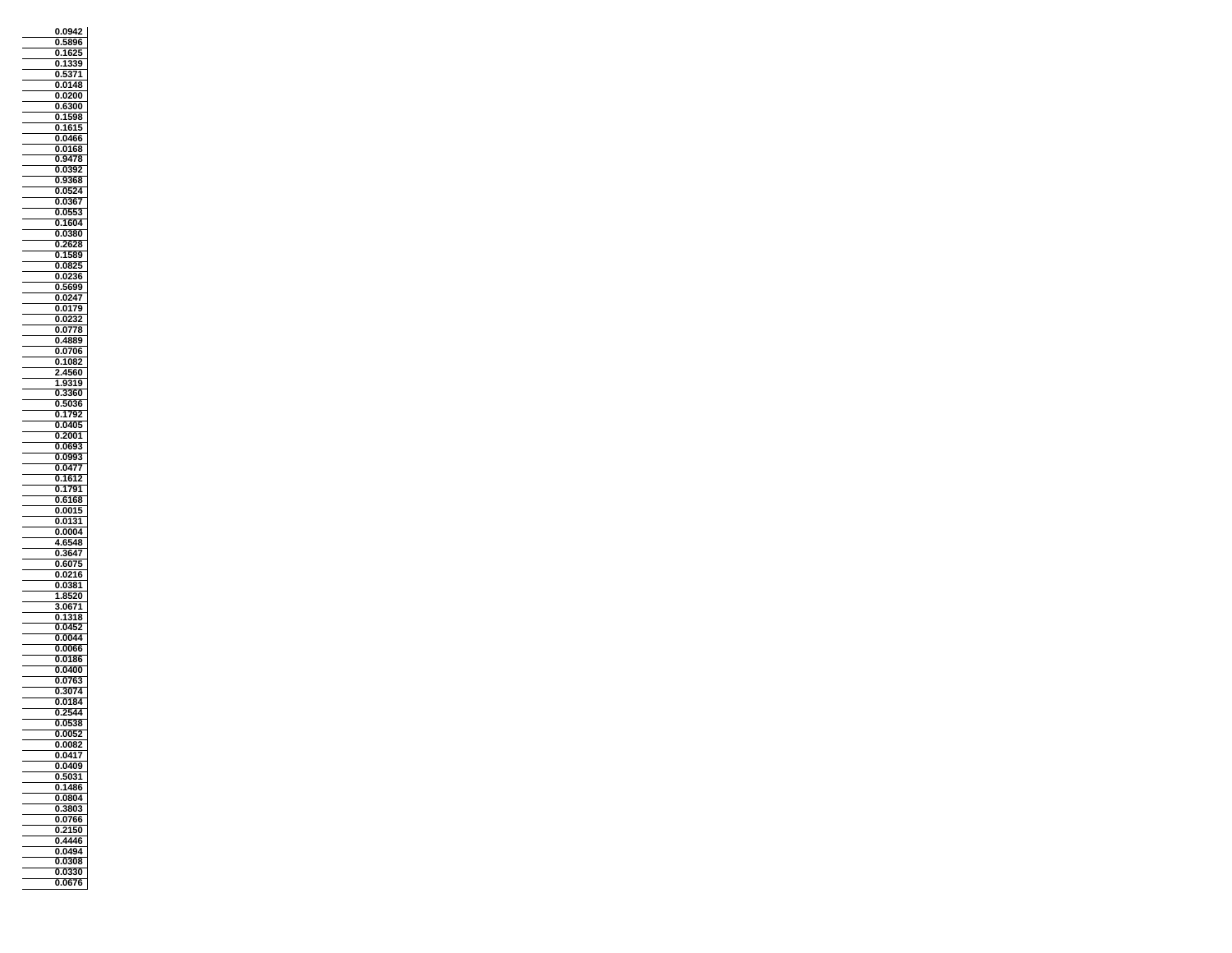| 42<br>0<br>0                    |
|---------------------------------|
| )!<br>١                         |
| 09<br>۱Ā<br>0                   |
| Ó<br>X<br><b>92</b><br>١<br>(   |
| 40<br>0<br>0                    |
| 157<br>Έ<br>0                   |
| 0                               |
| 0187                            |
| 0<br>660<br>3                   |
| 01<br>10<br>0                   |
| 2!<br>02<br>Ō.<br>5             |
| 88<br>(<br>J<br>0<br>1          |
| 241                             |
| Ó<br>J<br>í                     |
| 0<br>144<br>í                   |
| .0794<br>0                      |
|                                 |
| 0<br>3145                       |
| 0006<br>0.                      |
| 00<br>19<br>١<br>(<br>J         |
| j<br>X<br>ď<br>(<br>Ī<br>(<br>J |
| Ō<br>000<br>ţ                   |
| 0<br>0000                       |
| 000<br>ì<br>0                   |
| 0<br>0002                       |
| .0000<br>0                      |
|                                 |
| 0<br>0020                       |
| j<br>(<br>J<br>08<br>I.<br>36   |
| 0<br>010<br>ţ                   |
| 010<br>3<br>0                   |
| 2<br>ï<br>j<br>1<br>50<br>ì     |
| 4<br>,<br>0<br>J                |
| .0141<br>0                      |
| 0<br>2229                       |
|                                 |
| 2066<br>(<br>J                  |
| 0007<br>0                       |
| 1088<br>Ō                       |
| O<br>01<br>,<br>l               |
| $\frac{1}{21}$<br>0<br>0        |
| 210<br>Ó<br>J<br>J.             |
| 0580<br>O                       |
| 00<br>80<br>0                   |
| 0<br>08<br>302                  |
| 0.0347                          |
| 2                               |
| 141<br>0<br>$\vec{r}$           |
| 7<br>Ō<br>01                    |
| 0141<br>0                       |
| 001<br>0                        |
| j.<br>t<br>00<br>ï9<br>١        |
| Ō<br>1<br>316                   |
| 0.002                           |
| 0<br>005<br>56                  |
| 19<br>59!<br>0                  |
| l<br>1<br>0<br>١4<br>L          |
|                                 |
| 0<br>4028<br>ï                  |
| ĺ<br>8<br>١<br>١                |
| 0<br>i6<br>0                    |
| 207<br>4<br>0                   |
| 0284<br>O.                      |
| 0<br>010<br>ŝ                   |
| 0.<br>5!<br>0<br>$\frac{1}{2}$  |
| yī<br>l<br>Z<br>O<br>0          |
| 091<br>0                        |
| j<br>l<br>)98<br>(<br>30        |
|                                 |
| J.<br>1<br>10<br>j<br>(<br>١    |
| O<br>1<br>792                   |
| Ō<br>40<br>2<br>١               |
| 1<br>34<br>9<br>Ö.              |
| 0.0380                          |
| 006<br>3<br>0                   |
| 51<br>24<br>Ō                   |
| 0.05<br>514                     |
| .4913<br>ī<br>1                 |
| 0<br>2                          |
| 214                             |
| .1949<br>0                      |
| .0579<br>0                      |
| 0<br>0316                       |
| 0504<br>0                       |
| 0.0197                          |
| 7<br>0.091                      |
| 1659<br>0                       |
| Ō<br>19                         |
| $\frac{23}{12}$<br>345<br>0.1   |
|                                 |
|                                 |